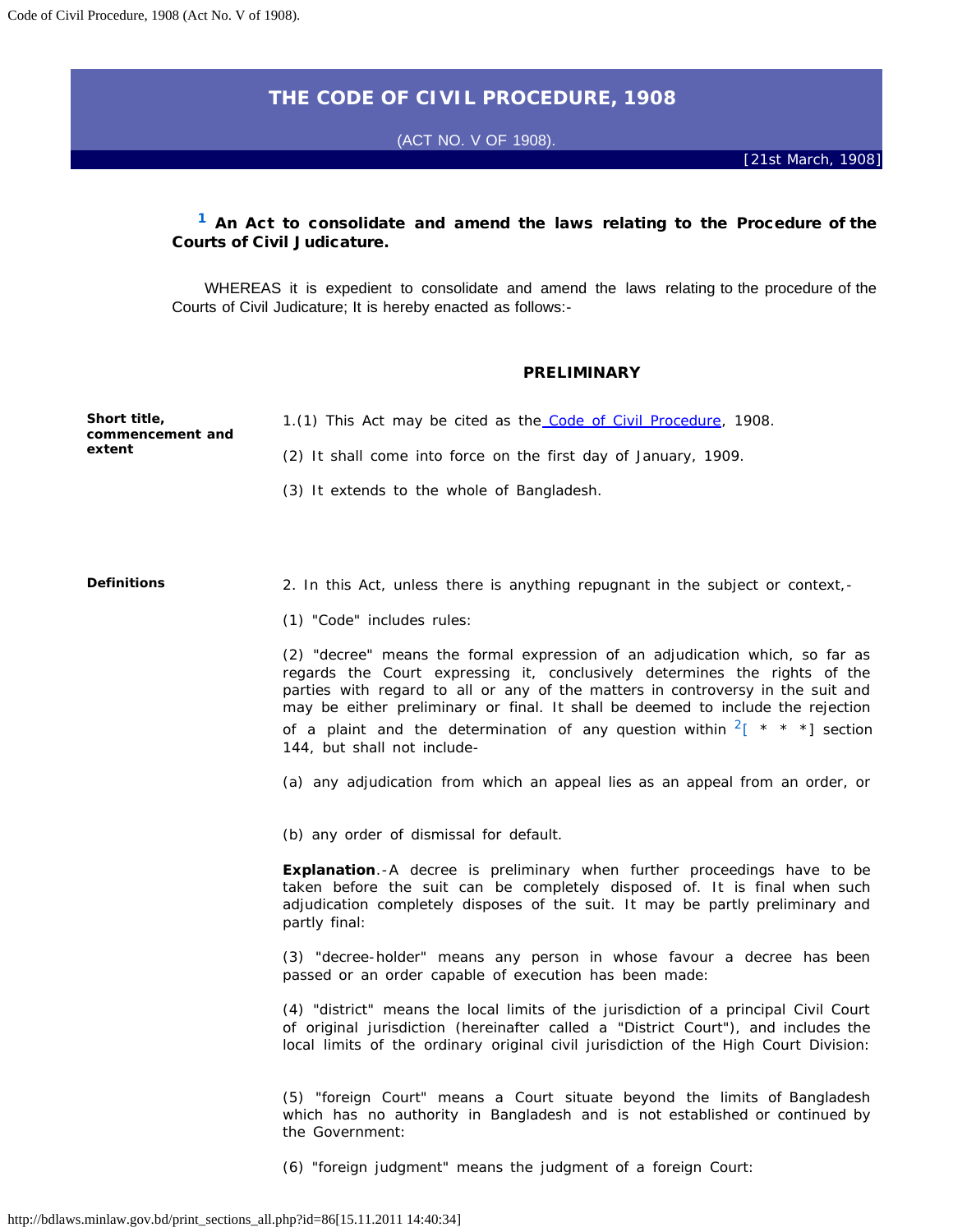perform all or any of the functions expressly imposed by this Code on the (7) "Government Pleader" includes any officer appointed by the Government to Government Pleader and also any pleader acting under the directions of the Government Pleader:

(8) "Judge" means the presiding officer of a Civil Court:

 (9) "Judgment" means the statement given by the Judge of the grounds of a decree or order:

 (10) "Judgment-debtor" means any person against whom a decree has been passed or an order capable of execution has been made:

 (11) "legal representative" means a person who in law represents the estate estate of the deceased and where a party sues or is sued in a representative character the person on whom the estate devolves on the death of the party of a deceased person, and includes any person who intermeddles with the so suing or sued:

 (12) "mesne profits" of property means those profits which the person in wrongful possession of such property actually received or might with ordinary shall not include profits due to improvements made by the person in wrongful diligence have received therefrom, together with interest on such profits but possession:

(13) "movable property" includes growing crops:

(14) "order" means the formal expression of any decision of a Civil Court which is not a decree:

 (15) "pleader" means any person entitled to appear and plead for another in Court  $3^{*}$  \* \* \*]:

(16) "prescribed" means prescribed by rules:

 (17) "public officer" means a person falling under any of the following descriptions, namely:

(a) every Judge;

(b) every member of the Civil Service of  $4$ [ The Republic];

 (c) every commissioned or gazetted officer in the military, naval or air forces of Bangladesh while in the service of the  $5$ [ Republic];

 keep any document, or to take charge or dispose of any property, or to execute any judicial process, or to administer any oath, or to interpret, or to preserve order, in the Court, and every person especially authorised by a (d) every officer of a Court of Justice whose duty it is, as such officer, to investigate or report on any matter of law or fact, or to make, authenticate or Court of Justice to perform any of such duties;

 (e) every person who holds any office by virtue of which he is empowered to place or keep any person in confinement;

 (f) every officer of the Government whose duty it is, as such officer, to prevent offences, to give information of offences, to bring offenders to justice, or to protect the public health, safety or convenience;

 (g) every officer whose duty it is, as such officer, to take, receive, keep or assessment or contract on behalf of the Government, or to execute any revenue-process, or to investigate, or to report on, any matter affecting the expend any property on behalf of the Government, or to make any survey,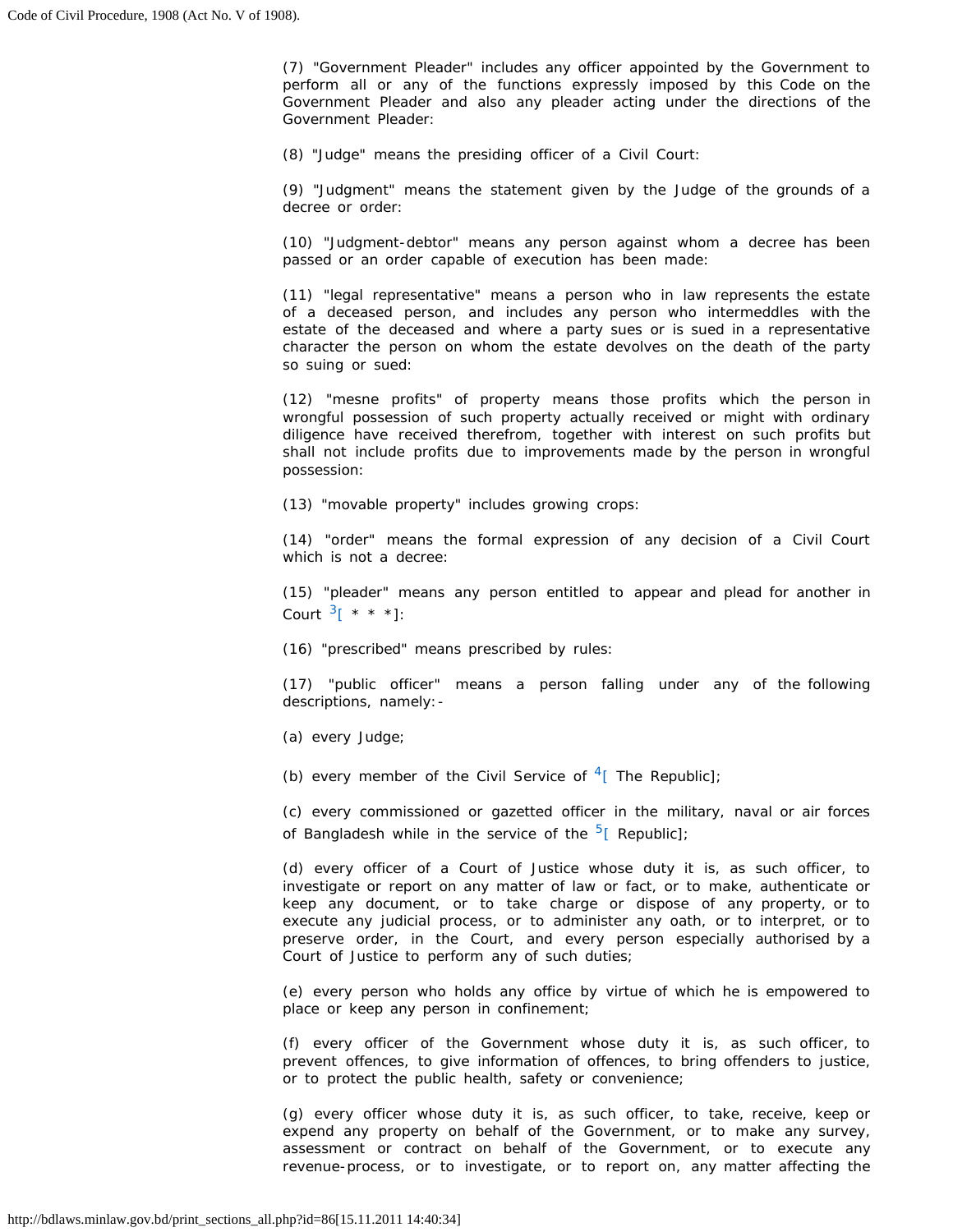pecuniary interest of the Government, or to make, authenticate or keep any document relating to the pecuniary interests of the Government, or to prevent the infraction of any law for the protection of the pecuniary interests of the Government; and

(h) every officer in the service or pay of the  $6$ [ Republic], or remunerated by fees or commission for the performance of any public duty:

 (18) "rules" means rules and forms contained in the First Schedule or made under section 122 or section 125:

(19) "share in a corporation" shall be deemed to include stock, debenture stock, debentures or bonds: and

(20) "signed", save in the case of a judgment or decree, includes stamped.

 3. For the purposes of this Code, the District Court is subordinate to the High Court Division, and every Civil Court of a grade inferior to that of a District Court and every Court of Small Causes is subordinate to the High Court **Subordination of Courts**  Division and District Court.

 4.(1) In the absence of any specific provision to the contrary, nothing in this Code shall be deemed to limit or otherwise affect any special  $\frac{7}{5}$  \* \* \*] law form of procedure prescribed, by or under any other law for the time being in **Savings**  now in force or any special jurisdiction or power conferred, or any special force.

> (2) In particular and without prejudice to the generality of the proposition contained in sub-section (1), nothing in this Code shall be deemed to limit or otherwise affect any remedy which a land-holder or landlord may have under any law for the time being in force for the recovery of rent of agricultural land from the produce of such land.

 5.(1) Where any Revenue Courts are governed by the provisions of this Code in those matters of procedure upon which any special enactment applicable to them is silent, the Government may, by notification in the official Gazette, declare that any portions of those provisions which are not expressly made applicable by this Code shall not apply to those Courts, or shall only apply to **Application of the Code of Revenue Courts**  them with such notifications as the Government may prescribe.

> (2) "Revenue Court" in sub-section (1) means a Court having jurisdiction the rent, revenue or profits of land used for agricultural purposes, but does not include a Civil Court having original jurisdiction under this Code to try under any  $8$ [ \* \* \*] law to entertain suits or other proceedings relating to such suits or proceedings as being suits or proceedings of a civil nature.

 6. Save in so far as is otherwise expressly provided, nothing herein contained shall operate to give any Court jurisdiction over suits the amount or value of **Pecuniary Jurisdiction**  the subject-matter of which exceeds the pecuniary limits (if any) of its ordinary jurisdiction.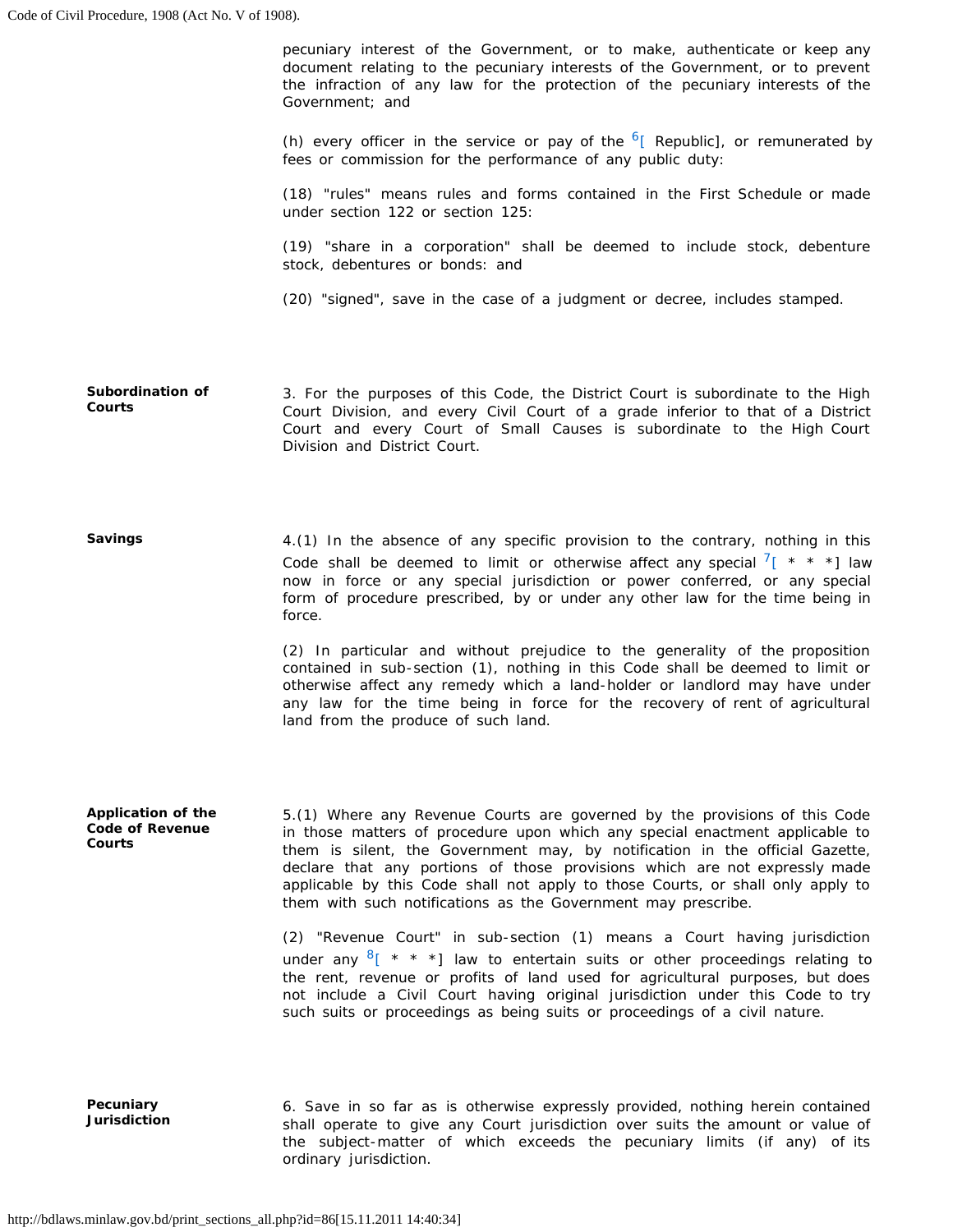| <b>Small Cause Courts</b>                      | 7. The following provisions shall not extend to Courts constituted under the <sup>9</sup> [<br>* * *] Small Cause Courts Act, 1887, or to Courts exercising the jurisdiction<br>of a Court of Small Causes under the said Act, that is to say,-  |
|------------------------------------------------|--------------------------------------------------------------------------------------------------------------------------------------------------------------------------------------------------------------------------------------------------|
|                                                | (a) so much of the body of the Code as relates to-                                                                                                                                                                                               |
|                                                | (i) suits excepted from the cognizance of a Court of Small Causes;                                                                                                                                                                               |
|                                                | (ii) the execution of decrees in such suits;                                                                                                                                                                                                     |
|                                                | (iii) the execution of decrees against immovable property; and                                                                                                                                                                                   |
|                                                | (b) the following sections, that is to say,-                                                                                                                                                                                                     |
|                                                | section 9,                                                                                                                                                                                                                                       |
|                                                | sections 91 and 92,                                                                                                                                                                                                                              |
|                                                | sections 94 and 95 so far as they authorise or relate to-                                                                                                                                                                                        |
|                                                | (i) orders for the attachment of immovable                                                                                                                                                                                                       |
|                                                | property,                                                                                                                                                                                                                                        |
|                                                | (ii) injunctions,                                                                                                                                                                                                                                |
|                                                | (iii) the appointment of a receiver of immovable property, or                                                                                                                                                                                    |
|                                                | (iv) the interlocutory orders referred to in clause (e) of section 94; and                                                                                                                                                                       |
|                                                | sections 96 to 112 and 115.                                                                                                                                                                                                                      |
|                                                |                                                                                                                                                                                                                                                  |
| [Omitted]                                      | 8. [Omitted by the Adaptation of Central Acts and Ordinance Order, 1949].                                                                                                                                                                        |
|                                                | <b>PART I</b>                                                                                                                                                                                                                                    |
|                                                | <b>SUITS IN GENERAL</b>                                                                                                                                                                                                                          |
|                                                | Jurisdiction of the Courts and Res Judicata                                                                                                                                                                                                      |
| Courts to try all civil<br>suits unless barred | 9. The Courts shall (subject to the provisions herein contained) have<br>jurisdiction to try all suits of a civil nature excepting suits of which their<br>cognizance is either expressly or impliedly barred.                                   |
|                                                | <b>Explanation.</b> -A suit in which the right to property or to an office is contested<br>is a suit of a civil nature, notwithstanding that such right may depend entirely<br>on the decision of questions as to religious rites or ceremonies. |
|                                                |                                                                                                                                                                                                                                                  |
| Stay of suit                                   | 10. No Court shall proceed with the trial of any suit in which the matter in                                                                                                                                                                     |

 issue is also directly and substantially in issue in a previously instituted suit between the same parties, or between parties under whom they or any of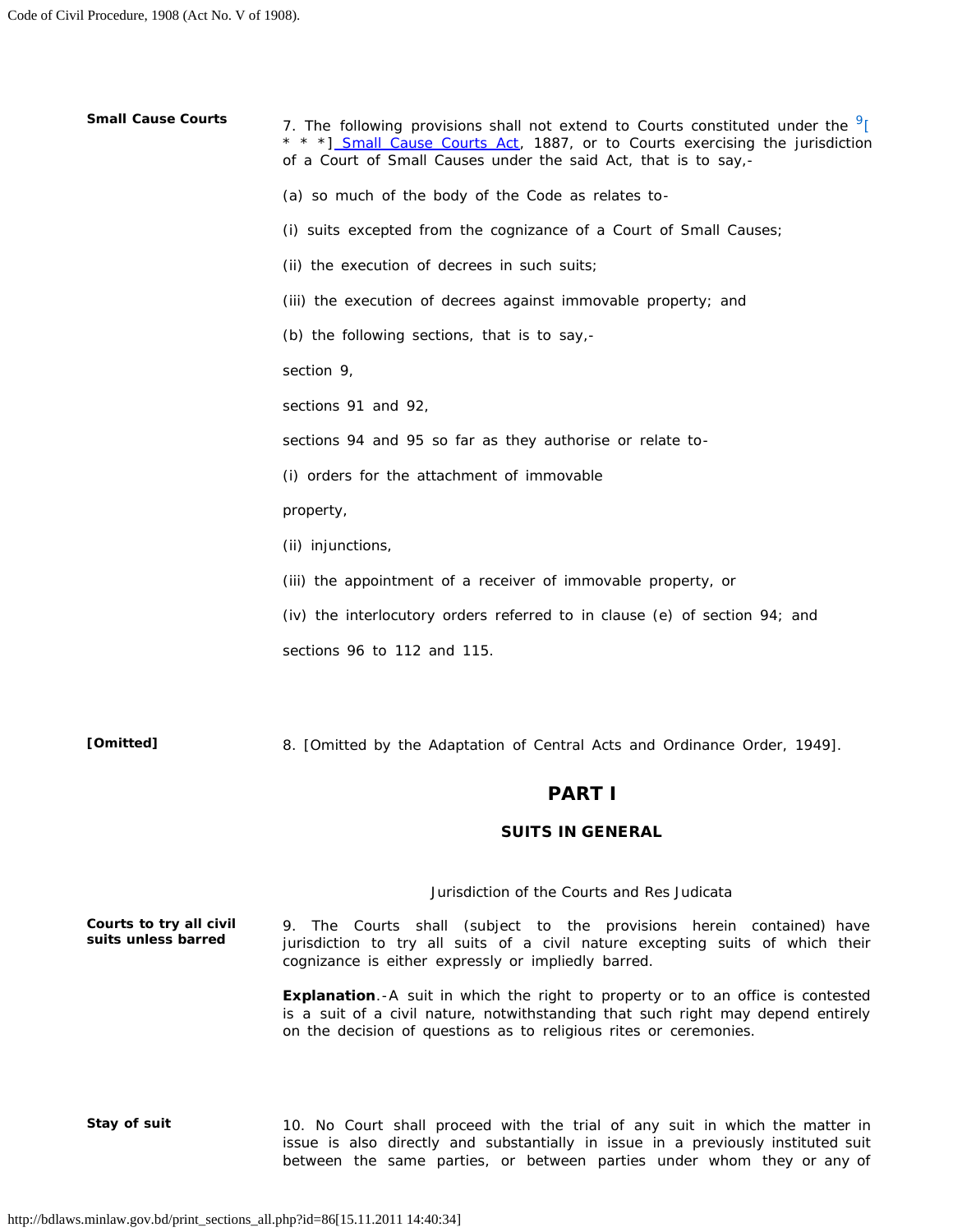them claim litigating under the same title where such suit is pending in the same or any other Court in Bangladesh having jurisdiction to grant the relief claimed, or in any Court beyond the limits of Bangladesh established or continued by the Government and having like jurisdiction, or before the Supreme Court.

**Explanation**.-The pendency of a suit in a foreign Court does not preclude the Court in Bangladesh from trying a suit founded on the same cause of action.

| Res Judicata                               | 11. No Court shall try any suit or issue in which the matter directly and<br>substantially in issue has been directly and substantially in issue in a former<br>suit between the same parties, or between parties under whom they or any of<br>them claim, litigating under the same title, in a court competent to try such<br>subsequent suit or the suit in which such issue has been subsequently raised,<br>and has been heard and finally decided by such Court. |
|--------------------------------------------|------------------------------------------------------------------------------------------------------------------------------------------------------------------------------------------------------------------------------------------------------------------------------------------------------------------------------------------------------------------------------------------------------------------------------------------------------------------------|
|                                            | Explanation I.-The expression "former suit" shall denote a suit which has<br>been decided prior to the suit in question whether or not it was instituted<br>prior thereto.                                                                                                                                                                                                                                                                                             |
|                                            | <b>Explanation</b> II.-For the purposes of this section, the competence of a Court<br>shall be determined irrespective of any provisions as to a right of appeal from<br>the decision of such Court.                                                                                                                                                                                                                                                                   |
|                                            | <b>Explanation</b> III.-The matter above referred to must in the former suit have<br>been alleged by one party and either denied or admitted, expressly or<br>impliedly, by the other.                                                                                                                                                                                                                                                                                 |
|                                            | <b>Explanation</b> IV.-Any matter which might and ought to have been made<br>ground of defence or attack in such former suit shall be deemed to have been<br>a matter directly and substantially in issue in such suit.                                                                                                                                                                                                                                                |
|                                            | <b>Explanation</b> V.-Any relief claimed in the plaint, which is not expressly granted<br>by the decree, shall, for the purposes of this section, be deemed to have<br>been refused.                                                                                                                                                                                                                                                                                   |
|                                            | Explanation VI.-Where persons litigate bona fide in respect of a public right<br>or of a private right claimed in common for themselves and others, all<br>persons interested in such right shall, for the purposes of this section, be<br>deemed to claim under the persons so litigating.                                                                                                                                                                            |
| Bar to further suit                        | 12. Where a plantiff is precluded by rules from instituting a further suit in<br>respect of any particular cause of action, he shall not be entitled to institute a<br>suit in respect of such cause of action in any Court to which this Code<br>applies.                                                                                                                                                                                                             |
| When foreign<br>judgment not<br>conclusive | 13. A foreign judgment shall be conclusive as to any matter thereby directly<br>adjudicated upon between the same parties or between parties under whom<br>they or any of them claim litigating under the same title except-                                                                                                                                                                                                                                           |
|                                            | (a) where it has not been pronounced by a Court of competent jurisdiction;                                                                                                                                                                                                                                                                                                                                                                                             |
|                                            | (b) where it has not been given on the merits of the case;                                                                                                                                                                                                                                                                                                                                                                                                             |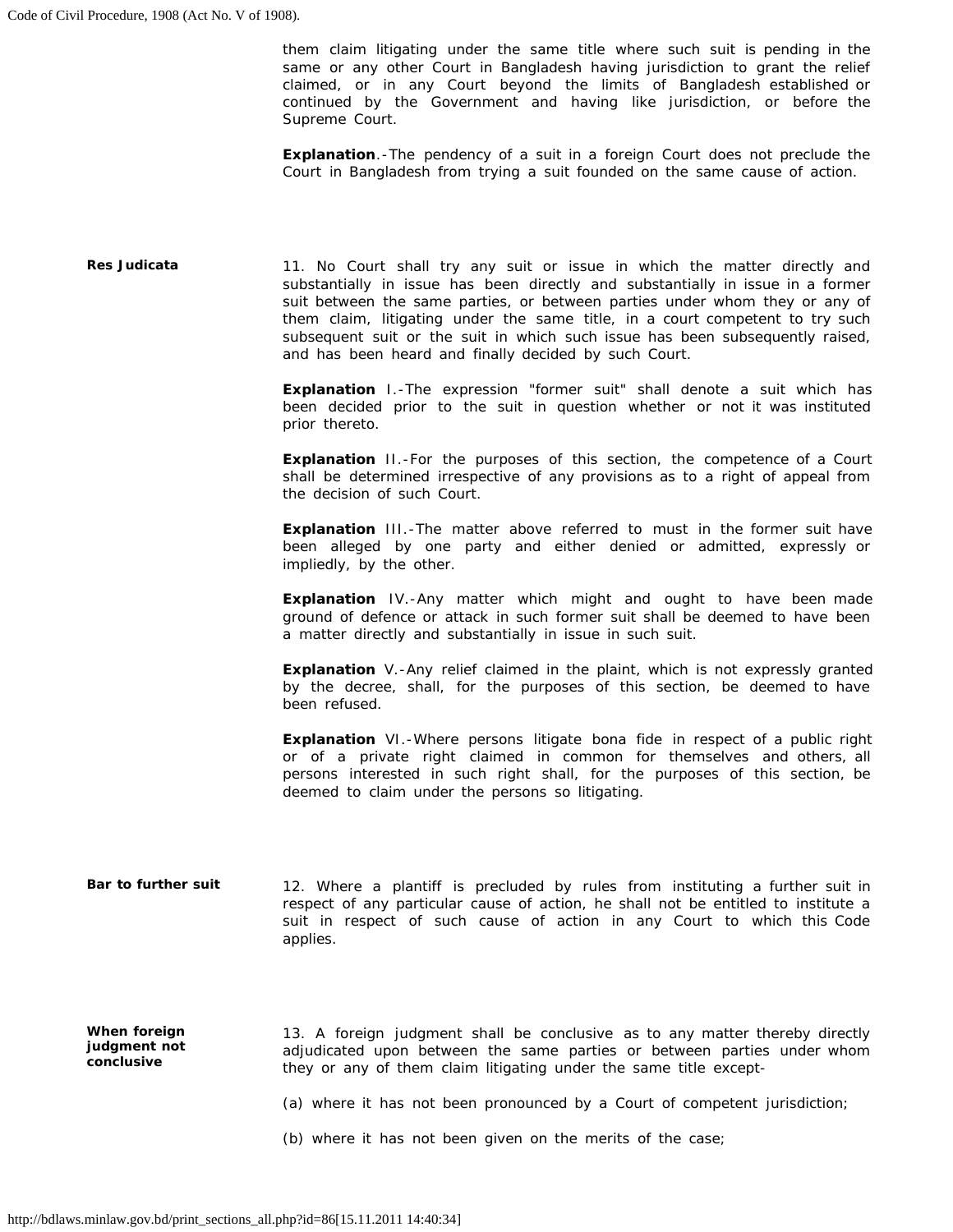(c) where it appears on the face of the proceedings to be founded on an (d) where the proceedings in which the judgment was obtained are opposed (f) where it sustains a claim founded on a breach of any law in force in 14. The Court shall presume, upon the production of any document purporting pronounced by a Court of competent jurisdiction, unless the contrary appears on the record; but such presumption may be displaced by proving want of  *Place of Suing*  15. Every suit shall be instituted in the Court of the lowest grade competent (c) for foreclosure, sale or redemption in the case of a mortgage of or charge (d) for the determination of any other right to or interest in immovable shall be instituted in the Court within the local limits of whose jurisdiction the property is situate, or, in the case of suits referred to in clause (c), at the Provided that a suit to obtain relief respecting, or compensation for wrong to, immovable property held by or on behalf of the defendant may, where the relief sought can be entirely obtained through his personal obedience, be instituted either in the Court within the local limits of whose jurisdiction the property is situate, or, in the case of suits referred to in clause (c), at the place where the cause of action has wholly or partly arisen, or in the Court incorrect view of international law or a refusal to recognise the law of Bangladesh in cases in which such law is applicable; **Presumption as to foreign judgments Court in which suits to be instituted Suits to be instituted where subjectmatter situate**  to natural justice; (e) where it has been obtained by fraud; Bangladesh. to be a certified copy of a foreign judgment, that such judgment was jurisdiction. to try it. 16. Subject to the pecuniary or other limitations prescribed by any law, suits (a) for the recovery of immovable property with or without rent or profits, (b) for the partition of immovable property, upon immovable property, property, (e) for compensation for wrong to immovable property, (f) for the recovery of movable property actually under distraint or attachment, place where the cause of action has wholly or partly arisen: within the local limits of whose jurisdiction the defendant actually and voluntarily resides, or carries on business, or personally works for gain.

**Explanation**.-In this section "property' means property situate in Bangladesh.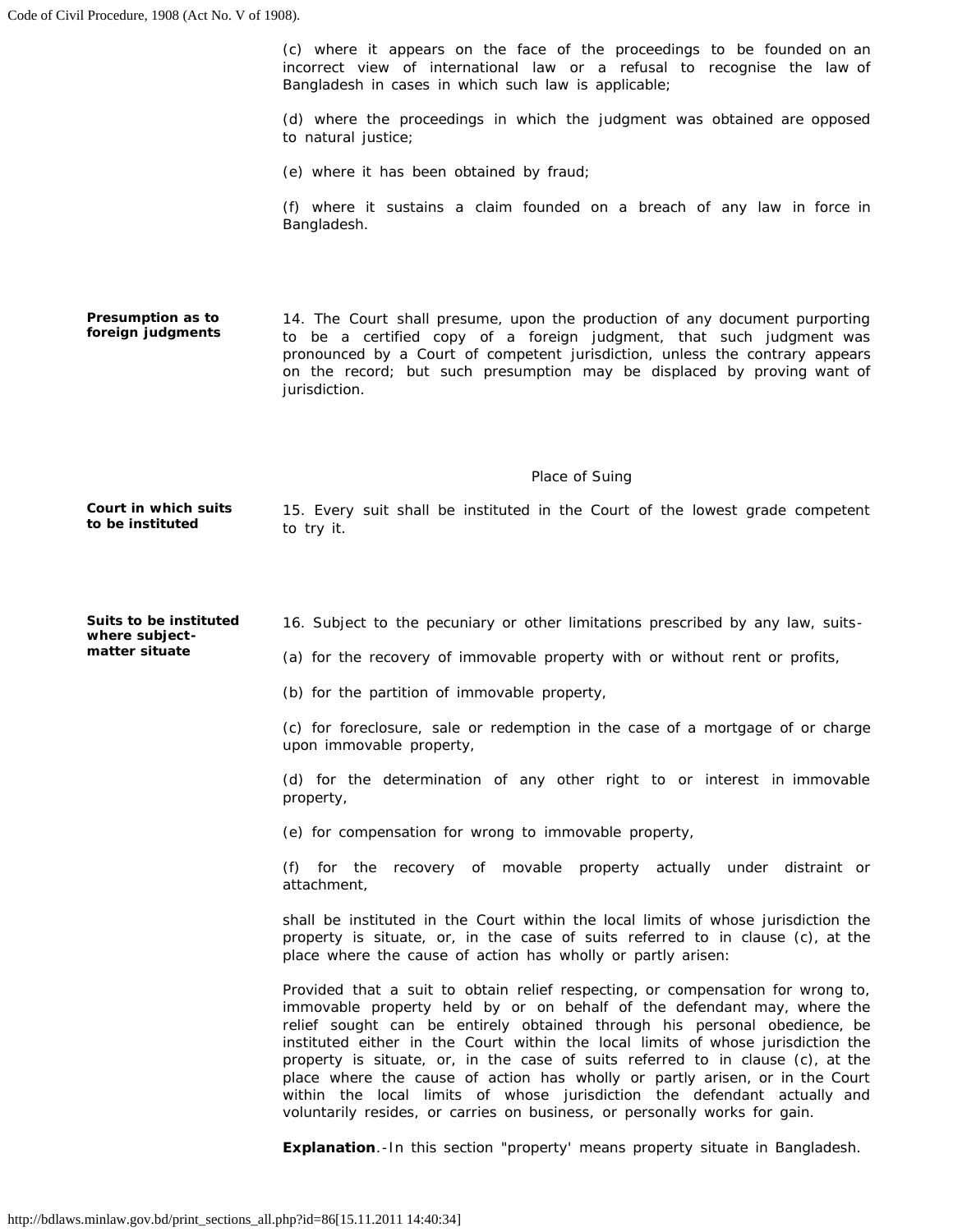**Suits for immovable property situate within jurisdiction of different Courts** 

 17. Where a suit is to obtain relief respecting, or compensation for wrong to, immovable property situate within the jurisdiction of different Courts, the suit may be instituted in any Court within the local limits of whose jurisdiction any portion of the property is situate:

 Provided that, in respect of the value of the subject-matter of the suit, the entire claim is cognizable by such Court

**Place of institution of suit where local limits of jurisdiction of Courts are uncertain** 

 18.(1) Where it is alleged to be uncertain within the local limits of the jurisdiction of which of two or more Courts any immovable property is situate, any one of those Courts may, if satisfied that there is ground for the alleged entertain and dispose of any suit relating to that property, and its decree in the suit shall have the same effect as if the property were situate within the uncertainly, record a statement to that effect and thereupon proceed to local limits of its jurisdiction:

 Provided that the suit is one with respect to which the Court is competent as regards the nature and value of the suit to exercise jurisdiction.

 (2) Where a statement has not been recorded under sub-section (1), and an objection is taken before an appellate or revisional Court that a decree or order in a suit relating to such property was made by a Court not having jurisdiction where the property is situate, the appellate or revisional Court shall not allow the objection unless in its opinion there was, at the time of the institution of the suit, no reasonable ground for uncertainly as to the Court having jurisdiction with respect thereto and there has been a consequent failure of justice.

**Suits for compensation for wrongs to person or movables** 

 19. Where a suit is for compensation for wrong done to the person or to movable property, if the wrong was done within the local limits of the jurisdiction of one Court and the defendant resides, or carries on business, or personally works for gain, within the local limits of the jurisdiction of another Court, the suit may be instituted at the option of the plantiff in either of the said Courts.

#### *Illustrations*

(a) A, residing in  $10$ [ Chittagong] beats B in Dhaka.

B may sue A either in Dhaka or in  $11$ [ Chittagong].

(b) A, residing in  $12$ [ Chittagong] publishes in Dhaka statements defamatory of B. B may sue A either in Dhaka, or in  $13$  Chittagong].

**Others suits to be** 20. Subject to the limitations aforesaid, every suit shall be instituted in a **instituted where** Court within the local limits of whose jurisdiction 2 **instituted where court** within the local limits of whose jurisdiction.? **defendants reside or** 

**cause of action** (a) the defendant, or each of the defendants where there are more than one, **arises**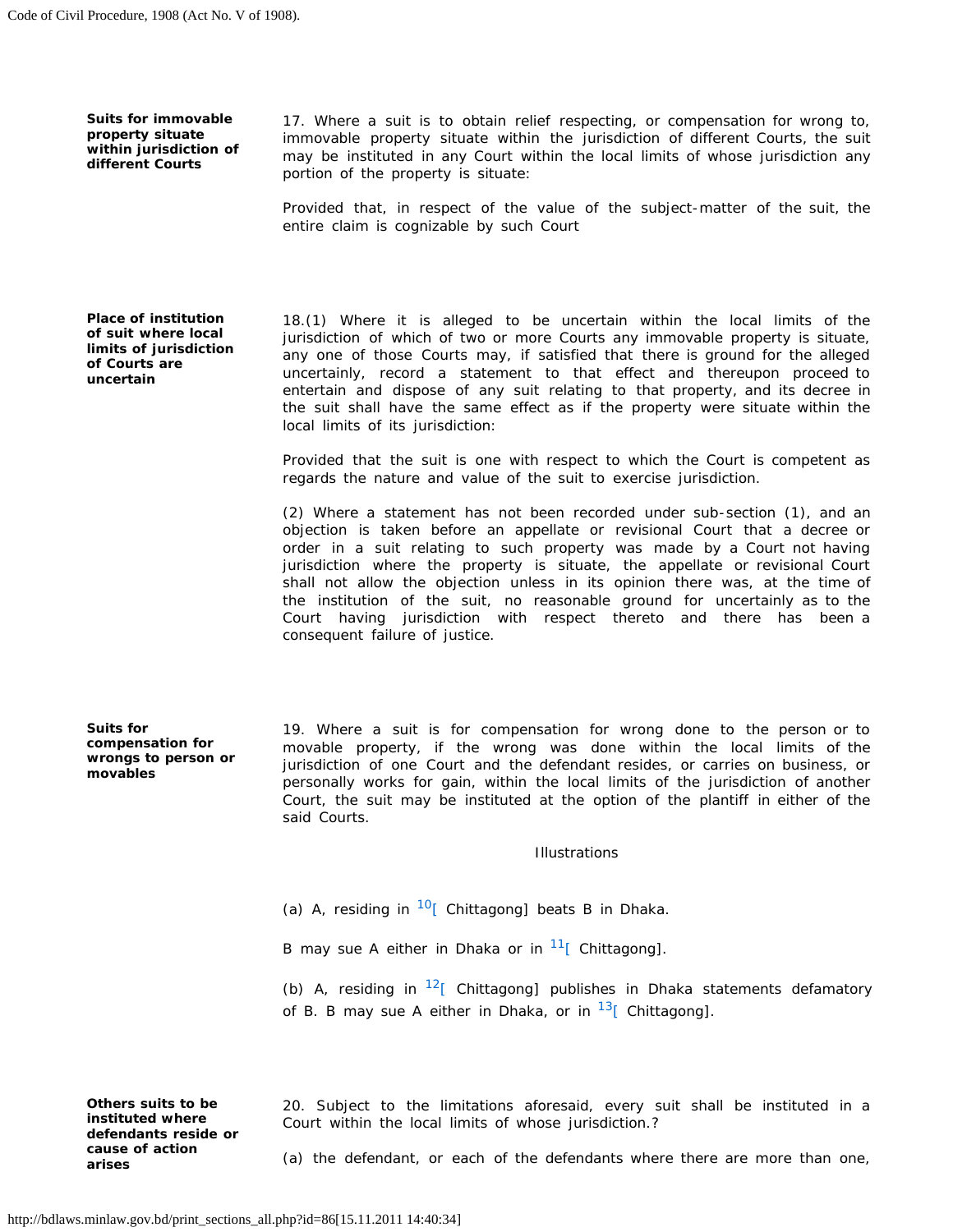at the time of the commencement of the suit, actually or voluntarily resides, or carries on business, or personally works for gain; or

 (b) any of the defendants, where there are more than one, at the time of the business, or personally works for gain, provided that in such case either the leave of the Court is given, or the defendants who do not reside, or carry on business, or personally work for gain, as aforesaid, acquiesce in such commencement of the suit, actually or voluntarily resides, or carries on institution; or

(c) the cause of action, wholly or in part, arises.

 also a temporary residence at another place, he shall be deemed to reside at both places in respect of any cause of action arising at the place where he **Explanation** I.-Where a person has a permanent dwelling at one place and has such temporary residence.

 **Explanation** II.-A Corporation shall be deemed to carry on business at its sole or principal office in Bangladesh or, in respect of any cause of action arising at any place where it has also a subordinate office, at such place.

### *Illustrations*

(a) A is a tradesman in Dhaka. B carries on business in  $14$ [ Chittagong]. B, by his agent in Dhaka, buys goods of A and requests A to deliver them to the  $15$ [ Bangladesh Biman]. A delivers the goods accordingly in Dhaka. A may sue B for the price of the goods either in Dhaka, where the cause of action has arisen, or in  $\frac{16}{16}$  Chittagong], where B carries on business.

(b) A resides at  $17$ [ Cox's Bazar], B at Dhaka and C at  $18$ [ Chittagong]. A, B and C being together at  $19$ [ Khulna], B and C make a joint promissiory note payable on demand, and deliver it to A. A may sue B and C  $^{20}$  at Khulna], where the cause of action arose. He may also sue them at Dhaka, where B resides, or at  $21$  [ Chittagong], where C resides; but in each of these cases, if the non-resident defendant objects, the suit cannot proceed without the leave of the Court.

 21. No objection as to the place of suing shall be allowed by any appellate or revisional Court unless such objection was taken in the Court of first instance or before such settlement, and unless there has been a consequent failure of at the earliest possible opportunity and in all cases where issues are settled at justice.

**Power to transfer suits which may be instituted in more than one Court** 

**Objections to jurisdiction** 

> 22. Where a suit may be instituted in any one of two or 22. Where a suit may be instituted in any one of two or more Courts and is instituted in one of such Courts, any defendant, after notice to the other parties, may, at the earliest possible opportunity and in all cases where issues are settled at or before such settlement, apply to have the suit transferred to another Court, and the Court to which such application is made, after considering the objections of the other parties (if any), shall determine in which of the several Courts having jurisdiction the suit shall proceed.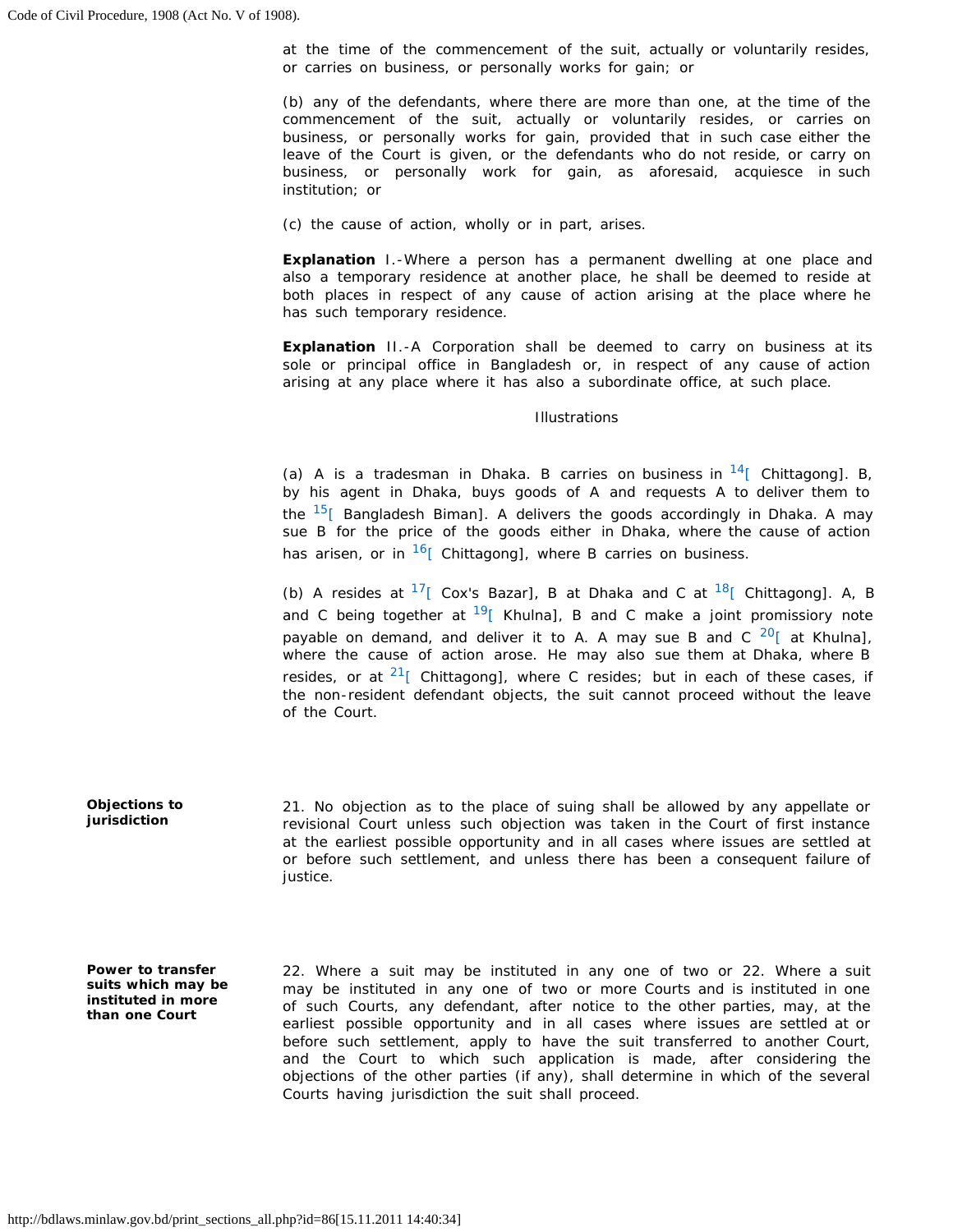**application lies** same Appellate Court, an application under section 22 shall be made to the **To what Court** 23.(1) Where the several Courts having jurisdiction are subordinate to the **application lies** same Appellate Court, an application under section 22 shall be made to the Appellate Court.

- (2) Where such Courts are subordinate to different Appellate Courts  $22$   $\pm$  \*
- \*], the application shall be made to the  $^{23}$ [ \* \* \*] High Court Division.

(3) [Omitted by section 3 and 2nd Schedule of the **Bangladesh Laws (Revision** [And Declaration\) Act,](http://bdlaws.minlaw.gov.bd/pdf_part.php?id=430) 1973 (Act No. VIII of 1973).]

**General power of transfer and withdrawal** 

 24.(1) On the application of any of the parties and after notice to the parties and after hearing such of them as desire to be heard, or of its own motion without such notice, the High Court Division or the District Court may at any stage

 (a) transfer any suit, appeal or other proceeding pending before it for trial or disposal to any Court subordinate to it and competent to try or dispose of the same, or

 (b) withdraw any suit, appeal or other proceeding pending in any Court subordinate to it, and

(i) try or dispose of the same; or

 (ii) transfer the same for trial or disposal to any Court subordinate to it and competent to try or dispose of the same; or

 (iii) retransfer the same for trial or disposal to the Court from which it was withdrawn.

 (2) Where any suit or proceeding has been transferred or withdrawn under special directions in the case of any order of transfer, either retry it or sub-section (1), the Court which thereafter tries such suit may, subject to any proceed from the point at which it was transferred or withdrawn.

 (3) For the purposes of this section, Courts of Additional and Assistant Judges shall be deemed to be subordinate to the District Court.

 (4) The Court trying any suit transferred or withdrawn under this section from a Court of Small Causes shall, for the purposes of such suit, be deemed to be a Court of Small Causes.

**Appearance of parties on transfer of suit, etc** 

 $24$ [ 24A.(1) Where any suit is transferred under section 22, or any suit, appeal or other proceeding is transferred or withdrawn under sub-section (1) of section 24 on the application of a party, the Court ordering the transfer or withdrawal shall fix a date for the appearance of the parties before itself, if the suit, appeal or other proceeding is to be tried or disposed of by itself, or before the Court to which the case is so transferred.

 (2) Where any suit, appeal or other proceeding is transferred from one Court to another, otherwise than on the application of a party, the parties thereto is to be transferred, on the day already fixed for their appearance before that Court, and such Court shall then communicate the order of transfer to such parties and direct them to appear before the Court to which the suit, appeal or other proceeding is to be transferred, either on the same day, or on such earliest day as may be reasonable having regard to the distance at which the shall appear before the Court from which the suit, appeal or other proceedings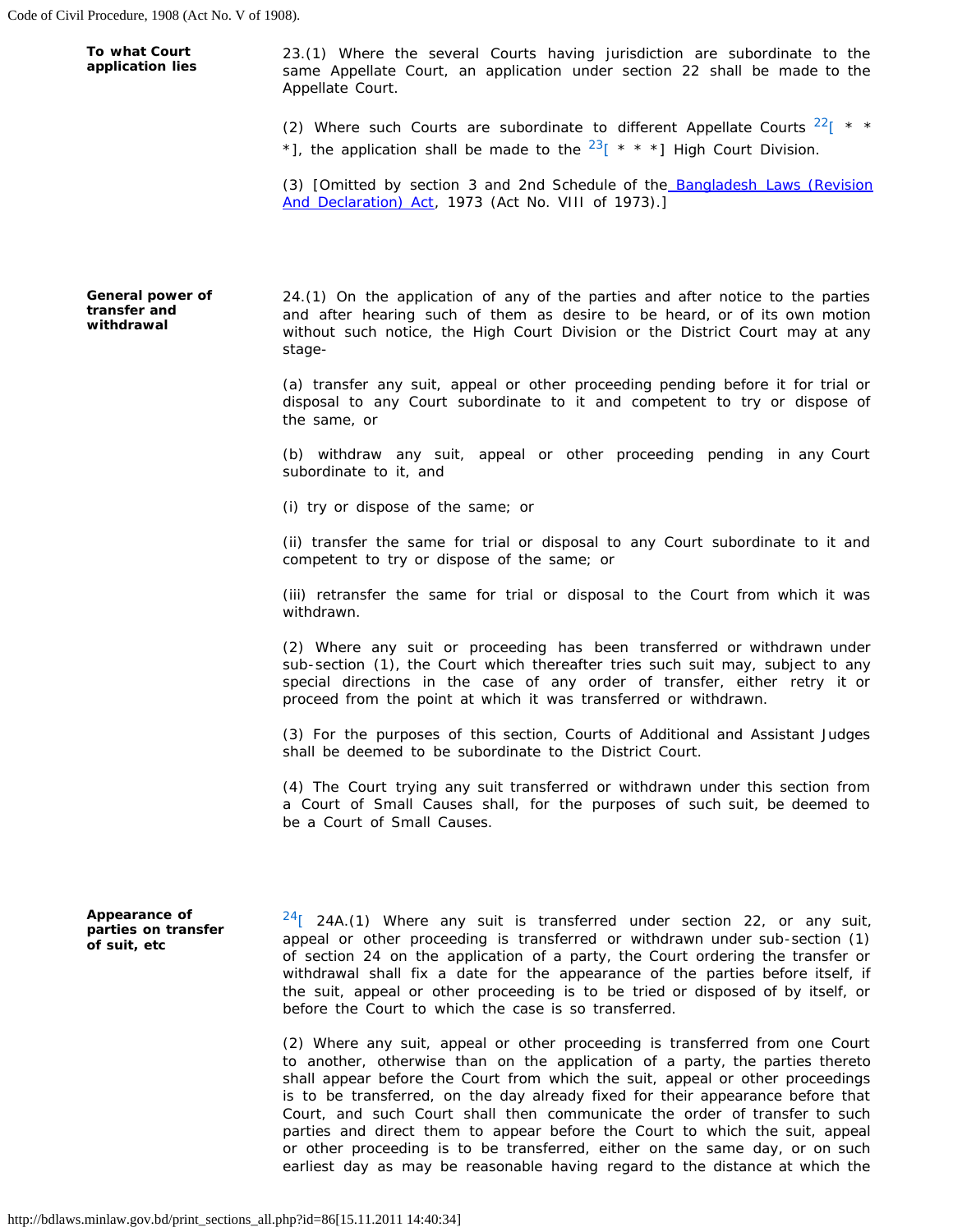other Court is located.]

 **[Omitted]** 25. [Omitted by the Schedule of the Central Laws (Statute Reform) Ordinance, 1960 (Ordinance No. XXI of 1960).]

### *Institution of Suits*

Institution of suits **26.** Every suit shall be instituted by the presentation of a plaint or in such other manner as may be prescribed

#### *Summons and Discovery*

 **Summons to** 27. Where a suit has been duly instituted, a summons may be issued to the **defendants** defendant to appear and answer the claim and may be served in manner prescribed.

[Omitted] 28. [Omitted by the [Bangladesh Laws \(Revision And Declaration\) Act,](http://bdlaws.minlaw.gov.bd/pdf_part.php?id=430) 1973 (Act No. VIII of 1973), section 3 and 2nd Schedule.]

 29. Summonses and other processes issued by any Civil or Revenue Court situate outside Bangladesh may be sent to the Courts in Bangladesh and **Service of foreign summonses**  served as if they were summonses issued by such Courts:

> Provided that the  $25$ <sup>[</sup> Government] has by notification in the official Gazette declared the provisions of this section to apply to such Courts.

 may, at any time, either of its own motion or on the application of any **Power to order discovery and the like**  30. Subject to such conditions and limitations as may be prescribed, the Court party,

> (a) make such orders as may be necessary or reasonable in all matters relating to the delivery and answering of interrogatories, the admission of documents and facts, and the discovery, inspection, production, impounding and return of documents or other material objects producible as evidence;

> (b) issue summonses to persons whose attendance is required either to give evidence or to produce documents or such other objects as aforesaid;

(c) order any fact to be proved by affidavit.

**Summons to witness** 31. The provisions in sections 27, 28 and 29 shall apply to summonses to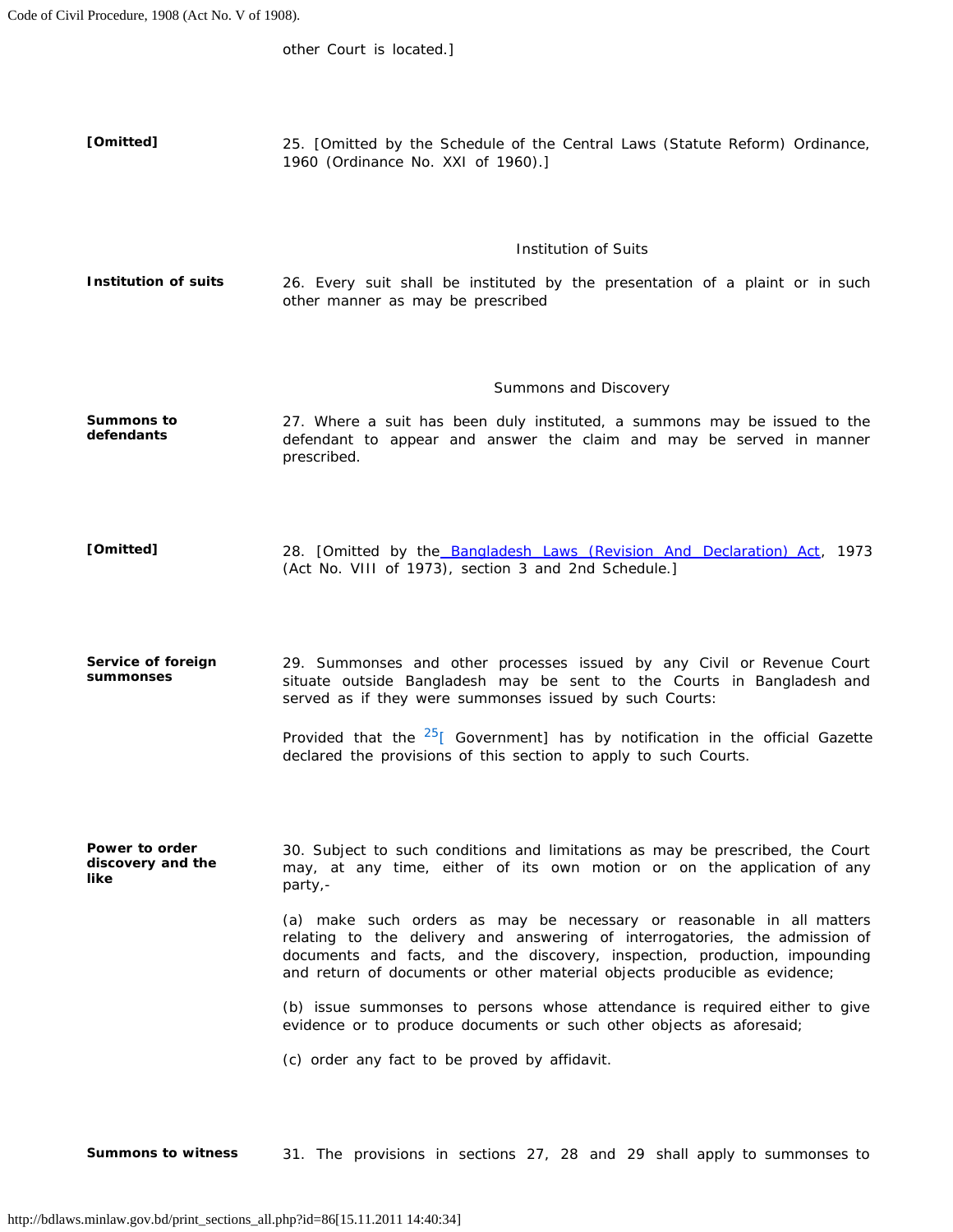give evidence or to produce documents or other material objects.

 32. The Court may compel the attendance of any person to whom a **Penalty for default**  summons has been issued under section 30 and for that purpose may

- (a) issue a warrant for his arrest;
- (b) attach and sell his property;
- (c) impose a fine upon him not exceeding five hundred Taka;

 (d) order him to furnish security for his appearance and in default commit him to the civil prison.

#### *Judgment and Decree.*

 33. The Court, after the case has been heard, shall pronounce judgment, and **Judgment and decree**  on such judgment a decree shall follow.

#### *Interest*

 Court may, in the decree, order interest at such rate as the Court deems suit to the date of the decree, in addition to any interest adjudged on such principal sum for any period prior to the institution of the suit, with further interest at such rate as the Court deems reasonable on the aggregate sum so **Interest**  34.(1) Where and in so far as a decree is for the payment of money, the reasonable to be paid on the principal sum adjudged, from the date of the adjudged, from the date of the decree to the date of payment, or to such earlier date as the Court thinks fit.

> 2) Where such a decree is silent with respect to the payment of further interest on such aggregate sum as aforesaid from the date of the decree to the date of payment or other earlier date, the Court shall be deemed to have refused such interest, and a separate suit therefor shall not lie.

#### *Costs*

**Costs** 

 to the provisions of any law for the time being in force, the costs of and incident to all suits shall be in the discretion of the Court, and the Court shall have full power to determine by whom or out of what property and to what extent such costs are to be paid, and to give all necessary directions for the purposes aforesaid. The fact that the Court has no jurisdiction to try the suit 35.(1) Subject to such conditions and limitations as may be prescribed, and shall be no bar to the exercise of such powers.

 (2) Where the Court directs that any costs shall not follow the event, the Court shall state its reasons in writing.

 (3) The Court may give interest on costs at any rate not exceeding six per cent. per annum, and such interest shall be added to the costs and shall be recoverable as such.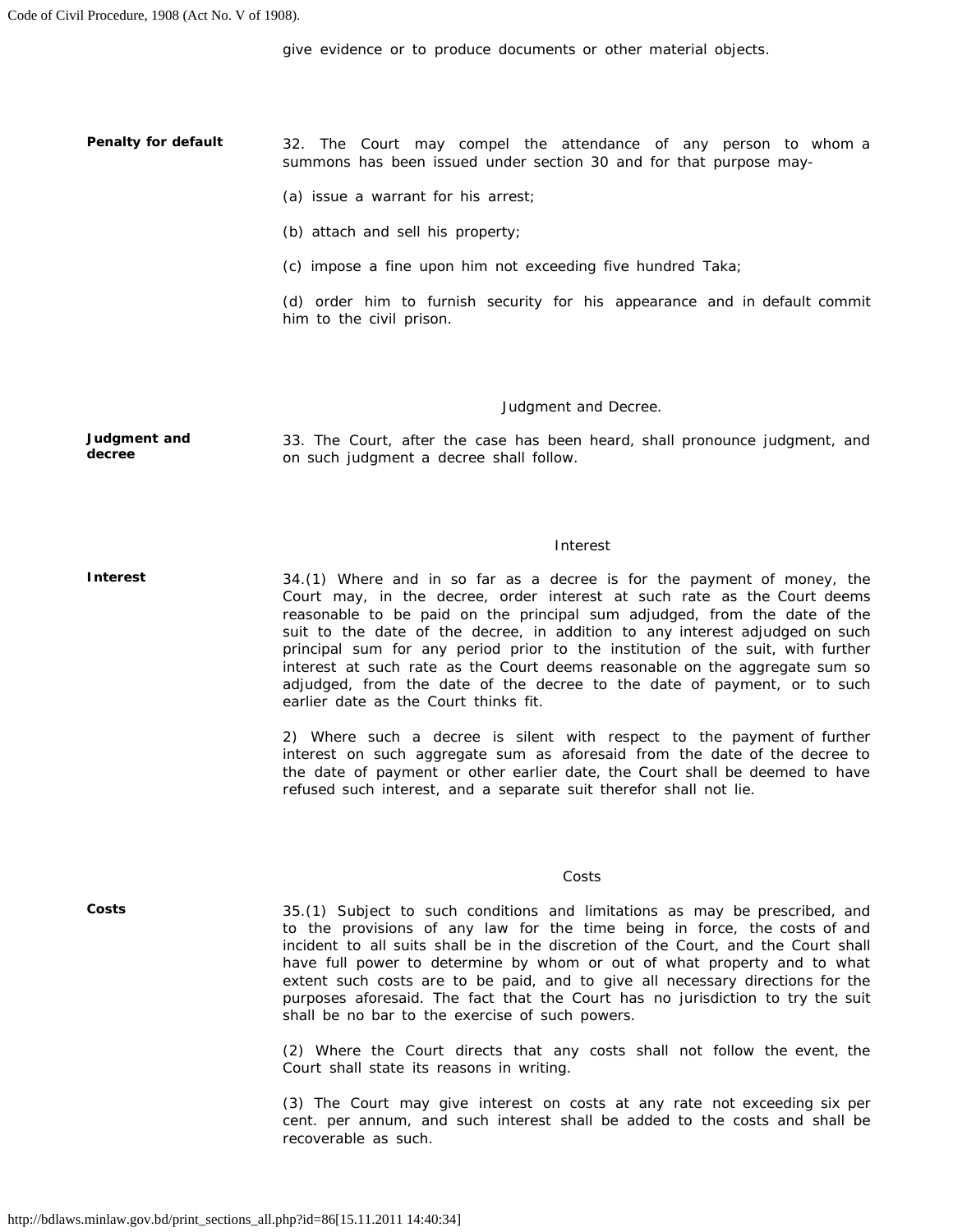**Compensatory costs in respect of false or vexatious claims or defences** 

 proceeding, not being an appeal, any party objects to the claim or defence on the ground that the claim or defence, or any part of it, is false or vexatious, and if, thereafter, such claim or defence is disallowed, in whole or in part, the false or vexatious, make an order for the payment to the objector, such cost  $26$ [ 35A.(1) If in any suit or other proceeding, including an execution Court shall, after recording its reasons for holding such claim or defence to be by way of compensation which may, without exceeding the limit of the Court's pecuniary jurisdiction, extend upto twenty thousand taka.

 by reason thereof, be exempted from any criminal liability in respect of any (2) No person against whom an order has been made under this section shall, claim or defence made by him.

 (3) The amount of any cost awarded under this section in respect of a false or vexatious claim or defence shall be taken into account in any subsequent suit for damages or compensation in respect of such claim or defence.]

**Cost for delay in making applications, etc, in respect of interlocutory matters** 

 $27$ [ 35B.(1) If at any stage of a suit or proceeding, an application or written objection is not filed within the time fixed by the Court, such application or written objection, as the case may be, shall not be admitted for hearing without payment by that party of such cost to the other party not exceeding two thousand taka.

 (2) If after filing of written statement, any party to the suit makes an application in respect of any matter which, in the opinion of the Court, could and ought to have been made earlier, and is likely to delay the main proceeding of the suit, the Court may admit, but shall not hear and dispose of the application, without payment by that party of such cost to the other party not exceeding three thousand taka, as it shall determine and direct, and upon failure to pay the cost, the application shall stand rejected.]

# PART II

### **EXECUTION**

### *General*

 36. The provisions of this Code relating to the execution of decrees shall, so **Application to orders**  far as they are applicable, be deemed to apply to the execution of orders.

 shall, in relation to the execution of decrees, unless there is anything **Definition of Court which passed a decree**  37. The expression "Court which passed a decree," or words to that effect, repugnant in the subject or context, be deemed to include,

> (a) where the decree to be executed has been passed in the exercise of appellate jurisdiction, the Court of first instance, and

> (b) where the Court of first instance has ceased to exist or to have jurisdiction to execute it, the Court which, if the suit wherein the decree was passed was instituted at the time of making the application for the execution of the decree, would have jurisdiction to try such suit.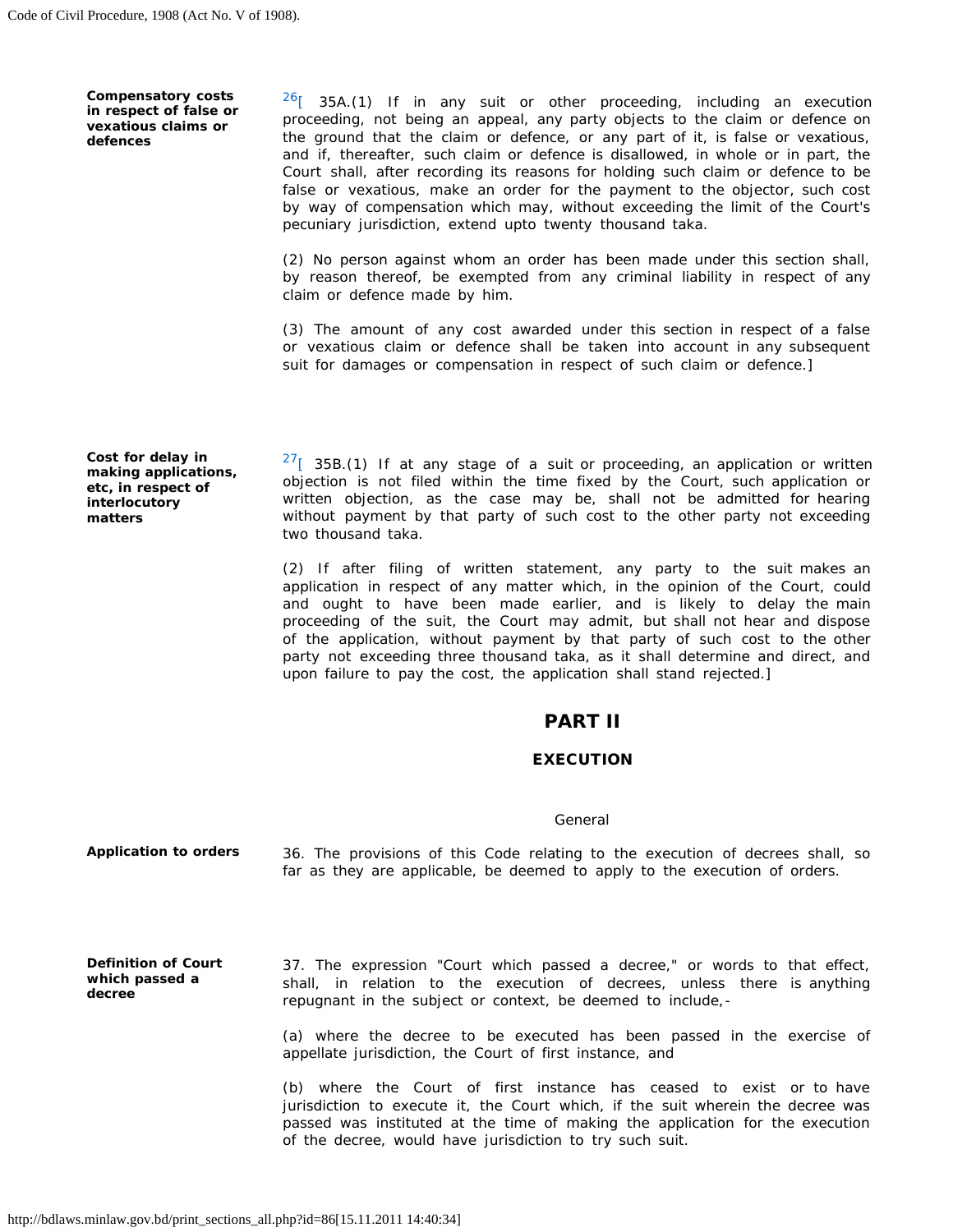### *Courts by which decrees may be executed*

**executed** 

 **Court by which** 38. A decree may be executed either by the Court which passed it, or by the **decree may be Court to which it is sent for execution.** 

 39.(1) The Court which passed a decree may, on the application of the **Transfer of decree**  decree-holder, send it for execution to another Court,

> (a) if the person against whom the decree is passed actually and voluntarily resides or carries on business, or personally works for gain, within the local limits of the jurisdiction of such other Court, or

> the Court which passed the decree sufficient to satisfy such decree and has (b) if such person has not property within the local limits of the jurisdiction of property within the local limits of the jurisdiction of such other Court, or

> (c) if the decree directs the sale or delivery of immovable property situate outside the local limits of the jurisdiction of the Court which passed it, or

> (d) if the Court which passed the decree considers for any other reason, which it shall record in writing, that the decree should be executed by such other Court.

> (2) The Court which passed a decree may of its own motion send it for execution to any subordinate Court of competent jurisdiction.

40. [Omitted by section 3 and 2nd Schedule of the **Bangladesh Laws (Revision [Omitted]**  [And Declaration\) Act,](http://bdlaws.minlaw.gov.bd/pdf_part.php?id=430) 1973 (Act No. VIII of 1973).]

 41. The Court to which a decree is sent for execution shall certify to the Court which passed it the fact of such execution, or where the former Court **Result of execution proceedings to be certified**  fails to execute the same the circumstances attending such failure.

**Powers of Court in executing transferred decree** 

 42.(1) The Court executing a decree sent to it shall have the same powers in disobeying or obstructing the execution of the decree shall be punishable by such Court in the same manner as if it had passed the decree. And its order executing such decree as if it had been passed by itself. All persons in executing such decree shall be subject to the same rules in respect of appeal as if the decree had been passed by itself.

 (2) Without prejudice to the generality of the foregoing provision, the Court executing a decree sent to it shall have the following powers, namely:

 (a) power under section 39 to transfer the decree to another Court, if necessary;

 (b) power under sub-section (1) of section 50 to permit execution to proceed against the legal representatives of a deceased judgment-debtor;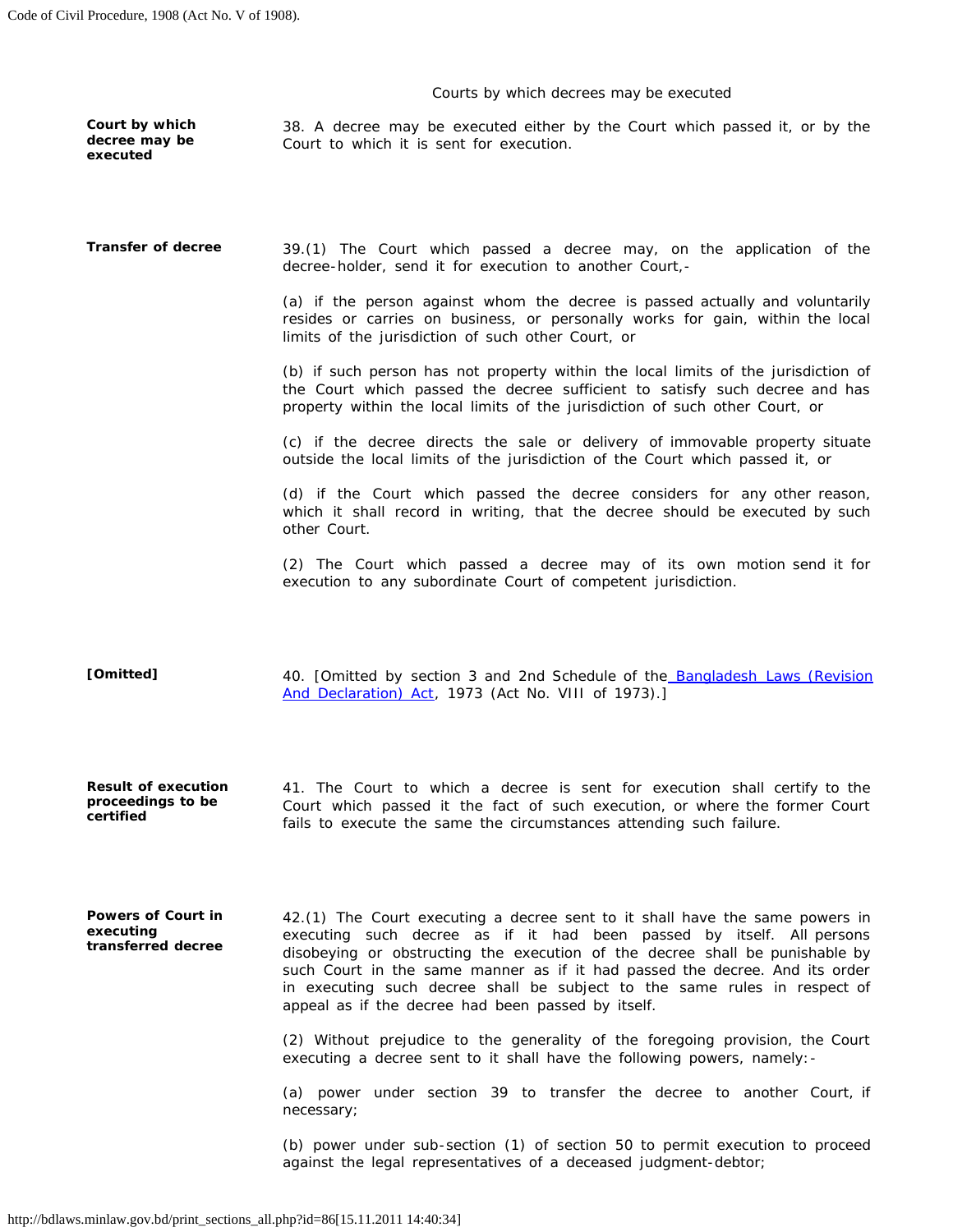(c) power under section 152 to correct clerical or arithmetical errors;

 (d) power under rule 16 of Order XXI to recognise the assignment of a decree;

 (e) power under sub-rule (2) of rule 50 of Order XXI to grant leave to a decree-holder to proceed against a person not already recognised as a partner in a firm in an execution proceeding against the firm;

 (f) power under clause (b) of sub-rule (1) of rule 53 of Order XXI to give notice of attachment of decree passed by another Court.

**Execution of decrees passed by British Courts in places to which this Part does not extend or in foreign territory** 

 43. Any decree passed by a Civil Court established in any area in Bangladesh to which the provisions relating to execution do not extend,  $28$ [ \* \* \*] may, if it cannot be executed within the jurisdiction of the Court by which it was passed, be executed in manner herein provided within the jurisdiction of any Court in Bangladesh.

#### **[Omitted]**

44. [Omitted by section 3 and 2nd Schedule of the **Bangladesh Laws (Revision** [And Declaration\) Act,](http://bdlaws.minlaw.gov.bd/pdf_part.php?id=430) 1973 (Act No. VIII of 1973).]

**Execution of decrees passed by Courts in the United Kingdom and other reciprocating territory** 

 $2^{9}$ [ 44A.(1) Where a certified copy of a decree of any of the superior Courts of  $30$ [ \* \* \*] any reciprocating territory has been filed in a District Court, the decree may be executed in Bangladesh as if it had been passed by the District Court.

 (2) Together with the certified copy of the decree shall be filed a certificate from such superior Court stating the extent, if any, to which the decree has been satisfied or adjusted and such certificate shall, for the purposes of proceedings under this section, be conclusive proof of the extent of such satisfaction or adjustment.

 (3) The provisions of section 47 shall as from the filing of the certified copy of the decree apply to the proceedings of a District Court executing a decree under this section, and the District Court shall refuse execution of any such decree, if it is shown to the satisfaction of the Court that the decree falls within any of the exceptions specified in clauses (a) to (f) of section 13.]

 $31$ [ \* \* \*]

 as the Government may, from time to time, by notification in the official Gazette, declare to be reciprocating territory for the purposes of this section; **Explanation** 2.- "Reciprocating territory" means <sup>32</sup>[ any] country or territory and "Superior Courts", with reference to any such territory, means such Courts as may be specified in the said notification.

 **Explanation** 3.- "Decree", with reference to a superior Court, means any decree or judgment of such Court under which a sum of money is payable, not being a sum payable in respect of taxes or other charges of a like nature or in respect of a fine or other penalty, and

 $33$ [ \* \* \*]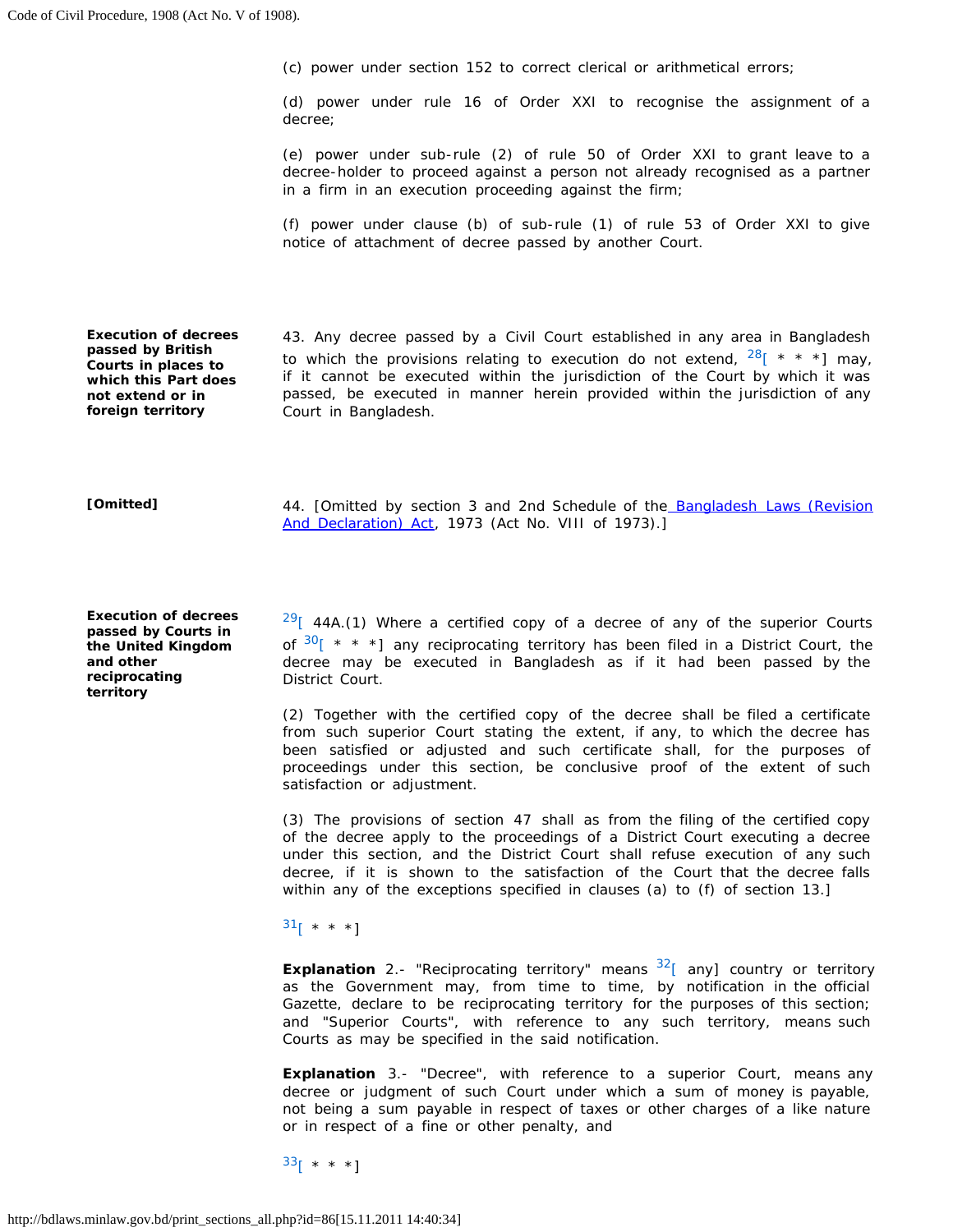(b) in no case includes an arbitration award, even if such award is enforceable as a decree or judgment.]

45. [Omitted by section 3 and 2nd Schedule of the **Bangladesh Laws (Revision [Omitted]**  [And Declaration\) Act,](http://bdlaws.minlaw.gov.bd/pdf_part.php?id=430) 1973 (Act No. VIII of 1973).]

 46.(1) Upon the application of the decree-holder the Court which passed the decree may, whenever it thinks fit, issue a precept to any other Court which would be competent to execute such decree to attach any property belonging **Precepts**  to the judgment-debtor and specified in the precept.

> (2) The Court to which a precept is sent shall proceed to attach the property in the manner prescribed in regard to the attachment of property in execution of a decree:

> Provided that no attachment under a precept shall continue for more than two months unless the period of attachment is extended by an order of the Court which passed the decree or unless before the determination of such attachment the decree has been transferred to the Court by which the attachment has been made and the decree-holder has applied for an order for the sale of such property.

**[Omitted]**  47. [Omitted by section 3 of the [Code of Civil Procedure](http://bdlaws.minlaw.gov.bd/pdf_part.php?id=86) (Amendment) Ordinance, 1983 (Ordinance No. XLVIII of 1983).]

### *Limit of Time for Execution*

 48.(1) Where an application to execute a decree not being a decree granting an injunction has been made, no order for the execution of the same decree shall be made upon any fresh application presented after the expiration of **Execution barred in certain cases**  twelve years from?

(a) the date of the decree sought to be executed, or,

 (b) where the decree or any subsequent order directs any payment of money or the delivery of any property to be made at a certain date or at recurring periods, the date of the default in making the payment or delivery in respect of which the applicant seeks to execute the decree.

(2) Nothing in this section shall be deemed?

 (a) to preclude the Court from ordering the execution of a decree upon an application presented after the expiration of the said term of twelve years, where the judgment-debtor has, by fraud or force, prevented the execution of the decree at some time within twelve years immediately before the date of the application; or

 (b) to limit or otherwise affect the operation of article 183 of the First Schedule to the [Limitation Act,](http://bdlaws.minlaw.gov.bd/pdf_part.php?id=88) 1908.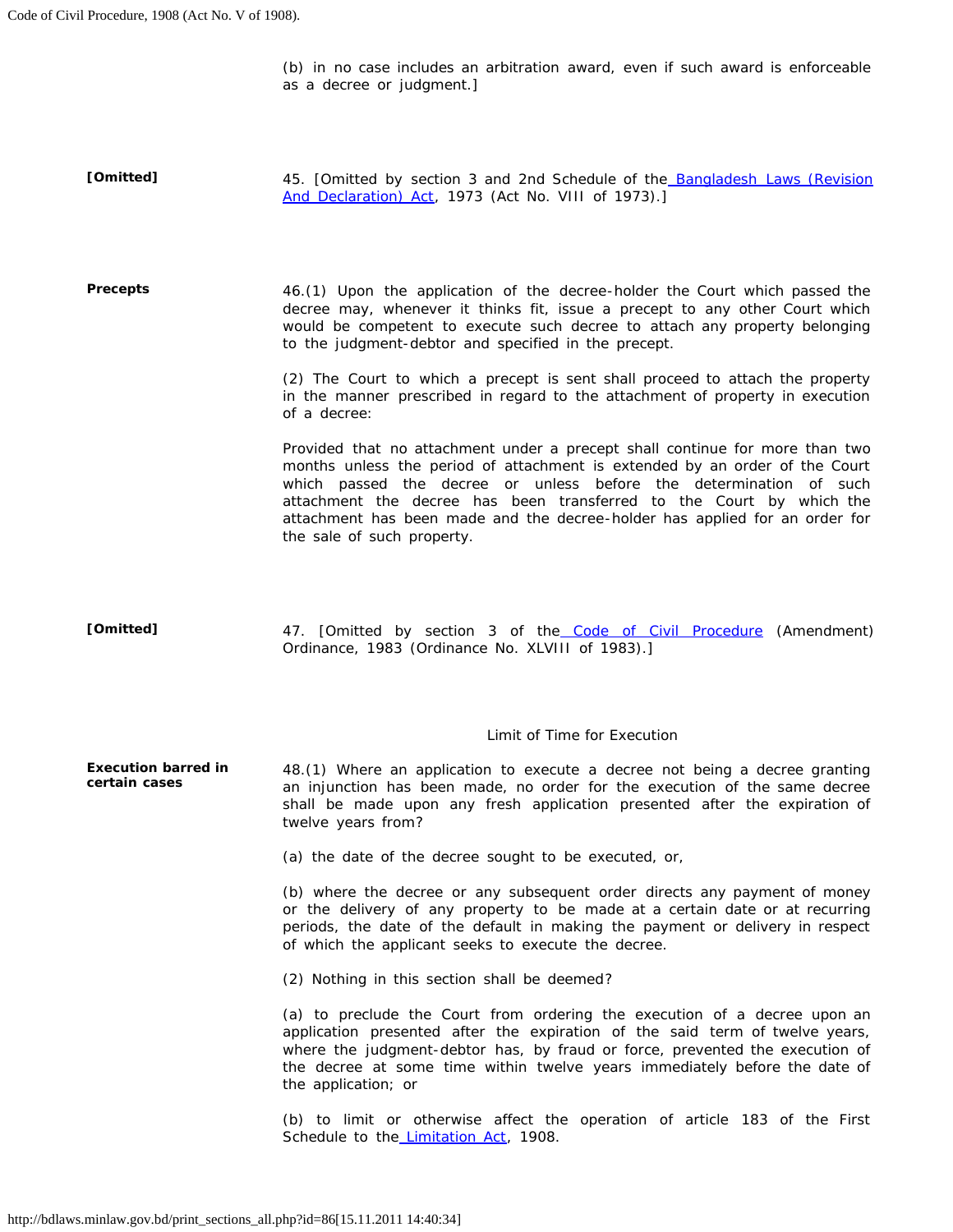### *Transferees and Legal Representatives*

**Transferee** 49. Every transferee of a decree shall hold the same subject to the equities (if any) which the judgment-debtor might have enforced against the original decree-holder.

Legal representative 50.(1) Where a judgment-debtor dies before the decree has been fully satisfied, the holder of the decree may apply to the Court which passed it to execute the same against the legal representative of the deceased.

> (2) Where the decree is executed against such legal representative, he shall be liable only to the extent of the property of the deceased which has come to his hands and has not been duly disposed of; and, for the purpose of motion or on the application of the decree-holder, compel such legal ascertaining such liability, the Court executing the decree may, of its own representative to produce such accounts as it thinks fit.

### *Procedure in Execution*

**Powers of Court to** 51. Subject to such conditions and limitations as may be prescribed, the Court enforce execution on the application of the decree-bolder, order execution of the decree**enforce execution** may, on the application of the decree-holder, order execution of the decree

- (a) by delivery of any property specifically decreed;
- (b) by attachment and sale or by sale without attachment of any property;
- (c) by arrest and detention in prison;
- (d) by appointing a receiver; or
- (e) in such other manner as the nature of the relief granted may require:

 Provided that, where the decree is for the payment of money, execution by detention in prison shall not be ordered unless, after giving the judgment- debtor an opportunity of showing cause why he should not be committed to prison, the Court, for reasons recorded in writing, is satisfied

 (a) that the judgment-debtor, with the object or effect of obstructing or delaying the execution of the decree,

 (i) is likely to abscond or leave the local limits of the jurisdiction of the Court, or

 (ii) has, after the institution of the suit in which the decree was passed, dishonestly transferred, concealed, or removed any part of his property, or committed any other act of bad faith in relation to his property; or

 (b) that the judgment-debtor has, or has had since the date of the decree, the means to pay the amount of the decree or some substantial part thereof and refuses or neglects or has refused or neglected to pay the same, or

 (c) that the decree is for a sum for which the judgment-debtor was bound in a fiduciary capacity to account.

 **Explanation**.-In the calculation of the means of the judgment-debtor for the purposes of clause (b), there shall be left out of account any property which,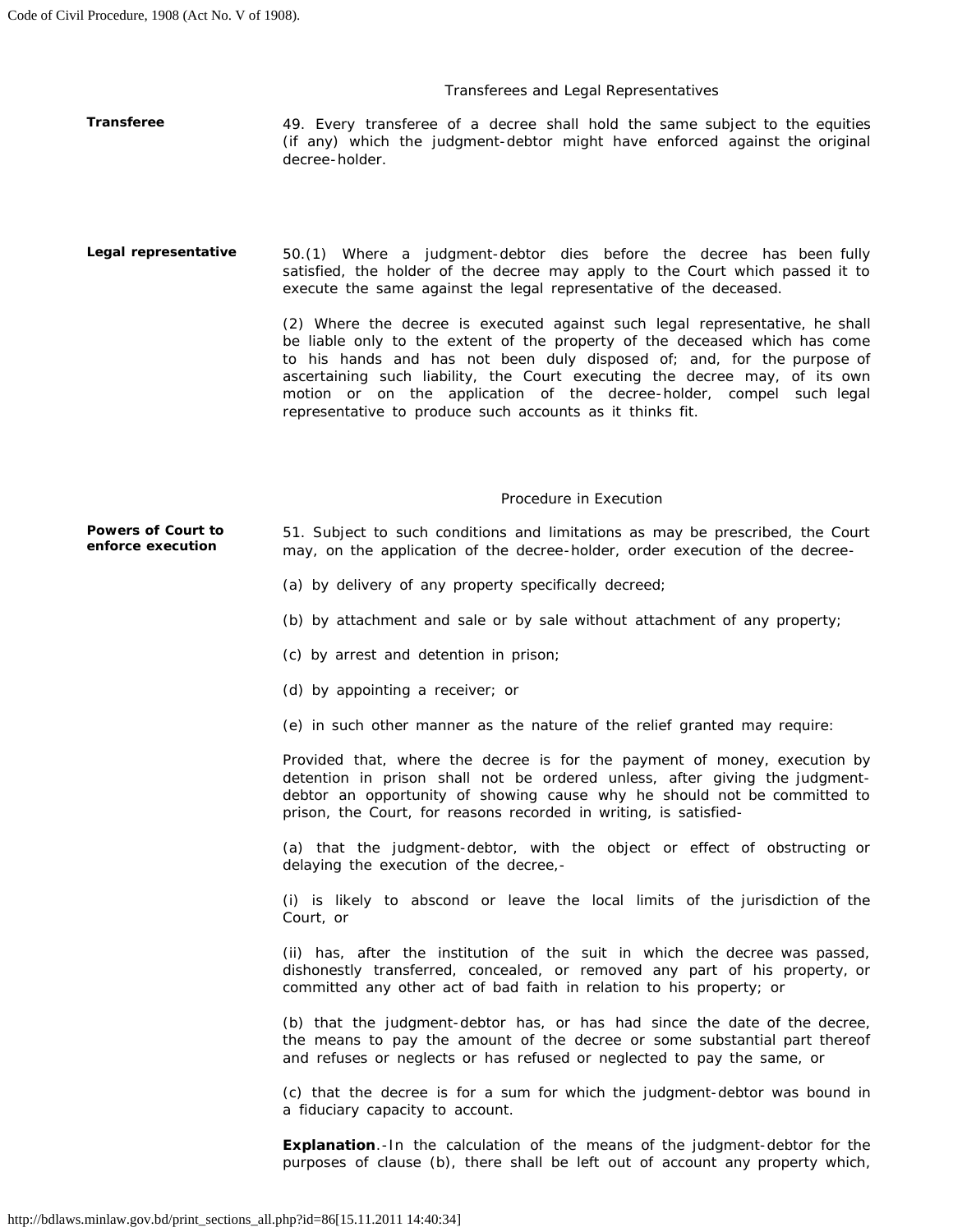**Enforcement of decree against legal representative** 

 by or under any law or custom having the force of law for the time being in force, is exempt from attachment in execution of the decree.

 a deceased person, and the decree is for the payment of money out of the property of the deceased, it may be executed by the attachment and sale of 52.(1) Where a decree is passed against a party as the legal representative of any such property.

 (2) Where no such property remains in the possession of the judgment-debtor deceased as is proved to have come into his possession, the decree may be executed against the judgment-debtor to the extent of the property in respect of which he has failed so to satisfy the Court in the same manner as if the and he fails to satisfy the Court that he has duly applied such property of the decree had been against him personally.

- 53. For the purposes of section 50 and section 52, property in the hands of a son or other descendant which is liable under Hindu law for the payment of the debt of a deceased ancestor, in respect of which a decree has been passed, shall be deemed to be property of the deceased which has come to **Liability of ancestral property**  the hands of the son or other descendant as his legal representative.
- 54. Where the decree is for the partition of an undivided estate assessed to the payment of revenue to the Government, or for the separate possession of a share of such an estate, the partition of the estate or the separation of the share shall be made by the Collector or any gazetted subordinate of the the time being in force relating to the partition, or the separate possession of **Partition of estate or separation of share**  Collector deputed by him in this behalf, in accordance with the law (if any) for shares, of such estates.

### *Arrest and Detention*

 Court, and his detention may be in the civil prison of the district in which the Court ordering the detention is situate, or, where such civil prison does not afford suitable accommodation, in any other place which the Government may appoint for the detention of persons ordered by the Courts of such district to **Arrest and detention**  55.(1) A judgment-debtor may be arrested in execution of a decree at any hour and on any day, and shall, as soon as practicable, be brought before the be detained:

> Provided, firstly, that, for the purpose of making an arrest under this section, no dwelling-house shall be entered after sunset and before sunrise:

> Provided, secondly, that no outer door of a dwelling-house shall be broken open unless such dwelling-house is in the occupancy of the judgment-debtor and he refuses or in any way prevents access thereto, but when the officer authorised to make the arrest has duly gained access to any dwelling-house, he may break open the door of any room in which he has reason to believe the judgment-debtor is to be found:

> is not the judgement-debtor and who according to the customs of the country Provided, thirdly, that, if the room is in the actual occupancy of a woman who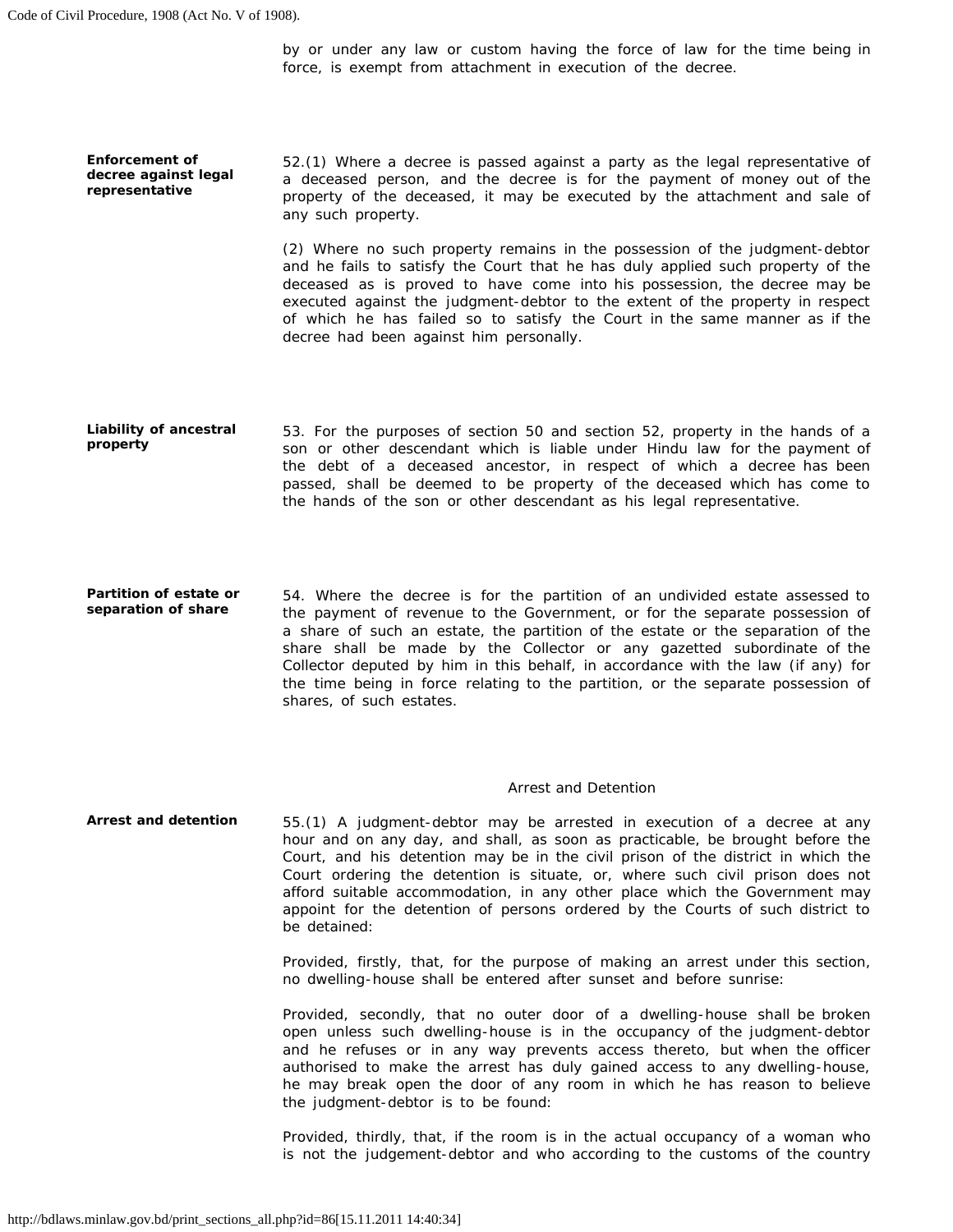**allowance** 

 does not appear in public, the officer authorised to make the arrest shall give reasonable time for her to withdraw and giving her reasonable facility for notice to her that she is at liberty to withdraw, and, after allowing a withdrawing, may enter the room for the purpose of making the arrest:

 Provided, fourthly, that, where the decree in execution of which a judgment- debtor is arrested, is a decree for the payment of money and the judgment- debtor pays the amount of the decree and the costs of the arrest to the officer arresting him, such officer shall at once release him.

 (2) The Government may, by notification in the official Gazette, declare that any person or class of persons whose arrest might be attended with danger or inconvenience to the public shall not be liable to arrest in execution of a decree otherwise than in accordance with such procedure as may be prescribed by the Government in this behalf.

 payment of money and brought before the Court, the Court shall inform him that he may apply to be declared an insolvent, and that he may be discharged if he has not committed any act of bad faith regarding the subject of the application and if he complies with the provisions of the law of (3) Where a judgment-debtor is arrested in execution of a decree for the insolvency for the time being in force.

 (4) Where a judgment-debtor expresses his intention to apply to be declared an insolvent and furnishes security, to the satisfaction of the Court, that he will within one month so apply, and that he will appear, when called upon, in any proceeding upon the application or upon the decree in execution of which he was arrested, the Court may release him from arrest, and, if he fails so to apply and to appear, the Court may either direct the security to be realized or commit him to the civil prison in execution of the decree.

| <b>Prohibition of arrest</b><br>or detention of<br>women in execution<br>of decree for money | 56. Notwithstanding anything in this Part, the Court shall not order the arrest<br>or detention in the civil prison of a woman in execution of a decree for the<br>payment of money. |  |  |  |  |  |
|----------------------------------------------------------------------------------------------|--------------------------------------------------------------------------------------------------------------------------------------------------------------------------------------|--|--|--|--|--|
|                                                                                              |                                                                                                                                                                                      |  |  |  |  |  |
| <b>Subsistence</b>                                                                           | 57. The Government may fix scales, graduated according to rank race and                                                                                                              |  |  |  |  |  |

 57. The Government may fix scales, graduated according to rank, race and nationality, of monthly allowances payable for the subsistence of judgmentdebtors.

 58.(1) Every person detained in the civil prison in execution of a decree shall **Detention and release**  be so detained,

> (a) where the decree is for the payment of a sum of money exceeding fifty Taka, for a period of six months, and,

(b) in any other case for a period of six weeks:

 Provided that he shall be released from such detention before the expiration of the said period of six months or six weeks, as the case may be,

 (i) on the amount mentioned in the warrant for his detention being paid to the officer in charge of the civil prison, or

(ii) on the decree against him being otherwise fully satisfied, or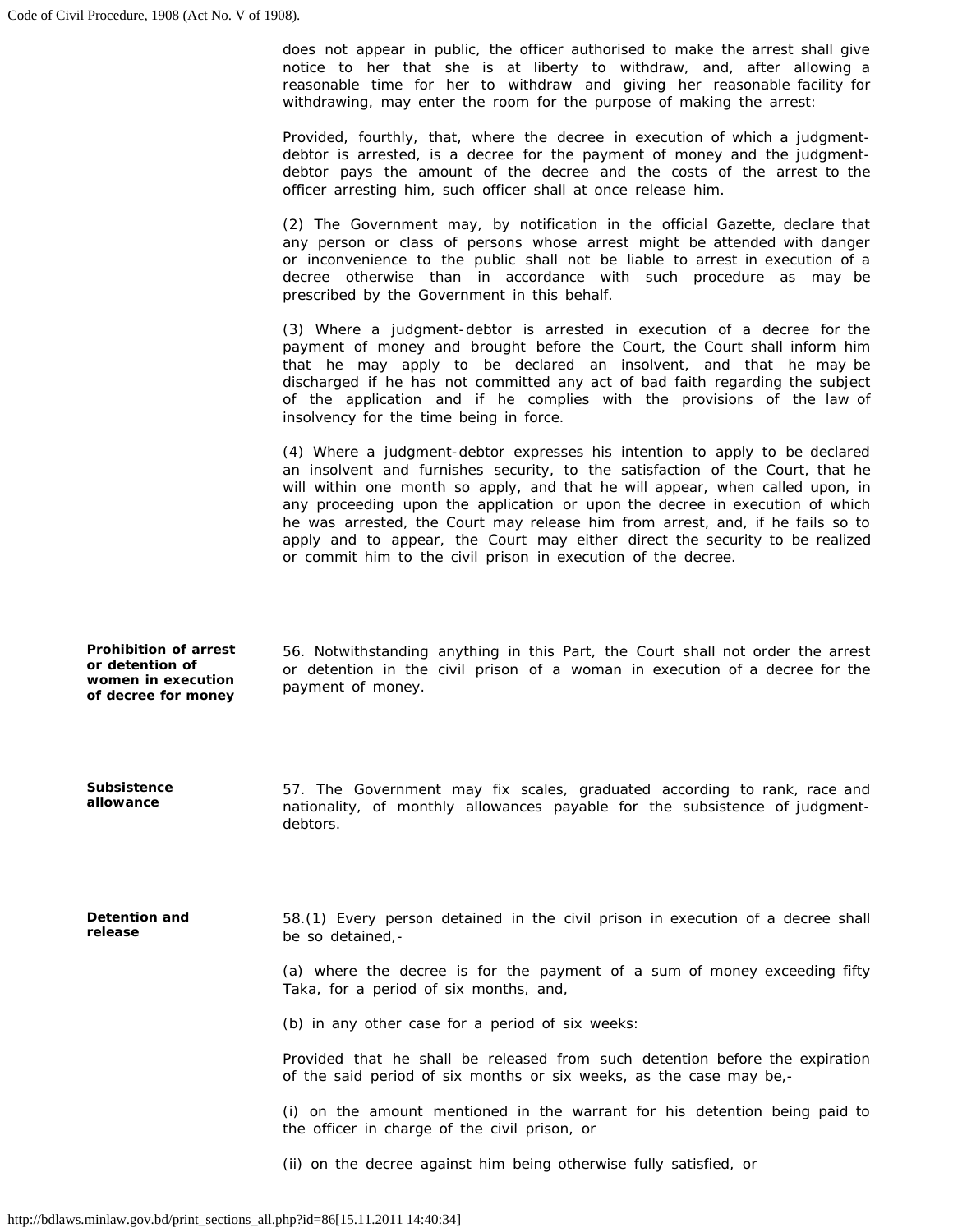(iii) on the request of the person on whose application he has been so detained, or

 (iv) on the omission by the person, on whose application he has been so detained, to pay subsistence allowance:

 Provided, also, that he shall not be released from such detention under clause (ii) or clause (iii), without the order of the Court.

 merely by reason of his release be discharged from his debt, but he shall not be liable to be re-arrested under the decree in execution of which he was (2) A judgment-debtor released from detention under this section shall not detained in the civil prison.

**Release on ground of illness**  59.(1) At any time after a warrant for the arrest of a judgment-debtor has been issued the Court may cancel it on the ground of his serious illness.

> (2) Where a judgment-debtor has been arrested, the Court may release him if, in its opinion, he is not in a fit state of health to be detained in the civil prison.

> (3) Where a judgment-debtor has been committed to the civil prison, he may be released therefrom

> (a) by the Government, on the ground of the existence of any infectious or contagious disease, or

> (b) by the committing Court, or any Court to which that Court is subordinate, on the ground of his suffering from any serious illness.

> (4) A judgment-debtor released under this section may be re-arrested, but the period of his detention in the civil prison shall not in the aggregate exceed that prescribed by section 58.

### *Attachment*

 60.(1) The following property is liable to attachment and sale in execution of a decree, namely, lands, houses or other buildings, goods, money, bank- notes, cheques, bills of exchange, hundis, promissory notes, Government securities, bonds or other securities for money, debts, shares in a corporation and, save as hereinafter mentioned, all other saleable property, moveable or immovable, belonging to the judgment-debtor, or over which, or the profits of which, he has a disposing power which he may exercise for his own benefit, whether the same be held in the name of the judgment-debtor or by another person in trust for him or on his behalf: Provided that the following particulars shall not be liable to such attachment or sale, namely:

 (a) the necessary wearing-apparel, cooking vessels, beds and bedding of the judgment-debtor, his wife and children, and such personal ornaments as, in accordance with religious usage, cannot be parted with by any woman;

 (b) tools of artisans, and, where the judgment-debtor is an agriculturist, his implements of husbandry and such cattle and seed-grain as may, in the opinion of the Court, be necessary to enable him to earn his livelihood as such, and such portion of agricultural produce or of any class of agricultural produce as may have been declared to be free from liability under the provisions of the next following section;

**Property liable to attachment and sale in execution of decree**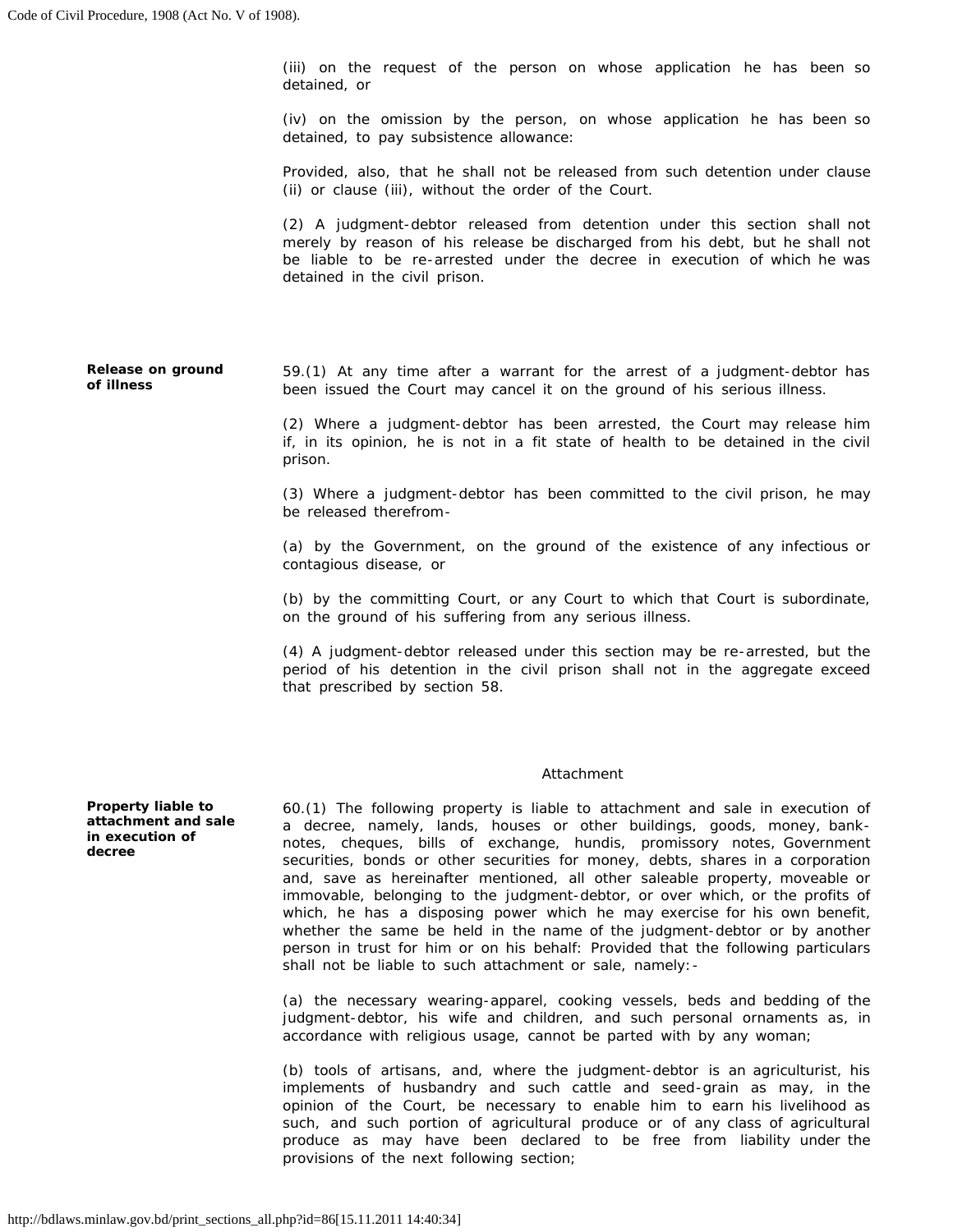(c) houses and other buildings (with the materials and the sites thereof and the land immediately appurtenant thereto and necessary for their enjoyment) belonging to an agriculturist and occupied by him;

(d) books of account;

(e) a mere right to sue for damages;

(f) any right of personal service;

 payable out of any service family pension fund notified in the official Gazette (g) stipends and gratuities allowed to pensioners of the Government, or by the Government or the Government in this behalf, and political pensions;

 (h) the wages of labourers and domestic servants, whether payable in money or in kind;

(i) salary to the extent of the first hundred Taka and one-half the remainder:

Republic] or a servant of  $35$ [ the Railway] or local authority, and the whole or twenty-four months, such portion shall be exempt from attachment until the expiry of a further period of twelve months and, where such attachment has been made in execution of one and the same decree, shall be finally exempt Provided that where such salary is the salary of a Servant of the  $34$ [ any part of the portion of such salary liable to attachment has been under attachment, whether continuously or intermittently for a total period of from attachment in execution of that decree;

(j) the pay and allowances of persons to whom the  $36$ <sup>[</sup> Army Act, 1952, Navy [Ordinance,](http://bdlaws.minlaw.gov.bd/pdf_part.php?id=310) 1961, or the [Air Force Act,](http://bdlaws.minlaw.gov.bd/pdf_part.php?id=256) 1953,] applies;

 (k) all compulsory deposits and other sums in or derived from any fund to which the [Provident Funds Act,](http://bdlaws.minlaw.gov.bd/pdf_part.php?id=136) 1925, for the time being applies in so far as they are declared by the said Act not to be liable to attachment;

(I) any allowance forming part of the emoluments of any servant of the  $37$ [ Government may by notification in the official Gazette declare to be exempt from attachment, and any subsistence grant or allowance made to any such Republic] or of any servant of  $38$ [ the Railway] or local authority which the servant while under suspension;

(m) an expectancy of succession by survivorship or other merely contingent or possible right or interest;

(n) a right to future maintenance;

 (o) any allowance declared by any Bangladesh law to be exempt from liability to attachment or sale in execution of a decree; and,

 (p) where the judgment-debtor is a person liable for the payment of land- revenue, any movable property which, under any law for the time being applicable to him, is exempt from sale for the recovery of an arrear of such revenue.

**Explanation** 1.-The particulars mentioned in clauses (g), (h), (i), (j), (l) and actually payable, and in the case of salary other than salary of a servant of the  $3^9$ [\[](http://bdlaws.minlaw.gov.bd/print_sections.php?id=86&vol=§ions_id=24418) Republic] or a servant of  $4^0$ [ the Railway] or local authority the (o) are exempt from attachment or sale whether before or after they are attachable portion thereof is exempt from attachment until it is actually payable.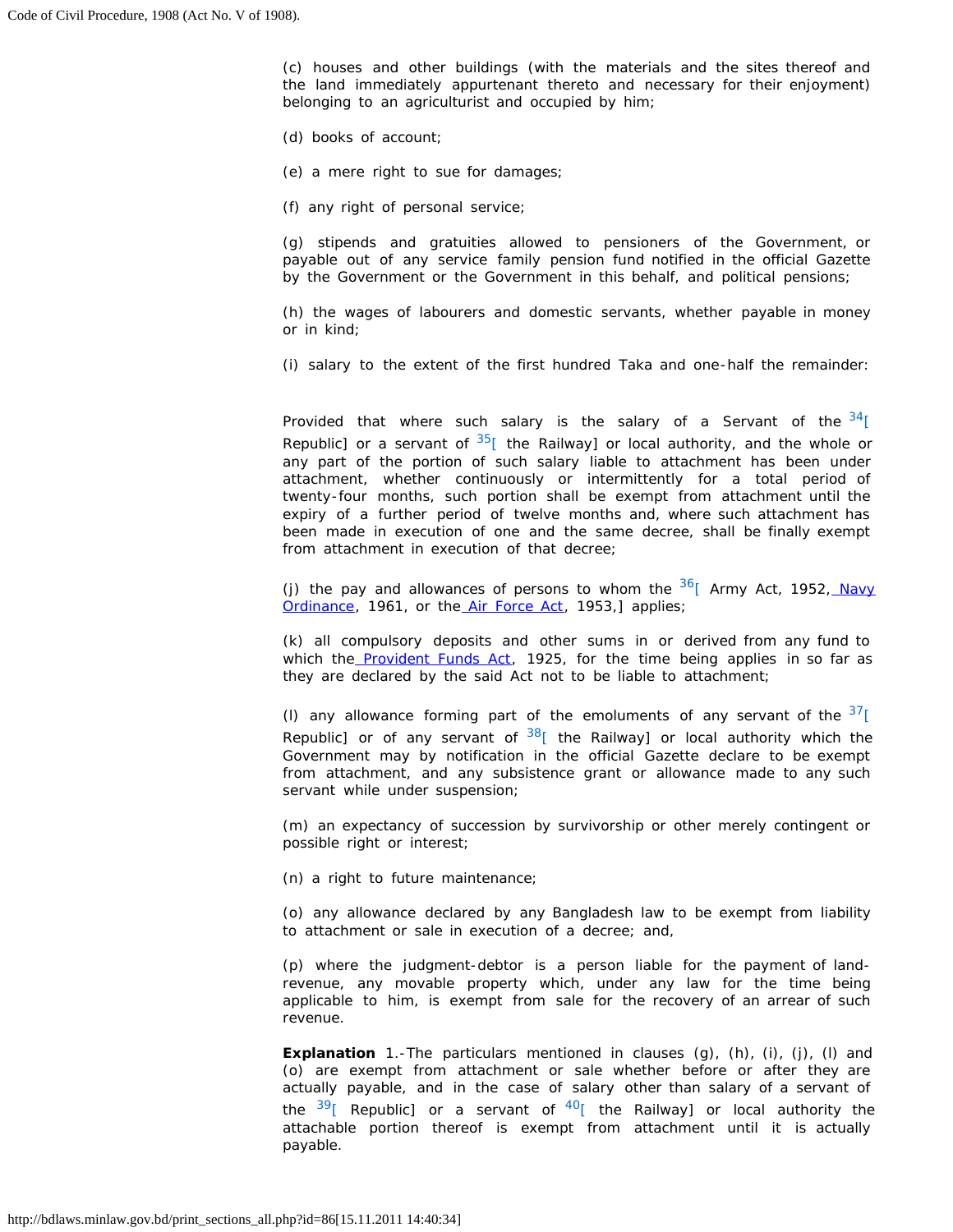**Explanation** 2.-In clauses (h) and (i), "salary" means the total monthly emoluments, excluding any allowance declared exempt from attachment under the provisions of clause (l), derived by a person from his employment whether on duty or on leave.

 $^{41}$ [ \* \* \*]

 (2) Nothing in this section shall be deemed to exempt houses and other buildings (with the materials and the sites thereof and the lands immediately appurtenant thereto and necessary for their enjoyment) from attachment or sale in execution of decrees for rent of any such house, building, site or land.

- 61. The Government may, by general or special order published in the official Gazette, declare that such portion of agricultural produce, or of any class of the purpose of providing until the next harvest for the due cultivation of the land and for the support of the judgment-debtor and his family, shall, in the **Partial exemption of agricultural produce**  agricultural produce, as may appear to the Government to be necessary for case of all agriculturists or of any class of agriculturists, be exempted from liability to attachment or sale in execution of a decree.
- 62.(1) No person executing any process under this Code directing or authorising seizure of movable property shall enter any dwelling-house after **Seizure of property in dwelling-house**  sunset and before sunrise.

 (2) No outer door of a dwelling-house shall be broken open unless such dwelling-house is in the occupancy of the judgment-debtor and he refuses or in any way prevents access thereto, but when the person executing any such process has duly gained access to any dwelling-house, he may break open the door of any room in which he has reason to believe any such property to be.

 (3) Where a room in a dwelling-house is in the actual occupancy of a woman who, according to the customs of the country, does not appear in public, the person executing the process shall give notice to such woman that she is at the purpose of seizing the property, using at the same time every precaution, liberty to withdraw; and, after allowing reasonable time for her to withdraw and giving her reasonable facility for withdrawing, he may enter such room for consistent with these provisions, to prevent its clandestine removal.

 63.(1) Where property not in the custody of any Court is under attachment in execution of decrees of more Courts than one, the Court which shall receive or realize such property and shall determine any claim thereto and any objection to the attachment thereof shall be the Court of highest grade, or, where there is no difference in grade between such Courts, the Court under (2) Nothing in this section shall be deemed to invalidate any proceeding taken **Property attached in execution of decrees of several Courts**  whose decree the property was first attached. by a Court executing one of such decrees.

 **Private alienation of** 64. Where an attachment has been made, any private transfer or delivery of property after **the property attached or of any interest** therein and any payment to the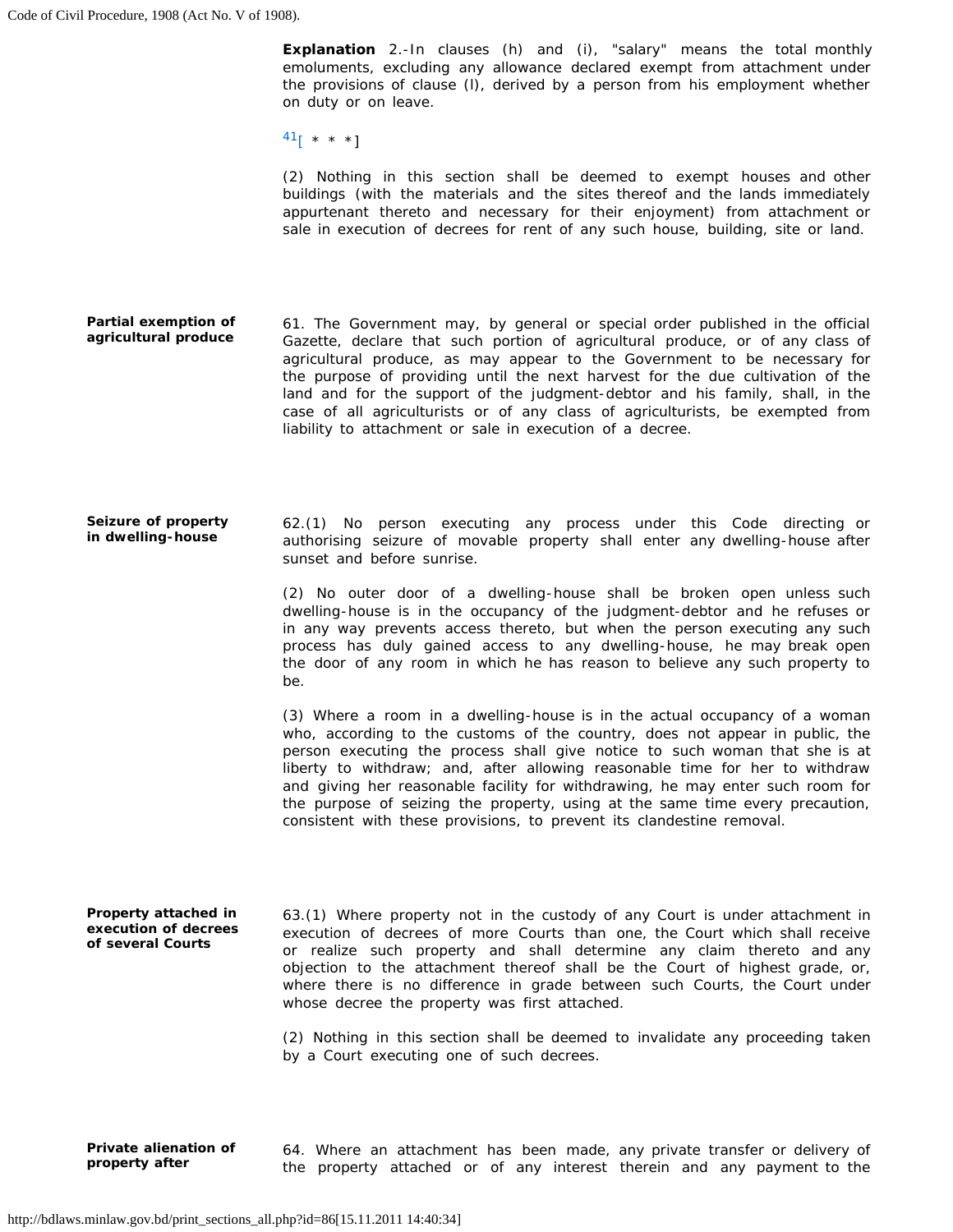| attachment to be<br>void | judgment-debtor of any debt, dividend or other monies contrary to such<br>attachment, shall be void as against all claims enforceable under the<br>attachment.                                                                                                       |
|--------------------------|----------------------------------------------------------------------------------------------------------------------------------------------------------------------------------------------------------------------------------------------------------------------|
|                          | <b>Explanation</b> For the purposes of this section, claims enforceable under an<br>attachment include claims for the rateable distribution of assets.                                                                                                               |
|                          | Sale                                                                                                                                                                                                                                                                 |
| <b>Purchaser's title</b> | 65. Where immovable property is sold in execution of a decree and such sale<br>has become absolute, the property shall be deemed to have vested in the<br>purchaser from the time when the property is sold and not from the time<br>when the sale becomes absolute. |

**Suit against purchaser not maintainable on ground of purchase being on behalf of plaintiff** 

**Power for Government to make rules as to sales of land in execution of decrees for payment of money** 

**to Collector** 

**decrees** 

 66.(1) No suit shall be maintained against any person claiming title under a purchase certified by the Court in such manner as may be prescribed on the ground that the purchase was made on behalf of the plaintiff or on behalf of some one through whom the plaintiff claims.

 (2) Nothing in this section shall bar a suit to obtain a declaration that the name of any purchaser certified as aforesaid was inserted in the certificate fraudulently or without the consent of the real purchaser, or interfere with the right of a third person to proceed against that property, though ostensibly sold to the certified purchaser, on the ground that it is liable to satisfy a claim of such third person against the real owner.

 67.(1) The Government may, by notification in the official Gazette, make rules for any local area imposing conditions in respect of the sale of any class of interests in land in execution of decrees for the payment of money, where such interests are so uncertain or undermined as, in the opinion of the Government, to make it impossible to fix their value.

 area, any special rules as to sale of land in execution of decrees were in force therein, the Government may, by notification in the official Gazette, declare such rules to be in force, or may, by a like notification, modify the (2) When on the date on which this Code came into operation in any local same.

 Every notification issued in the exercise of the powers conferred by this subsection shall set out the rules so continued or modified.

### *Delegation to Collector of Power to Execute Decrees against Immovable Property*

 68. The Government may, declare, by notification in the official Gazette, that ordered any immovable property to be sold, or the execution of any particular kind of such decrees, or the execution of decrees ordering the sale of any particular kind of, or interest in, immovable property, shall be transferred to **Power to prescribe rules for transferring execution of certain**  in any local area the execution of decrees in cases in which a Court has the Collector.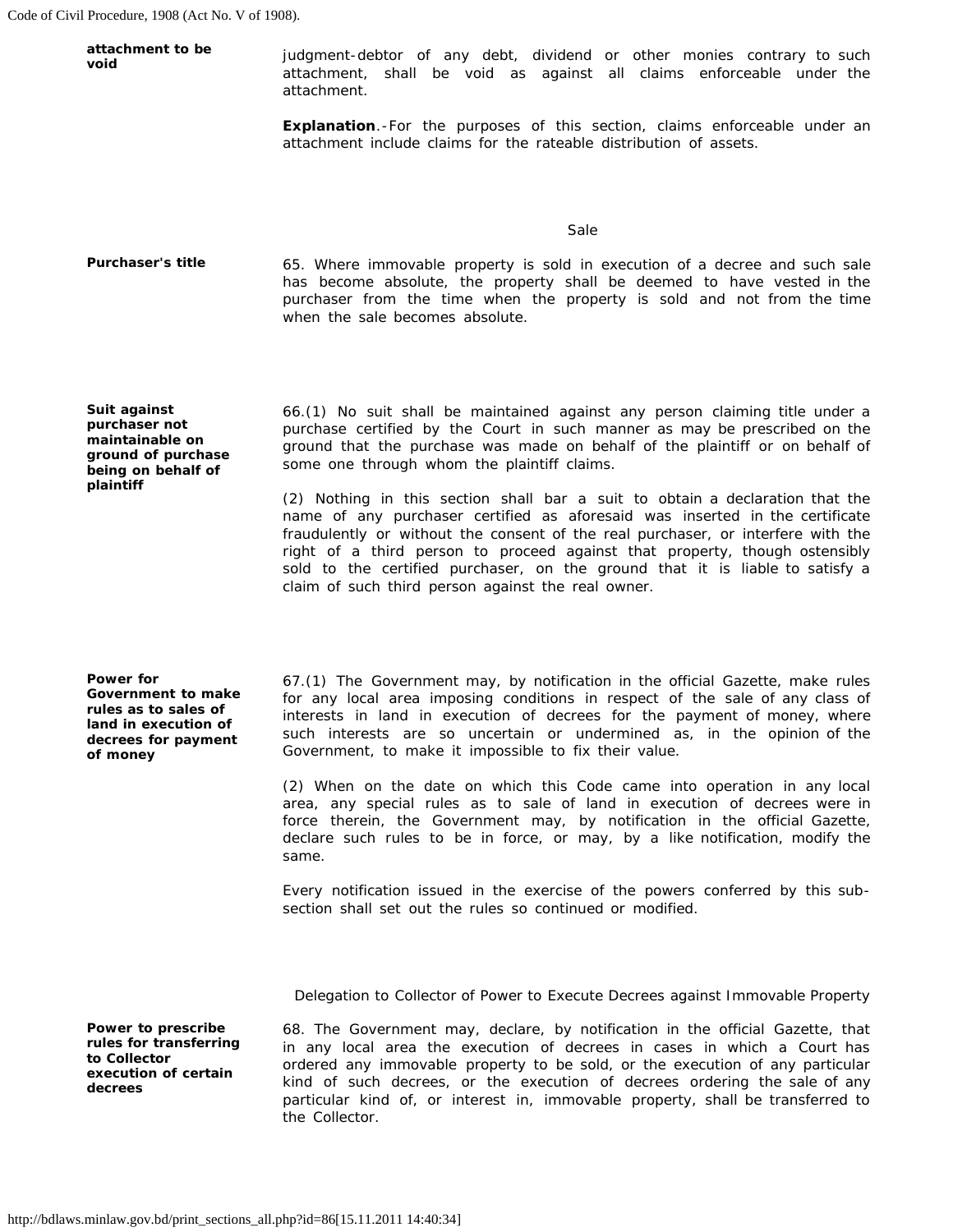**Provisions of Third** 69. The provisions set forth in the Third Schedule shall apply to all cases in **Schedule to apply** which the execution of a decree has been transferred under the last preceding section.

 **Rules of procedure** 70.(1) The Government may make rules consistent with the aforesaid provisions

> regulating the procedure of the Collector and his subordinates in executing the (a) for the transmission of the decree from the Court to the Collector, and for same, and for retransmitting the decree from the Collector to the Court;

> (b) conferring upon the Collector or any gazetted subordinate of the Collector all or any of the powers which the Court might exercise in the execution of the decree if the execution thereof had not been transferred to the Collector;

> (c) providing for orders made by the Collector or any gazetted subordinate of the Collector, or orders made on appeal with respect to such orders, being as may be as the orders made by the Court, or orders made on appeal with respect to such orders, would be subject to appeal to, and revision by, appellate or revisional Courts under this Code or other law for the time being subject to appeal to, and revision by, superior revenue-authorities as nearly in force if the decree had not been transferred to the Collector.

 **Jurisdiction of Civil** (2) A power conferred by rules made under sub-section (1) upon the collector revisional authority, shall not be exercisable by the Court or by any Court in exercise of any appellate or revisional jurisdiction which it has with respect to **Courts barred** or any gazetted subordinate of the Collector, or upon any appellate or decrees or orders of the Court.

**Collector deemed to** 71. In executing a decree transferred to the Collector under section 68 the **be acting judicially be acting judicially** Collector and his subordinates shall be deemed to be acting judicially.

 **Where Court may** 72.(1) Where in any local area in which no declaration under section 68 is in Collector represents to the Court that the public sale of the land or share is objectionable and that satisfaction of the decree may be made within a reasonable period by a temporary alienation of the land or share, the Court authorise Collector force the property attached consists of land or of a share in land, and the to stay public sale of Collector represents to the Court that the public sale of the land or share is may authorise the Collector to provide for such satisfaction in the manner recommended by him instead of proceeding to a sale of the land or share.

> (2) In every such case the provisions of sections 69 to 71 and of any rules made in pursuance thereof shall apply so far as they are applicable.

### *Distribution of Assets*

 **Proceeds of** 73.(1) Where assets are held by a Court and more persons than one have, **execution-sale to be**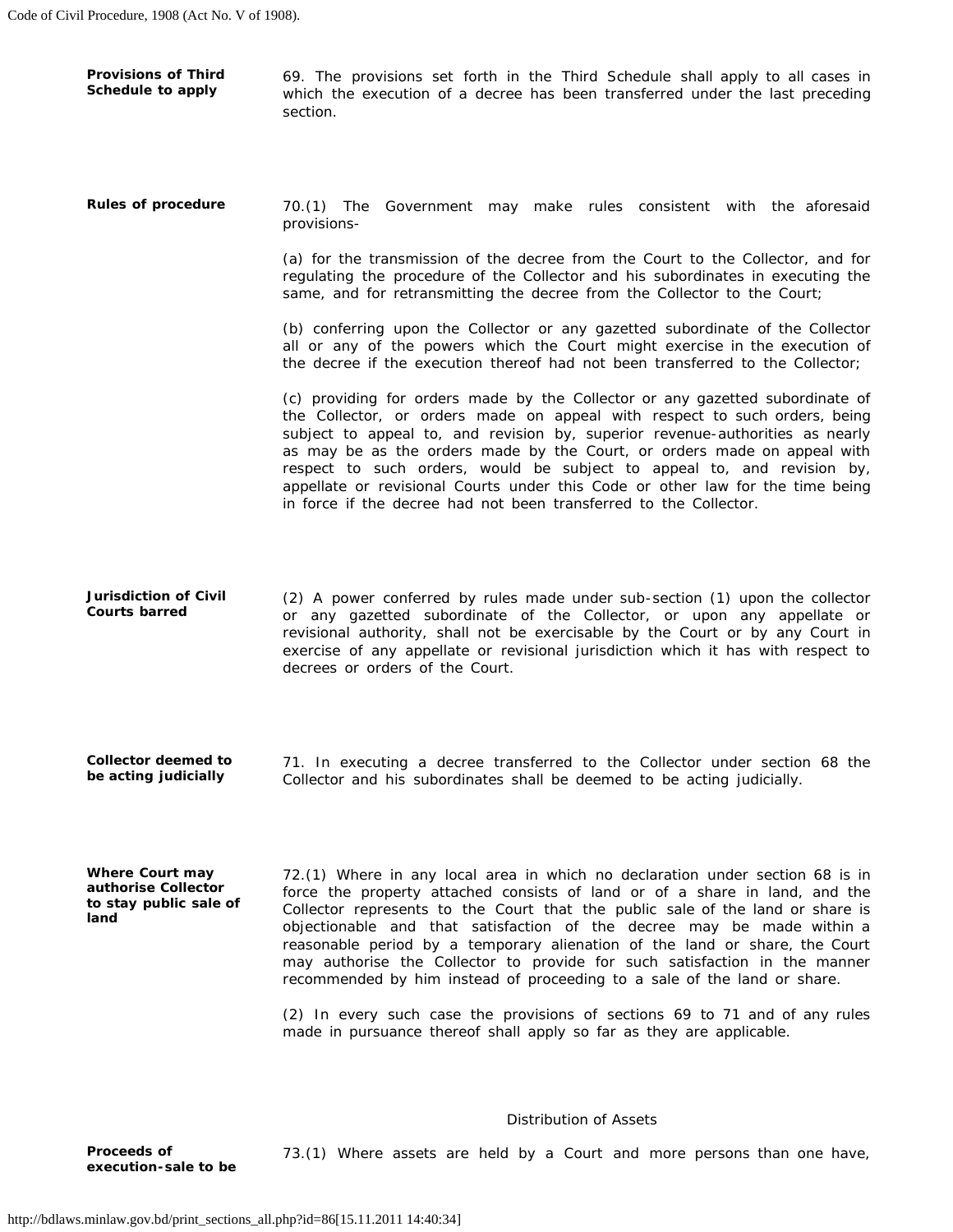**rateably distributed among decreeholders** 

 before the receipt of such assets, made application to the Court for the execution of decrees for the payment of money passed against the same judgment-debtor and have not obtained satisfaction thereof, the assets, after deducting the costs of realization, shall be rateably distributed among all such persons:

Provided as follows:

 (a) where any property is sold subject to a mortgage or charge, the mortgagee or incumbrancer shall not be entitled to share in any surplus arising from such sale;

 a mortgage or charge, the Court may, with the consent of the mortgagee or incumbrancer, order that the property be sold free from the mortgage or charge, giving to the mortgagee or incumbrancer the same interest in the (b) where any property liable to be sold in execution of a decree is subject to proceeds of the sale as he had in the property sold;

 (c) where any immovable property is sold in execution of a decree ordering its sale for the discharge of an incumbrance thereon, the proceeds of sale shall be applied-

firstly, in defraying the expenses of the sale;

secondly, in discharging the amount due under the decree;

 thirdly, in discharging the interest and principal monies due on subsequent incumbrances (if any); and

 fourthly, rateably among the holders of decrees for the payment of money applied to the Court which passed the decree ordering such sale for execution against the judgment-debtor, who have, prior to the sale of the property, of such decrees, and have not obtained satisfaction thereof.

 (2) Where all or any of the assets liable to be rateably distributed under this section are paid to a person not entitled to receive the same, any person so entitled may sue such person to compel him to refund the assets.

(3) Nothing in this section affects any right of the Government.

### *Resistance to Execution*

 execution of a decree has been resisted or obstructed in obtaining possession of the property by the judgment-debtor or some person on his behalf and that such resistance or obstruction was without any just cause, the Court may, at the instance of the decree-holder or purchaser, order the judgment- debtor or such other person to be detained in the civil prison for a term **Resistance to**  74. Where the Court is satisfied that the holder of a decree for the possession of immovable property or that the purchaser of immovable property sold in which may extend to thirty days and may further direct that the decreeholder or purchaser be put into possession of the property.

# PART III

# INCIDENTAL PROCEEDINGS

### *Commissions*

**issue commissions** 

**execution** 

Power of Court to **75.** Subject to such conditions and limitations as may be prescribed, the Court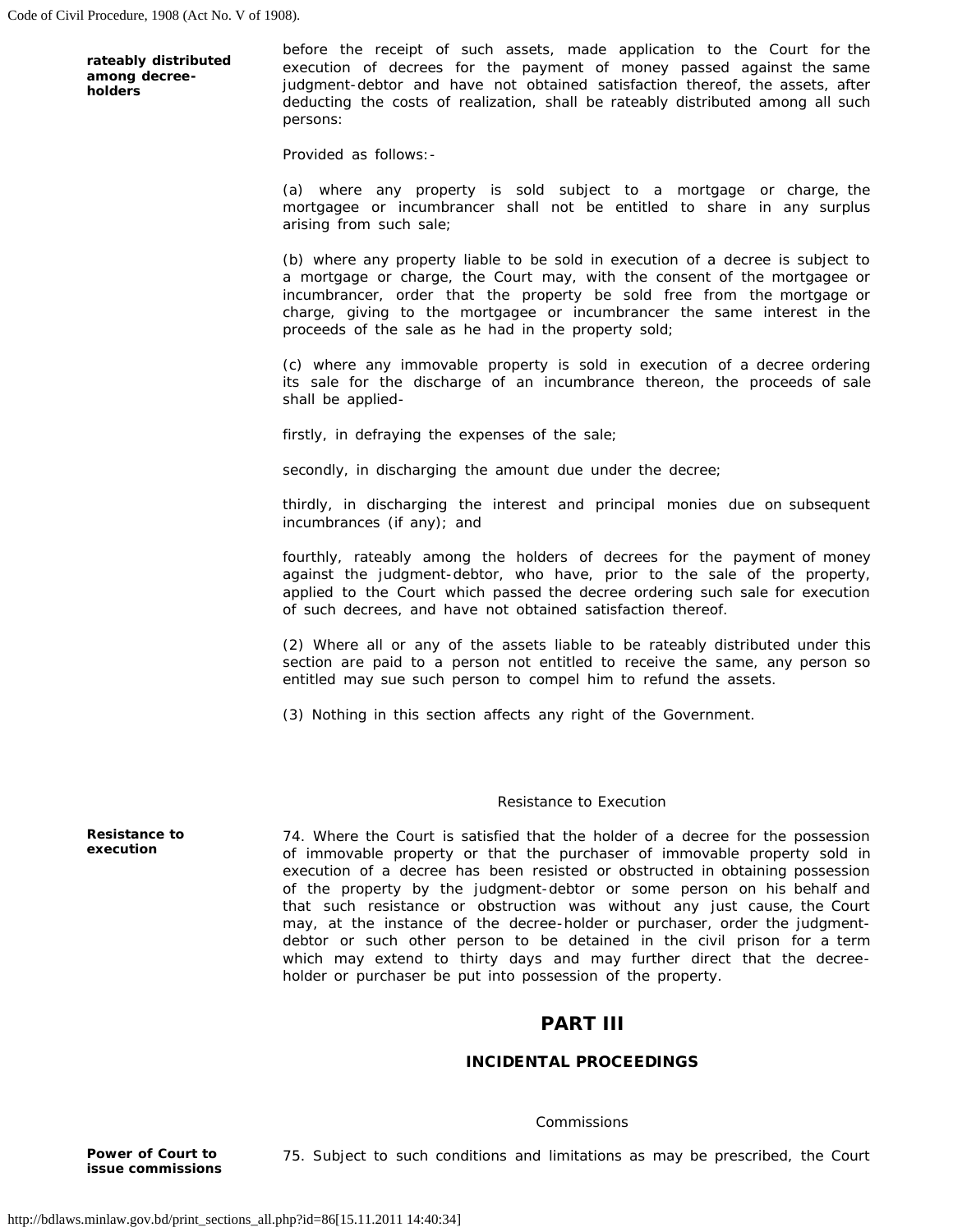may issue a commission

- (a) to examine any person;
- (b) to make a local investigation;
- (c) to examine or adjust accounts; or
- (d) to make a partition.

76. [Omitted by section 3 and 2nd Schedule of the **Bangladesh Laws (Revision [Omitted]**  [And Declaration\) Act,](http://bdlaws.minlaw.gov.bd/pdf_part.php?id=430) 1973 (Act No. VIII of 1973).]

 77. In lieu of issuing a commission the Court may issue a letter of request to **Letter of request**  examine a witness residing at any place not within Bangladesh.

 78. Subject to such conditions and limitations as may be prescribed, the provisions as to the execution and return of commissions for the examination **Commissions issued by foreign Courts**  of witnesses shall apply to commissions issued by or at the instance of

> (a) Courts situate beyond the limits of Bangladesh and established or continued by the authority of Government, or

 $^{42}$ [ \* \* \*]

(c) Courts of any State or country outside Bangladesh.  $43$ [

# PART IV

### SUITS IN PARTICULAR CASES

 *Suits by or against the Government or Public Officers in their official capacity* 

 79. In a suit by or against the Government the authority to 79. In a suit by or against the Government the authority to be named as plaintiff or **Suits by or against the Government**  defendant, as the case may be,  $44\overline{ }$  shall be Bangladesh]-

 $45$ [ \* \* \*]

**Notice** 

 officer, in respect of any act purporting to be done by such public officer in his official capacity, after the expiration of two months next after notice in 80.(1) A suit may be instituted against the Government or against a public writing has been delivered to or left at the office of,-

 $^{46}$ [ \* \* \*]

(b)(i) in the case of a suit against the Government other than a suit relating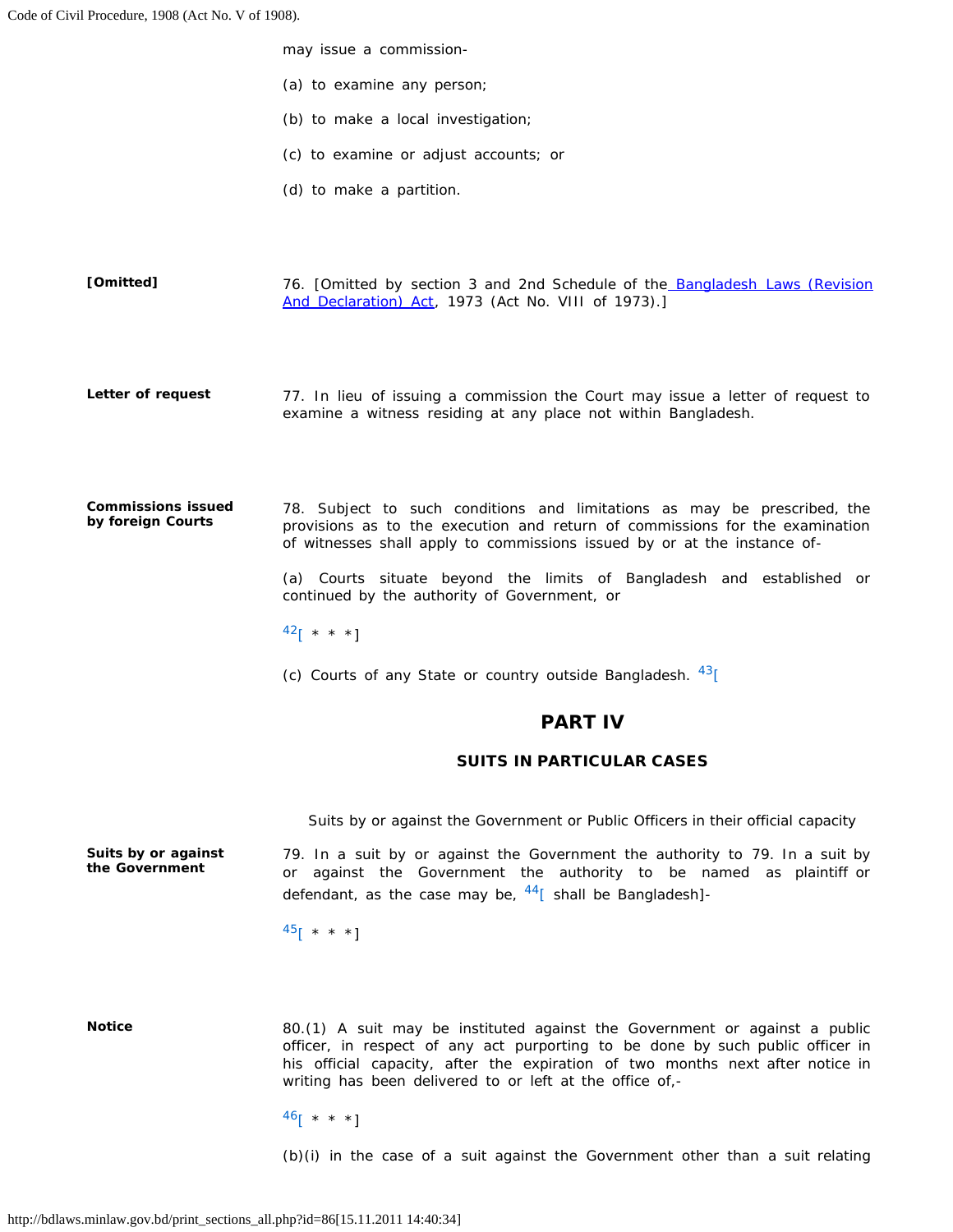to the affairs of  $^{47}$ [ the Railway], a Secretary to  $^{48}$ [ the Government] or the Collector of the District; and

(ii) in the case of a suit against the Government relating to the affairs of  $^{49}$ [ the Railway], the General Manager of the Railway  $50$ [ \* \* \*],

 and in the case of a public officer, delivered to him or left at his office stating the cause of action, the name, description of place of residence of the plaintiff and the relief which he claims; and the plaint shall contain a statement that such notice has been so delivered or left.

 (2) Where any such suit is instituted without delivering or leaving such notice as aforesaid or before the expiration of the said period of two months or where the plaint does not contain a statement that such notice has been so delivered or left, the plaintiff shall not be entitled to any costs if settlement as regards the subject-matter of the suit is reached or the Government or the public officer concedes the plaintiff's claim, within the period of two months from the date of the institution of the suit:

 Provided that in a suit instituted without such notice, the Court shall allow not less than three months to the Government to submit its written statement.

**Exemption from arrest and personal appearance**  81. In a suit instituted against a public officer in respect of any act purporting to be done by him in his official capacity

> (a) the defendant shall not be liable to arrest nor his property to attachment otherwise than in execution of a decree, and,

> his duty without detriment to the public service, it shall exempt him from (b) where the Court is satisfied that the defendant cannot absent himself from appearing in person.

 **Execution of decree** 82.(1) Where the decree is against the Government or against a public officer within which it shall be satisfied; and, if the decree is not satisfied within the time so specified, the Court shall report the case for the orders of the in respect of any such act as aforesaid, a time shall be specified in the decree Government.

> (2) Execution shall not be issued on any such decree unless it remains unsatisfied for the period of three months computed from the date of such report.

 *Suits by Aliens and by or against foreign Rulers, Ambassadors and Envoys* 

 **When aliens may** 83.(1) Alien enemies residing in Bangladesh with the permission of the **sue Government, and alien friends, may sue in the Courts in <sup>51</sup>[ Bangladesh], as** if they were citizens of  $52$ [ Bangladesh].

> (2) No alien enemy residing in Bangladesh without such permission, or residing in a foreign country, shall sue in any of such Courts.

> **Explanation**.-Every person residing in a foreign country the Government of which is at war with, or engaged in military operations against, Bangladesh,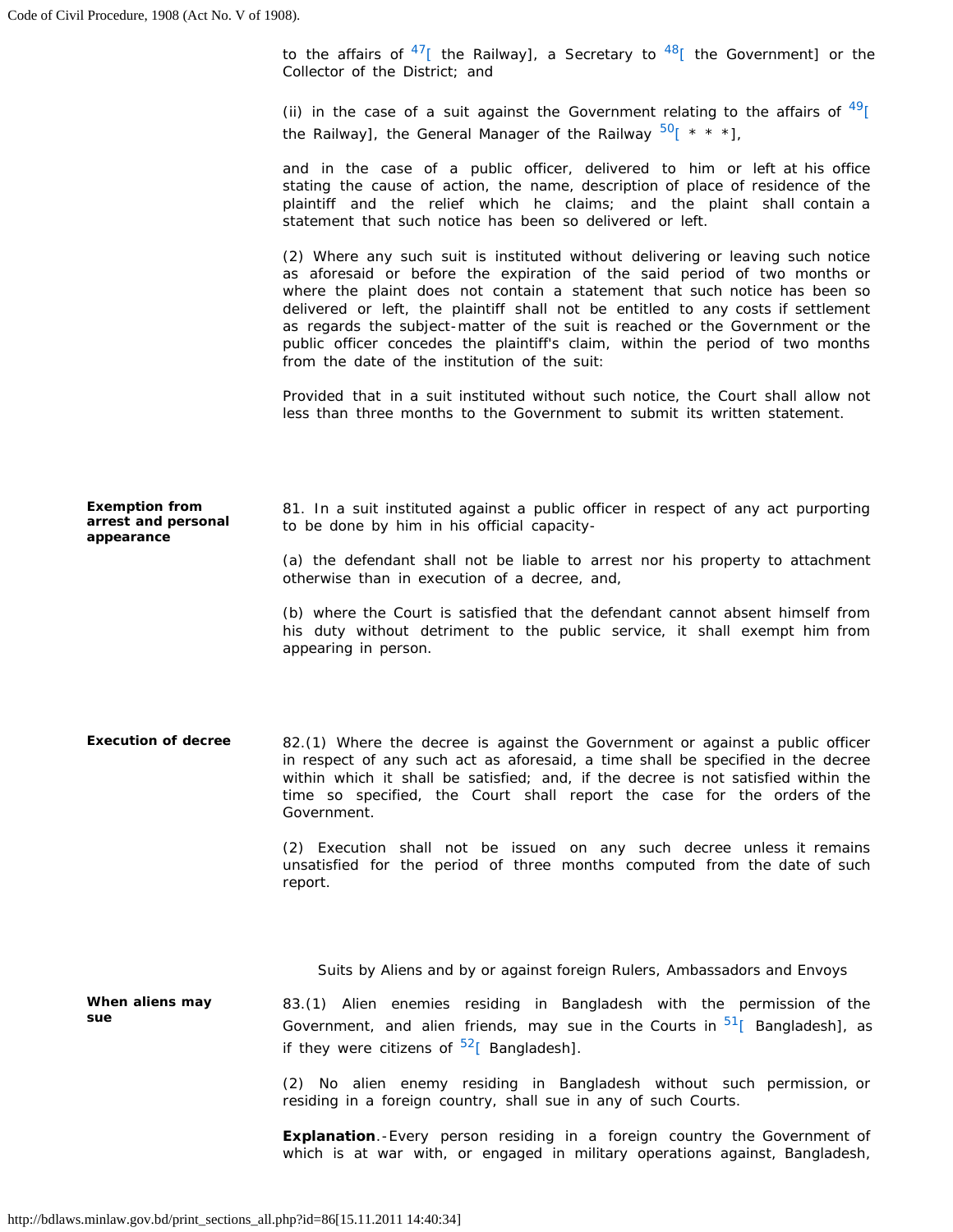the hand of a Secretary to the Government shall, for the purpose of suband carrying on business in that country without a license in that behalf under section (2), be deemed to be an alien enemy residing in a foreign country.

**When foreign States When foreign States** 84.(1) A foreign State may sue in any Court in <sup>53</sup>[ Bangladesh]:<br>may sue

Provided that such State has been recognized by the Government:

 Provided, also, that the object of the suit is to enforce a private right vested in the head of such State or in any officer of such State in his public capacity.

 (2) Every Court shall take judicial notice of the fact that a foreign State has or has not been recognized by the Government.

**Persons specially appointed by Government to prosecute or defend for Rules of foreign States** 

 85.(1) Persons specially appointed by order of the Government at the request of the Ruler of any foreign State, or at the request of any person competent, or defend any suit on his behalf, shall be deemed to be the recognized agents by whom appearances, acts and applications under this Code may be in the opinion of the Government, to act on behalf of such Ruler, to prosecute made or done on behalf of such Ruler.

 (2) An appointment under this section may be made for the purpose of a specified suit or of several specified suits, or for the purpose of all such suits as it may from time to time be necessary to prosecute or defend on behalf of the Ruler.

 make appearances and applications and do acts in any such suit or suits as if (3) A person appointed under this section may authorise or appoint persons to he were himself a party thereto.

**Suits against Rulers** 54<sub>[ 86.(1) Any Ruler of foreign State may, with the consent of the</sub> Government, certified by the signature of a Secretary to that Government but not without such consent, be sued in any competent Court.

> (2) Such consent may be given with respect to a specified suit or to several and may specify, in the case of any suit or class of suits, the Court in which the Ruler may be sued; but it shall not be given unless it appears to the specified suits or with respect to all suits of any specified class or classes, consenting authority that the Ruler?

> (a) has instituted a suit in the Court against the person desiring to sue him, or

> (b) by himself or another trades within the local limits of the jurisdiction of the Court, or

> (c) is in possession of immovable property situated within those limits and is to be sued with reference to such property or for money charged thereon.

> (3) No such Ruler shall be arrested under this Code, and, except with the consent of the Government certified as aforesaid, on decree shall be executed against the property of any such Ruler.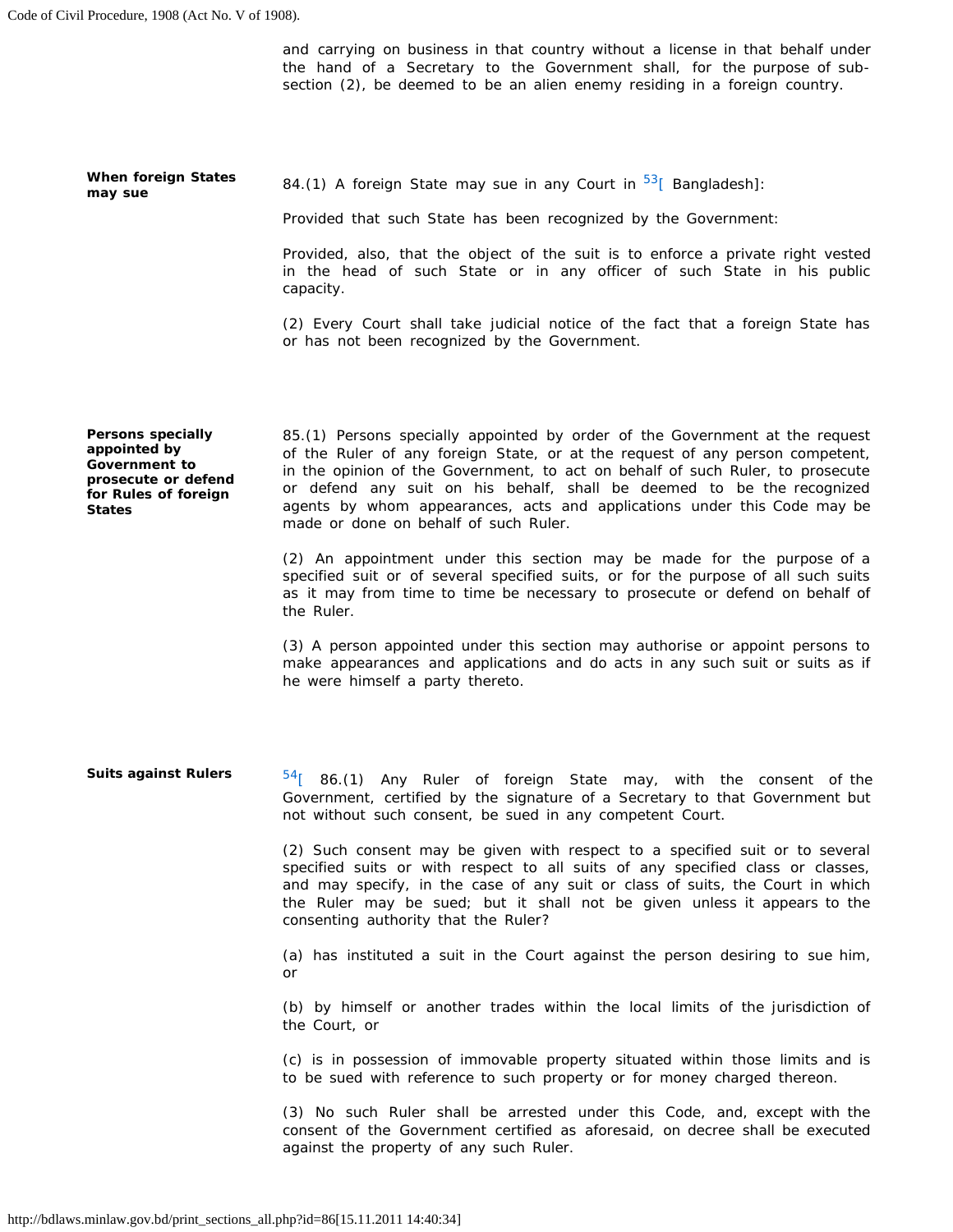(4) [Omitted by section 3 and 2nd Schedule of the **Bangladesh Laws (Revision** [And Declaration\) Act,](http://bdlaws.minlaw.gov.bd/pdf_part.php?id=430) 1973 (Act No. VIII of 1973).]

(5) A person may, as a tenant of immovable property, sue, without such consent as is mentioned in this section, a Ruler from whom he holds or claims to hold the property.

 86A.(1) No proceeding in any Court shall lie against a diplomatic agent except (a) any private immovable property situated in Bangladesh held by him in his private capacity and not on behalf of the sending State for the purpose of the (c) any professional or commercial activity exercised by the diplomatic agent (2) No measures of execution shall be taken in respect of a diplomatic agent except in cases which come under clauses (a), (b) and (c) of sub-section (1) (3) The initiation of any proceedings in a Court by a diplomatic agent shall preclude him from invoking?? immunity from jurisdiction under this section in (4) The immunity of a diplomatic agent under sub- (4) The immunity of a diplomatic agent under sub-section (1) or sub-section (2) may be waived by (5) Waiver of immunity in respect of any proceedings shall not be held to imply waiver of immunity in respect of any measure of execution for which a (6) In this section, 'diplomatic agent' in relation to a State means the head of 87. The Ruler of a foreign State may sue, and shall be sued, in the name of Provided that in giving the consent referred to in the foregoing section the Government, or the Government, as the case may be, may direct that any  *[Suits Against Rulers of Acceding and Merged States*  **Suits against diplomatic agents Style of Rulers as parties to suits**  in a case relating to mission; (b) a succession in which the diplomatic agent is involved as executor, administrator, heir or legatee as a private person and not on behalf of the sending State; in Bangladesh outside his official functions. and in which such measures can be taken without infringing the inviolability of his person or of his residence. respect of any counter-claim directly connected with the principal claim. the sending State; and any such waiver shall be express. separate waiver shall be necessary. the mission in Bangladesh of that State and includes a member of the staff of that mission having diplomatic rank.] his State: such Ruler shall be sued in the name of an agent or in any other name. **[Omitted]** 87A. [Omitted by section 3 and 2nd Schedule of the [Bangladesh Laws](http://bdlaws.minlaw.gov.bd/pdf_part.php?id=430)  [\(Revision And Declaration\) Act,](http://bdlaws.minlaw.gov.bd/pdf_part.php?id=430) 1973 (Act No. VIII of 1973).]]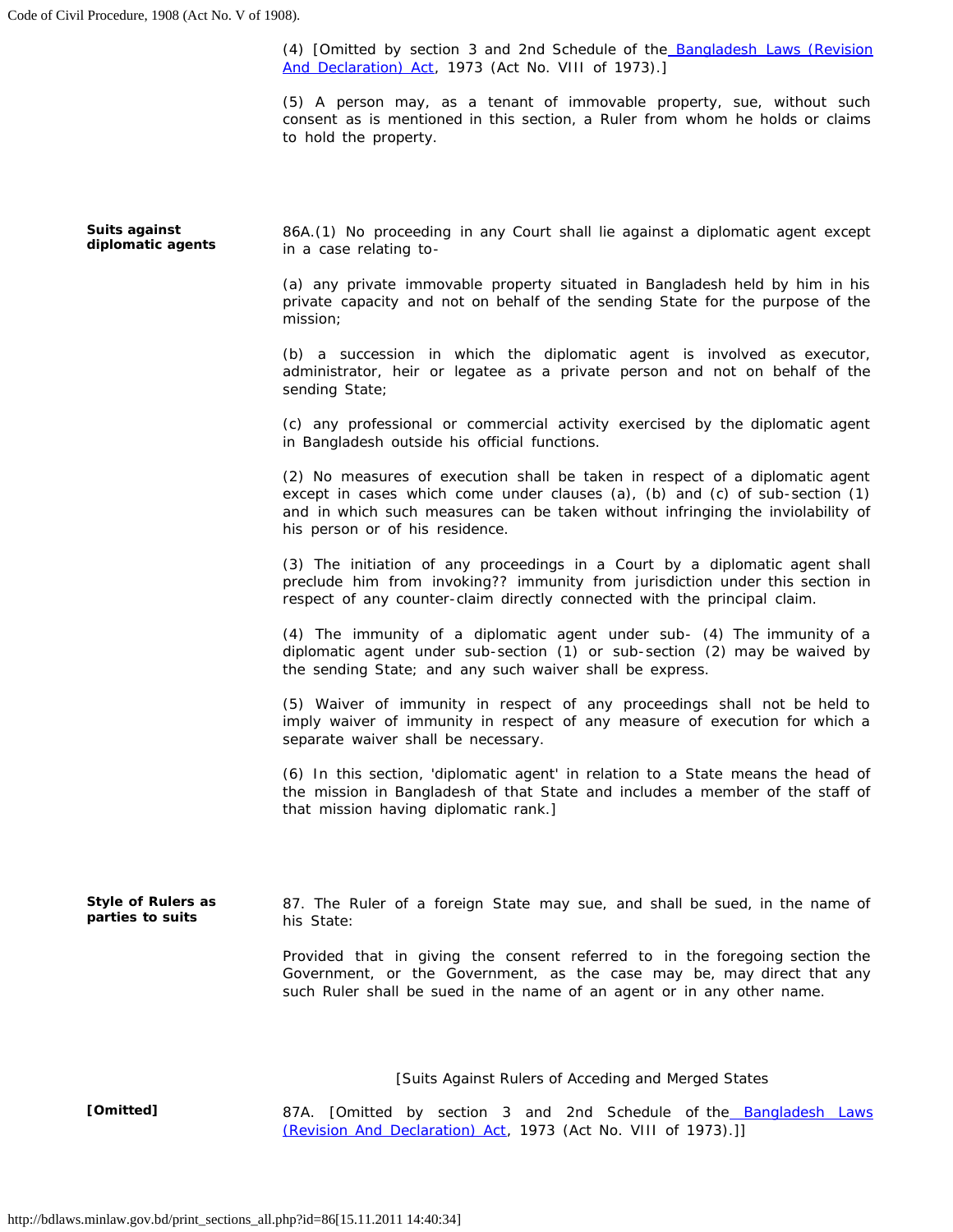### *Interpleader*

**Where interpleader suit may be instituted** 

 88. Where two or more persons claim adversely to one another the same debt, sum of money or other property, movable or immovable, from another person, who claims no interest therein other than for charges or costs and who is ready to pay or deliver it to the rightful claimant, such other person obtaining a decision as to the person to whom the payment or delivery shall may institute a suit of interpleader against all the claimants for the purpose of be made and of obtaining indemnity for himself:

 Provided that where any suit is pending in which the rights of all parties can properly be decided, no such suit of interpleader shall be instituted.

## PART V

### SPECIAL PROCEEDINGS

#### *[ALTERNATIVE DISPUTE RESOLUTION]*

**[Omitted]** 

89. [Omitted by section 49 and Third Schedule of the Arbitration Act, 1940 (Act No. X of 1940).]

**Mediation** 

 $55$ [ 89A.(1) Except in a suit under the Artha Rin Adalat Ain, 1990 (Act No. 4 of 1990), after filing of written statement, if all the contesting parties are in attendance in the Court in person or by their respective pleaders, the Court disputes in the suit, or refer the dispute or disputes in the suit to the engaged pleaders of the parties, or to the party or parties, where no pleader or pleaders have been engaged, or to a mediator from the panel as may be prepared by the District Judge under sub-section (10), for undertaking efforts may, by adjourning the hearing, mediate in order to settle the dispute or for settlement through mediation:

 pleadings state to the Court that they are willing to try to settle the dispute or disputes in the suit through mediation, the Court shall so mediate, or Provided that, if all the contesting parties in the suit through application or make reference under this section.

 (2) When the reference under sub-section (1) is made through the pleaders, respective clients, appoint another pleader, not engaged by the parties in the suit, or a retired judge, or a mediator from the panel as may be prepared by may seem to be suitable, to act as a mediator for settlement: Provided that, nothing in this sub-section shall be deemed to prohibit appointment of more the pleaders shall, by their mutual agreement in consultation with their the District Judge under sub-section (10), or any other person whom they than one person to act as mediator:

 Provided further that, a person holding an office of profit in the service of the Republic shall not be eligible for appointment as mediator.

 (3) While referring a dispute or disputes in the suit for mediation under sub- section (1), the Court shall not dictate or determine the fees of the pleaders parties; and it shall be for the pleaders, their respective clients and the mediator to mutually agree on and determine the fees and the procedure to Court shall mediate, it shall determine the procedure to be followed, and shall and the mediator, and procedure to be followed by the mediator and the be followed for the purpose of settlement through mediation; and when the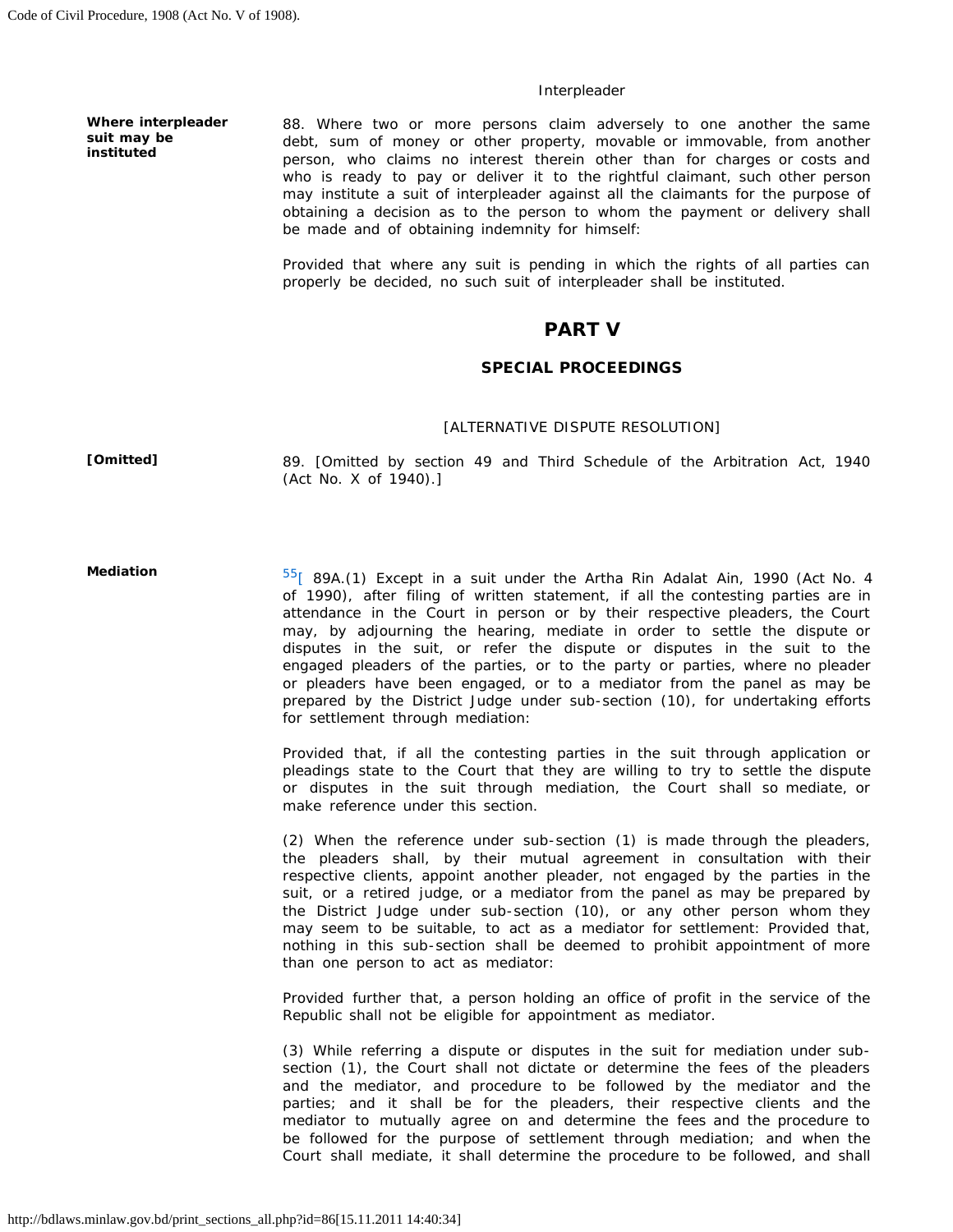not charge any fee for mediation.

 (4) Within ten days from the date of reference under sub-section (1), the parties shall inform the Court in writing as to whether they have agreed to try to settle the dispute or disputes in the suit by mediation and whom they have appointed as mediator, failing which the reference under sub-section (1) will stand cancelled and the suit shall be proceeded with for hearing by the Court; and should the parties inform the Court about their agreement to try to settle the dispute or disputes in the suit through mediation and appointment of mediator as aforesaid, the mediation shall be concluded within 60 (sixty) days from the day on which the Court is so informed, unless the Court of its own motion or upon a joint prayer of the parties, extends the time for a further period of not exceeding 30 (thirty) days.

 (5) The mediator shall, without violating the confidentiality of the parties to the mediation proceedings, submit through the pleaders, to the court a report of result of the mediation proceedings; and if the result is of compromise of the dispute or disputes in the suit, the terms of such compromise shall be reduced into writing in the form of an agreement, bearing signatures or left pleaders and the mediator as witnesses; and the Court shall, thereupon, pass an order or a decree in accordance with relevant provisions of Order XXIII of thumb impressions of the parties as executants, and signatures of the the Code.

 (6) When the Court itself mediates, it shall make a report and passed order in a manner similar to that as stated in sub-section (5).

 subject to the provision of sub-section (9), proceed with hearing of the suit reference for mediation under sub-section (1), and in accordance with provisions of the Code in a manner as if there had been no decision to (7) When the mediation fails to produce any compromise, the Court shall, from the stage at which the suit stood before the decision to mediate or mediate or reference for mediation as aforesaid.

 (8) The proceedings of mediation under this section shall be confidential and comment made and conversation held between the parties, their pleaders, representatives and the mediator, shall be deemed privileged and shall not be referred to and admissible in evidence in any subsequent hearing of the same any communication made, evidence adduced, admission, statement or suit or any other proceeding.

 (9) When a mediation initiative led by the Court itself fails to resolve the dispute or disputes in the suit, the same court shall not hear the suit, if the initiative; and in that instance, the suit shall be heard by another court of Court continues to be presided by the same judge who led the mediation competent jurisdiction.

 (10) For the purposes of this section, the District Judge shall, in consultation (to be updated from time to time) consisting of pleaders, retired judges, persons known to be trained in the art of dispute resolution, and such other person or persons, except persons holding office of profit in the service of the Republic, as may be deemed appropriate for the purpose, and shall inform all with the President of the District Bar Association, prepare a panel of mediators the Civil Courts under his administrative jurisdiction about the panel:

 Provided that, a mediator under this sub-section, shall not act as a mediator between the parties, if he had ever been engaged by either of the parties as a pleader in any suit in any Court.

(11) Notwithstanding anything contained in the **Court-fees Act**, 1870 (Act No. VII of 1870), where a dispute or disputes in a suit are settled on compromise court fees paid by the parties in respect of the plaint or written statement; and the parties shall be entitled to such refund within 60 (sixty) days of the under this section, the Court shall issue a certificate directing refund of the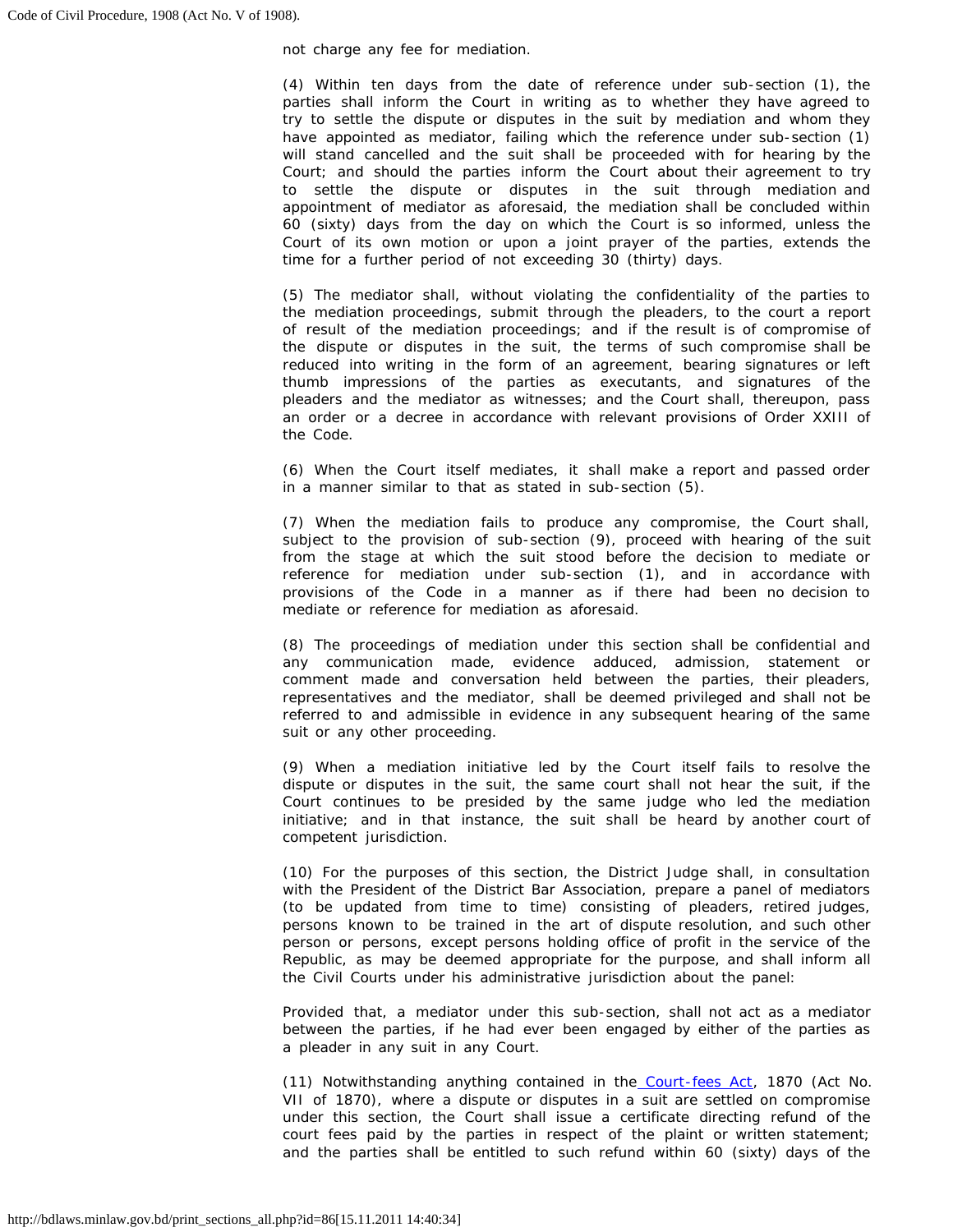issuance of the certificate.

 (12) No appeal or revision shall lie against any order or decree passed by the Court in pursuance of settlement between the parties under this section.

 (13) Nothing in this section shall be deemed to otherwise limit the option of the parties regarding withdrawal, adjustment and compromise of the suit under Order XXIII of the Code.

 process in which the mediator shall facilitate compromise of disputes in the suit between the parties without directing or dictating the terms of such **Explanation**-(1) "Mediation" under this section shall mean flexible, informal, non-binding, confidential, non-adversarial and consensual dispute resolution compromise.

 (2) "Compromise" under this section shall include also compromise in part of the disputes in the suit.

### 89B.(1) If the parties to a suit, at any stage of the proceeding, apply to the Court for withdrawal of the suit on ground that they will refer the dispute or disputes in the suit to arbitration for settlement, the Court shall allow the application and permit the suit to be withdrawn; and the dispute or disputes, thereafter, shall be settled in accordance with Salish Ain, 2001 (Act No. 1 of **Arbitration**  2001) so far as may be applicable:

 Provided that, if, for any reason, the arbitration proceeding referred to above does not take place or an arbitral award is not given, the parties shall be entitled to re-institute the suit permitted to be withdrawn under this subsection.

 (2) An application under sub-section (1) shall be deemed to be an arbitration agreement under section 9 of the Salish Ain, 2001 (Act No. 1 of 2001).]

 $56$ [ 89C.(1) An Appellate Court may mediate in an appeal or refer the appeal for mediation in order to settle the dispute or disputes in that appeal, if the appeal is an appeal from original decree under Order XLI, and is between the same parties who contested in the original suit or the parties who have been **Mediation in Appeal**  substituted for the original contesting parties.

> possible, follow the provisions of mediation as contained in section 89A with (2) In mediation under sub-section (1), the Appellate Court shall, as far as necessary changes (mutatis mutandis) as may be expedient.]

### *Special Case*

 90. Where any persons agree in writing to state a case for the opinion of the Court, then the Court shall try and determine the same in the manner **Power to state case for opinion of Court**  prescribed.

 *Suits relating to Public Matters* 

**Public nuisances**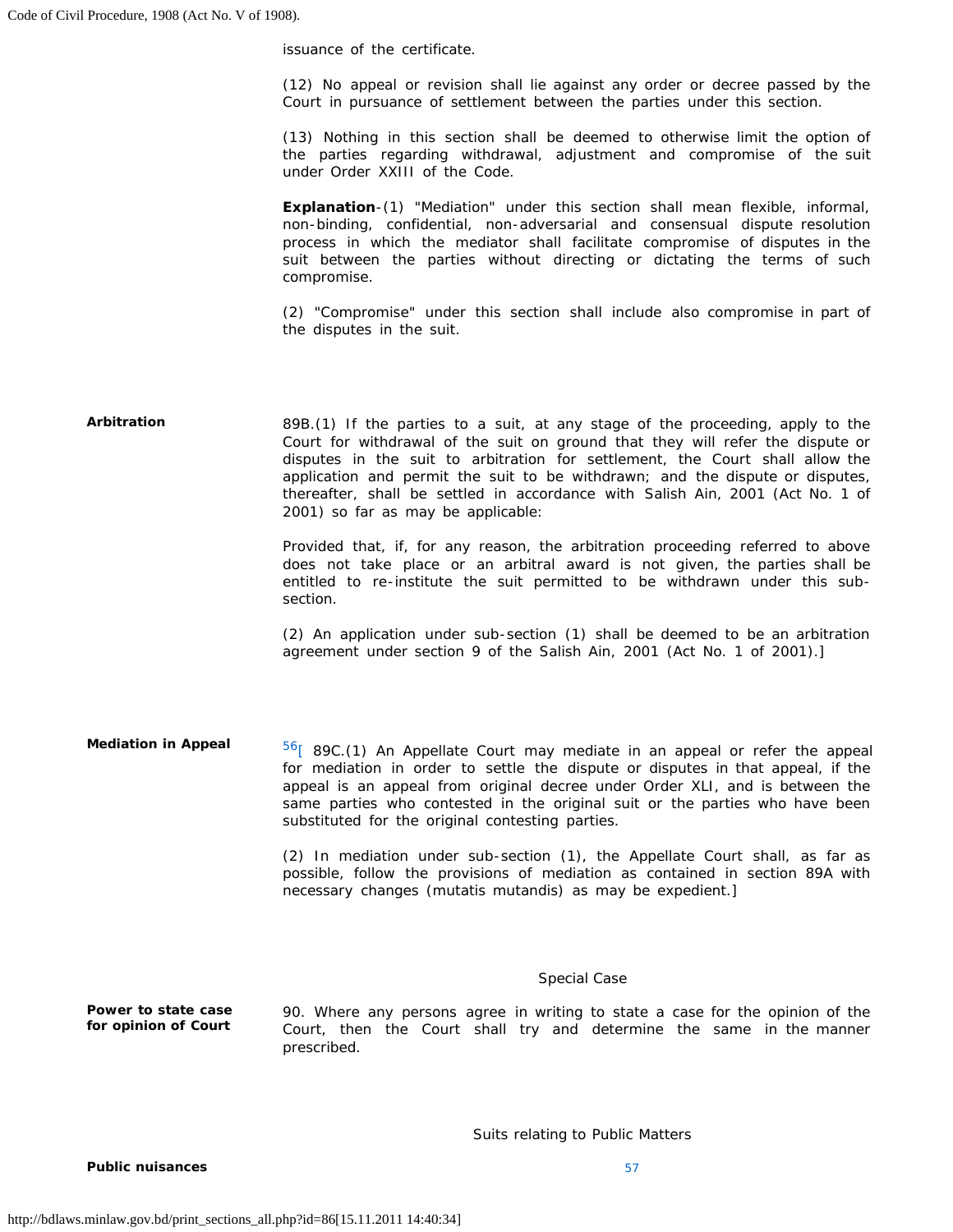91.(1) In the case of a public nuisance the [\[](http://bdlaws.minlaw.gov.bd/print_sections.php?id=86&vol=§ions_id=15241) Attorney General], or two or more persons having obtained the consent in writing of the  $58$ <sup>[\[](http://bdlaws.minlaw.gov.bd/print_sections.php?id=86&vol=§ions_id=15241)</sup> Attorney a declaration and injunction or for such other relief as may be appropriate to General], may institute a suit, though no special damage has been caused, for the circumstances of the case.

(2) Nothing in this section shall be deemed to limit or otherwise affect any right of suit which may exist independently of its provisions.

 92.(1) In the case of any alleged breach of any express or constructive trust created for public purposes of a charitable or religious nature, or where the direction of the Court is deemed necessary for the administration of any such trust, the <sup>59</sup>[ Attorney General], or two or more persons having an interest in the trust and having obtained the consent in writing of the  $60$ <sup>[</sup> Attorney Civil Court of original jurisdiction or in any other Court empowered in that behalf by the Government within the local limits of whose jurisdiction the whole or any part of the subject-matter of the trust is situate, to obtain a **Public charities**  General], may institute a suit, whether contentious or not, in the principal decree

- (a) removing any trustee;
- (b) appointing a new trustee;
- (c) vesting any property in a trustee;
- (d) directing accounts and inquiries;

 (e) declaring what proportion of the trust-property or of the interest therein shall be allocated to any particular object of the trust;

 (f) authorising the whole or any part of the trust- property to be let, sold, mortgaged or exchanged;

(g) setting a scheme; or

 (h) granting such further or other relief as the nature of the case may require.

 (2) Save as provided by the Religious Endowments Act, 1863 (XX of 1863), instituted in respect of any such trust as is therein referred to except in no suit claiming any of the reliefs specified in sub-section (1) shall be conformity with the provisions of that sub-section.

 may, be, with the previous sanction of the Government, exercised also by the **Exercise of powers of Attorney General**  93. The powers conferred by sections 91 and 92 on the Attorney General Collector or by such officer as the Government may appoint in this behalf.

# PART VI

### SUPPLEMENTAL PROCEEDINGS

**Supplemental** 94. In order to prevent the ends of justice from being defeated the Court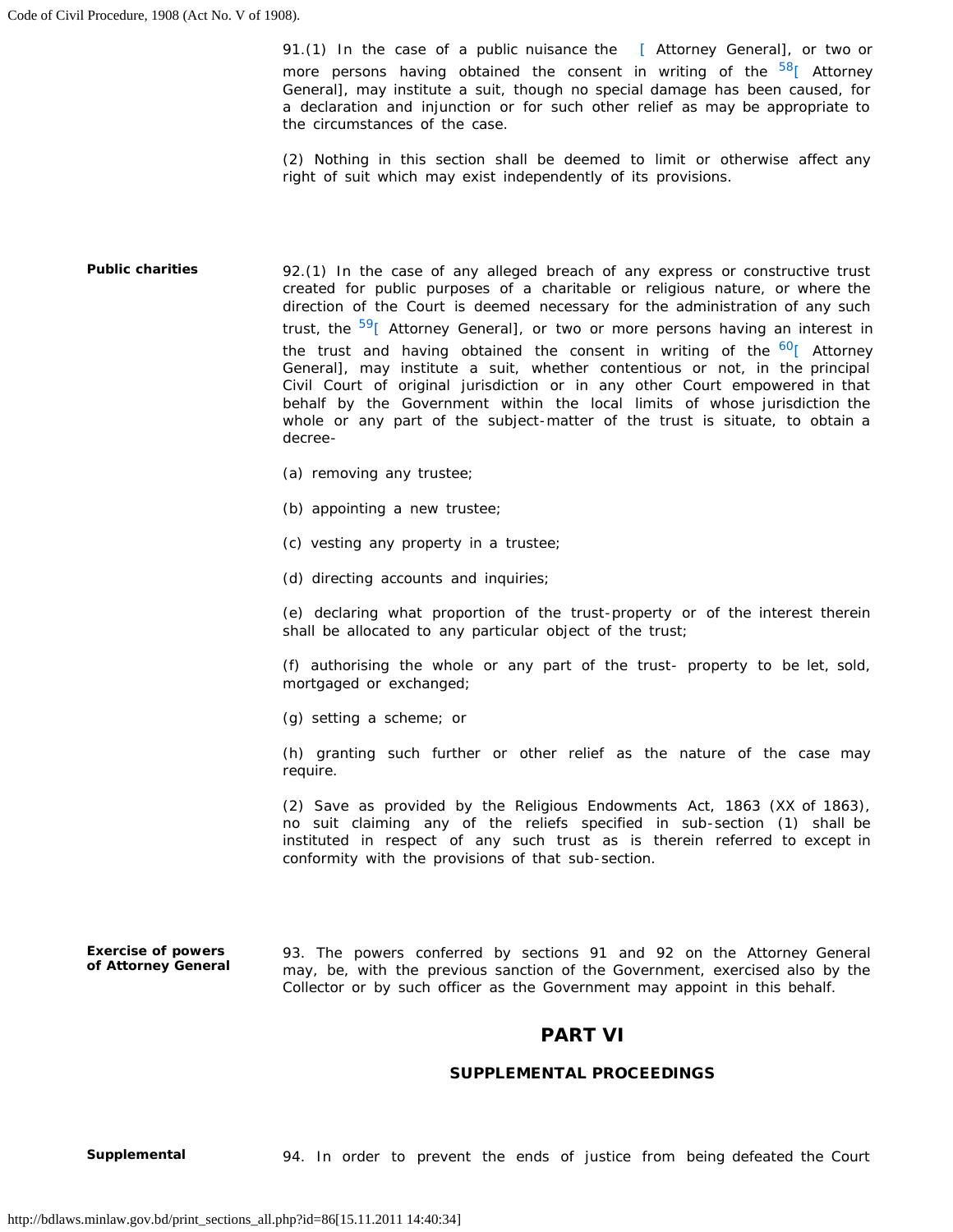**proceedings may**, if it is so prescribed,-

 (a) issue a warrant to arrest the defendant and bring him before the Court to show cause why he should not give security for his appearance, and if he fails to comply with any order for security commit him to the civil prison;

 (b) direct the defendant to furnish security to produce any property belonging to him and to place the same at the disposal of the Court or order the attachment of any property;

 (c) grant a temporary injunction and in case of disobedience commit the person guilty thereof to the civil prison and order that his property be attached and sold;

 (d) appoint a receiver of any property and enforce the performance of his duties by attaching and selling his property;

 (e) make such other interlocutory orders as may appear to the Court to be just and convenient.

**Compensation for obtaining arrest, attachment or injunction on insufficient grounds** 

 95.(1) Where, in any suit in which an arrest or attachment has been effected or a temporary injunction granted under the last proceeding section,

 (a) it appears to the Court that such arrest, attachment or injunction was applied for on insufficient grounds, or

(b) the suit of the plaintiff fails and it appears to the Court that there was no reasonable or probable ground for instituting the same,

 application, award against the plaintiff by its order such amount, not exceeding <sup>61</sup>[ ten thousand] Taka, as it deems a reasonable compensation to the defendant may apply to the Court, and the Court may, upon such the defendant for the expense or injury caused to him:

Provided that a Court shall not award, under this section, an amount exceeding the limits of its pecuniary jurisdiction.

 (2) An order determining any such application shall bar any suit for compensation in respect of such arrest, attachment or injunction.

# PART VII

### APPEALS

### *Appeals From Original Decrees*

 96.(1) Save where otherwise expressly provided in the body of this?? Code or by any other law for the time being in force, an appeal shall lie from every **Appeal from original decree**  decree passed by any Court exercising original jurisdiction to the Court authorised to hear appeals from the decisions of such Court.

(2) An appeal may lie from an original decree passed ex parte.

 (3) No appeal shall lie from a decree passed by the Court with the consent of parties.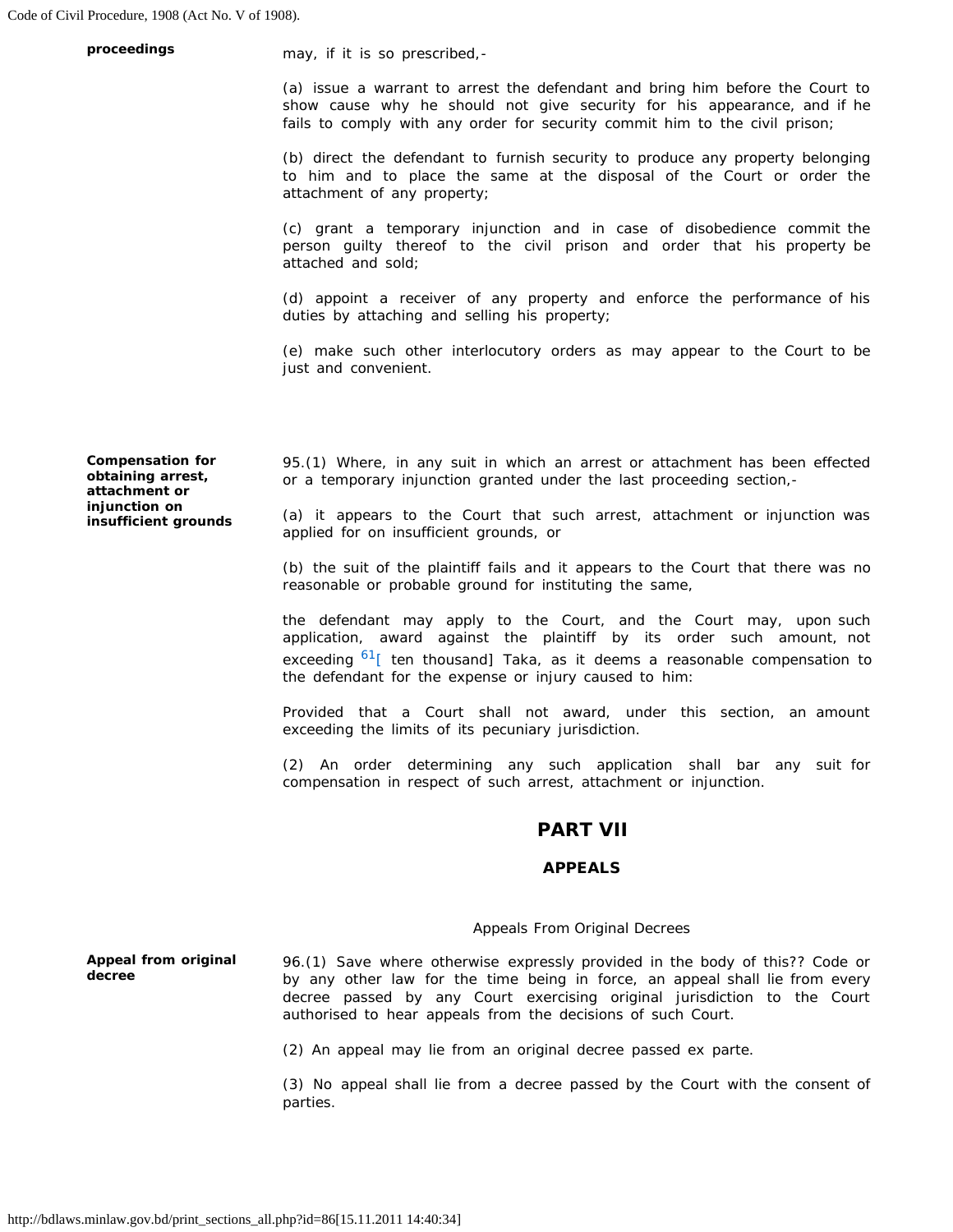**Appeal from final decree where no appeal from preliminary decree** 

 97. Where any party aggrieved by a preliminary decree passed after the commencement of this Code does not appeal from such decree, he shall be precluded from disputing its correctness in any appeal which may be preferred from the final decree.

**Decision where appeal heard by two or more Judges** 

 98.(1) Where an appeal is heard by a Bench of two or more Judges, the appeal shall be decided in accordance with the opinion of such Judges or of the majority (if any) of such Judges.

 (2) Where there is no such majority which concurs in a judgment varying or reversing the decree appealed from, such decree shall be confirmed:

 Provided that where the Bench hearing the appeal is composed of two Judges belonging to a Court consisting of more than two Judges, and the Judges composing the Bench differ in opinion on a point of law, they may state the point of law upon which they differ and the appeal shall then be heard upon that point only by one or more of the other Judges, and such point shall be decided according to the opinion of the majority (if any) of the Judges who have heard the appeal, including those who first heard it.

 (3) Nothing in this section shall be deemed to alter or otherwise affect any provision of the letters patent of High Court Division.

**No decree to be reversed or modified for error or irregularity not affecting merits or jurisdiction** 

 99. No decree shall be reserved or substantially varied, nor shall any case be action or any error, defect or irregularity in any proceedings in the suit, not remanded, in appeal on account of any misjoinder of parties or causes of affecting the merits of the case or the jurisdiction of the Court.

#### *Appeals from Appellate Decrees*

100-103. [Omitted by section 2 and Schedule of the [Law Reforms Ordinance,](http://bdlaws.minlaw.gov.bd/pdf_part.php?id=579) **[Omitted]**  1978 (Ordinance No. XLIX of 1978).]

#### *Appeals from Orders*

 104.(1) An appeal shall lie from the following orders, and save as otherwise expressly provided in the body of this Code or by any law for the time being **Orders from which appeal lies**  in force, from no other orders:?

 $62$ [ \* \* \*]

 $63$ [ (ff) an order under section 35A;]

(g) an order under section 95;

 directing the arrest or detention in the civil prison of any person except where (h) an order under any of the provisions of this Code imposing a fine or such arrest or detention is in execution of a decree;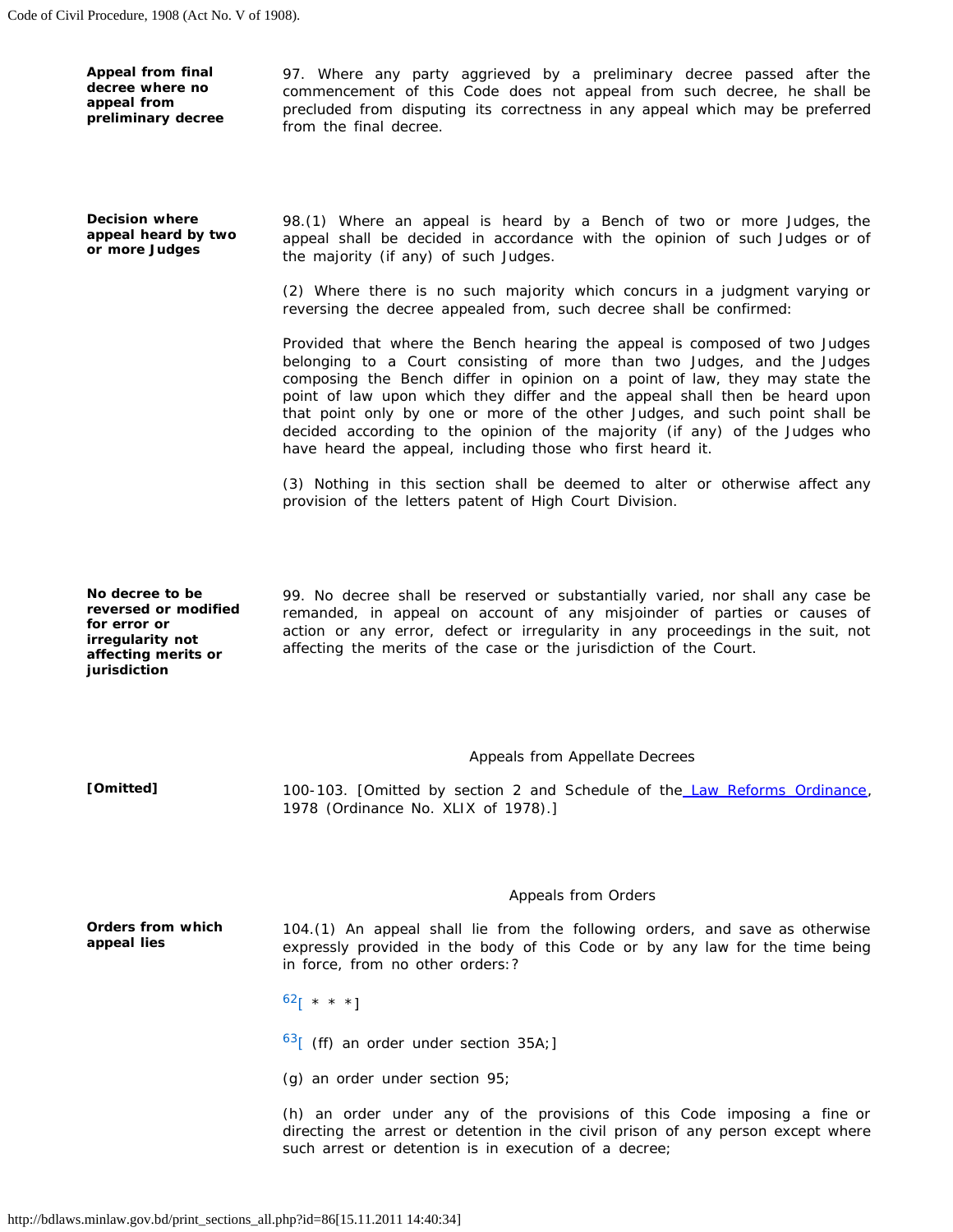(i) any order made under rules from which an appeal is expressly allowed by rules:

 Provided that no appeal shall lie against any order specified in clause (ff) save on the ground that no order, or an order for the payment of a less amount, ought to have been made.

(2) No appeal shall lie from any order passed in appeal under this section.

 105.(1) Save as otherwise expressly provided, no appeal shall lie from any order made by a Court in the exercise of its original or appellate jurisdiction; but, where a decree is appealed from, any error, defect or irregularity in any order, affecting the decision of the case, may be set forth as a ground of **Other orders**  objection in the memorandum of appeal.

> aggrieved by an order of remand made after the commencement of this Code from which an appeal lies does not appeal therefrom, he shall thereafter be (2) Notwithstanding anything contained in sub-section (1), where any party precluded from disputing its correctness.

 106. Where an appeal from any order is allowed it shall lie to the Court to made, or where such order is made by a Court not being the High Court Division in the exercise of appellate jurisdiction, then to the High Court **What Courts to hear appeals**  which an appeal would lie from the decree in the suit in which such order was Division.

### *General Provisions relating to Appeals*

 107. (1) Subject to such conditions and limitations as may be prescribed, an **Powers of Appellate Court**  Appellate Court shall have power

- (a) to determine a case finally;
- (b) to remand a case;
- (c) to frame issues and refer them for trial;
- (d) to take additional evidence or to require such evidence to be taken.

 (2) Subject as aforesaid, the appellate Court shall have the same powers and imposed by this Code on Courts of original jurisdiction in respect of suits shall perform as nearly as may be the same duties as are conferred and instituted therein.

**Procedure in appeals from appellate decrees and orders**  108. The provisions of this Part relating to appeals from original decrees shall, so far as may be, apply to appeals

(a) from appellate decrees, and

(b) from orders made under this Code or under any special  $64$ [ \* \* \*] law in which a different procedure is not provided.  $65$ [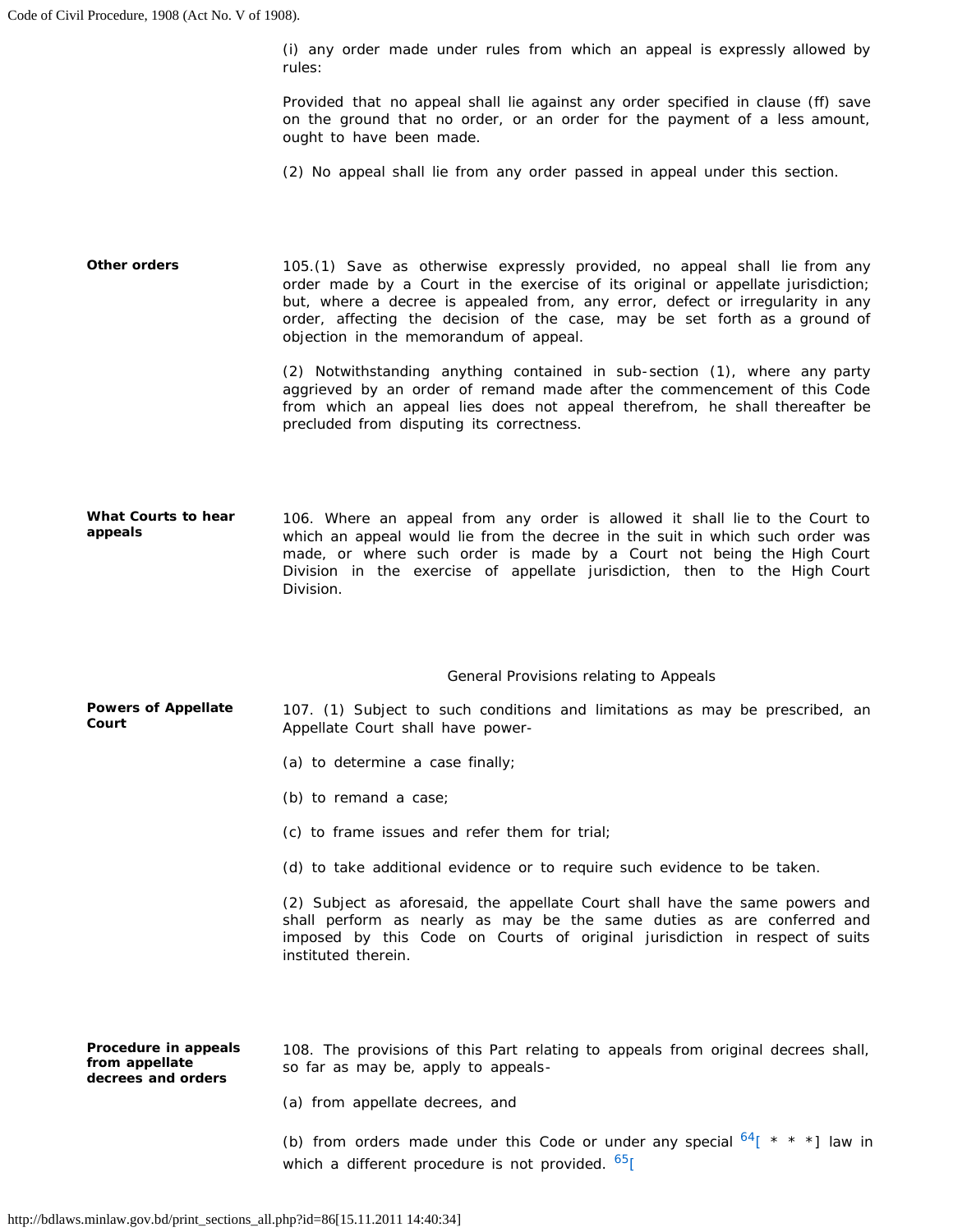### *[Appeals to the Appellate Division]*

 109. Subject to such rules as may, from time to time, be made by the Supreme Court regarding appeals from the Courts of Bangladesh, and to the **When appeals lie to the Supreme Court**  provisions hereinafter contained, an appeal shall lie to the <sup>[66](http://bdlaws.minlaw.gov.bd/print_sections.php?id=86&vol=§ions_id=15340)</sup>[\[](http://bdlaws.minlaw.gov.bd/print_sections.php?id=86&vol=§ions_id=15340) Appellate Division]?

> (a) from any Judgment, decree or final order passed on appeal by the High Court Division or by any other Court of final appellate jurisdiction;

> (b) from any Judgment, decree or final order passed by the High Court Division in the exercise of original civil jurisdiction; and

> (c) from any Judgment, decree or final order, when the case, as hereinafter provided, is certified to be a fit one for appeal to the  $^{67}$ [ Appellate Division].

 110. In each of the cases mentioned in clauses (a) and (b) of section 109, the amount or value of the subject-matter of the suit in the Court of first instance must be twenty thousand Taka or upwards, and the amount or value of the subject-matter of the suit in the Court of first instance must be twenty thousand Taka or upwards, and the amount or value of the subject-matter in dispute on appeal to the <sup>68</sup>[ Appellate Division] must be the same sum or **Value of subjectmatter**  upwards,

> or the Judgment, decree or final order must involve, directly or indirectly, some claim or question to or respecting property of like amount or value,

> and where the Judgment, decree or final order appealed from affirms the decision of the Court immediately below the Court passing such Judgment, decree or final order, the appeal must involve some substantial question of law.

 111. Notwithstanding anything contained in section 109, no appeal shall lie to the <sup>69</sup>[ Appellate Division]-**Bar of certain appeals** 

> (a) from the decree or order of one Judge of the High Court Division, or of one Judge of a Division Court, or of two or more Judges of High Court Division, or of a Division Court constituted by two or more Judges of High Court Division, where such Judges are equally divided in opinion and do not amount in number to a majority of the whole of the Judges of the High Court Division at the time being; or

 $70$ [ \* \* \*]

 **111A [Omitted]** 111A. [Omitted by section 2 of the Federal Court Act, 1941 (Act No. XXI of 1941).]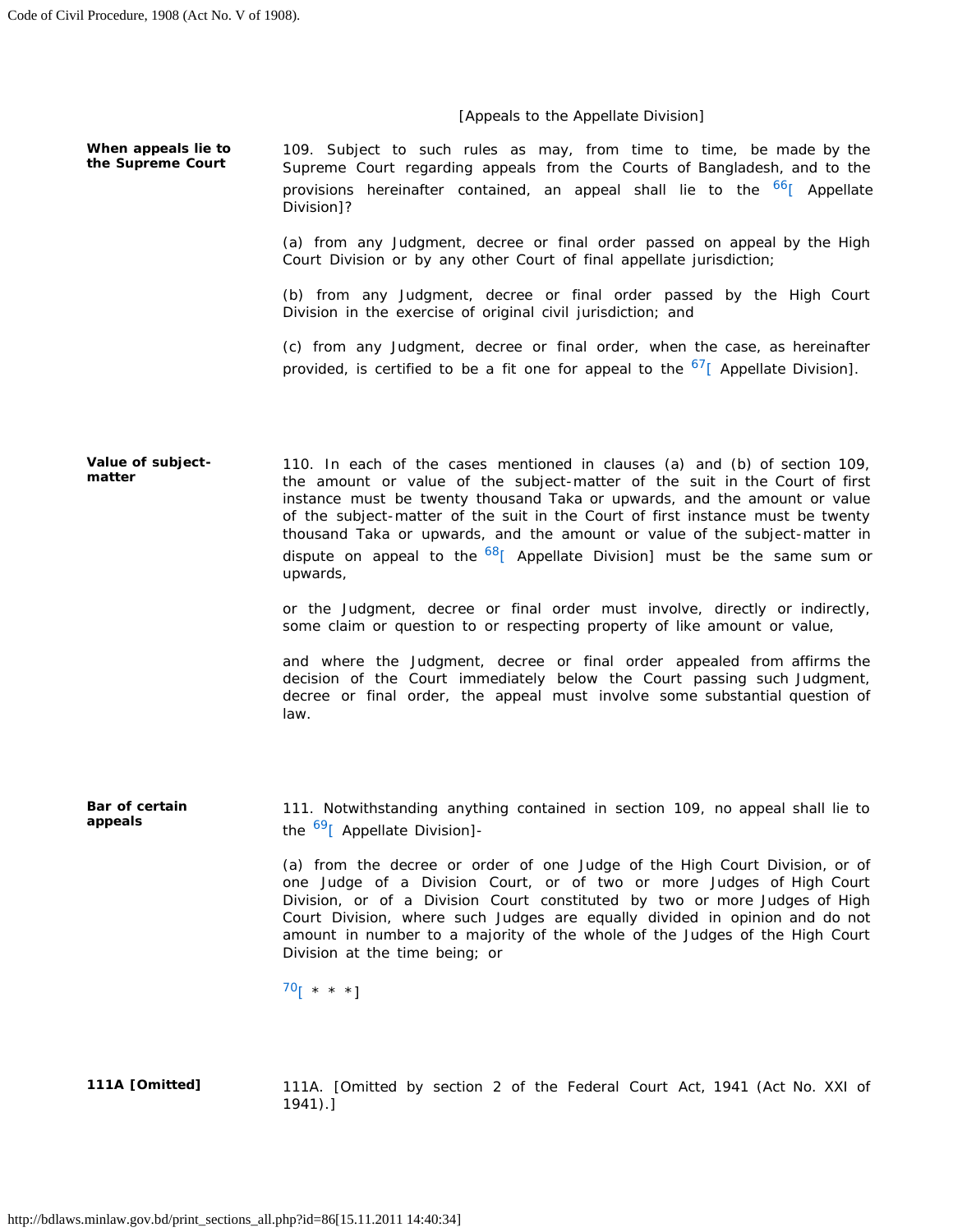**Savings** 

112.(1) Nothing contained in this Code shall be deemed

(a) to affect the powers of the  $71$ <sup>[</sup> Appellate Division under article 103 of the [Constitution of the People's Republic of Bangladesh\]](http://bdlaws.minlaw.gov.bd/pdf_part.php?id=367) or any other provision of that Constitution; or

 (b) to interfere with any rules made by the Supreme Court, and for the time being in force, for the presentation of appeals  $^{72}$ [ to the Appellate Division], or their conduct  $^{73}$ [ before that Division].

 (2) Nothing herein contained applies to any matter of criminal or admiralty or vice-admiralty jurisdiction, or to appeals from orders and decrees of Prize Courts.

# PART VIII

### REFERENCE, REVIEW AND REVISION

 Court may state a case and refer the same for the opinion of the High Court **Reference of High Court Division**  113. Subject to such conditions and limitations as may be prescribed, any Division, and the High Court Division may make such order thereon as it thinks fit.

**Review** 

114. Subject as aforesaid, any person considering himself aggrieved

 (a) by a decree or order from which an appeal is allowed by this Code, but from which no appeal has been preferred,

(b) by a decree or order from which no appeal is allowed by this Code, or

(c) by a decision on a reference from a Court of Small Causes

 may apply for a view of judgment to the Court which passed the decree or made the order, and the Court may make such order thereon as it thinks fit.

**Revision** 

 $74$ [ 115.(1) The High Court Division may, on the application of any party aggrieved, call for the record of any suit or proceedings, in which a decree or an order has been passed by a Court of District Judge or Additional District Judge, or a decree has been passed by a Court of Joint District Judge, Senior Assistant Judge or Assistant Judge, from which no appeal lies; and if such Court appears to have committed any error of law resulting in an error in such decree or order occasioning failure of justice, the High Court Division may, revise such decree or order and, make such order in the suit or proceedings, as it thinks fit.

 aggrieved, call for the record of any suit or proceeding, in which an order has Assistant Judge, from which no appeals lies; and if such Court appears to (2) The Court of District Judge may, on the application of any party been passed by a Court of Joint District Judge, Senior Assistant Judge or have committed any error of law resulting in an error in such order occasioning failure of justice, the Court of District Judge may, revise such order and, make such order as it thinks fit.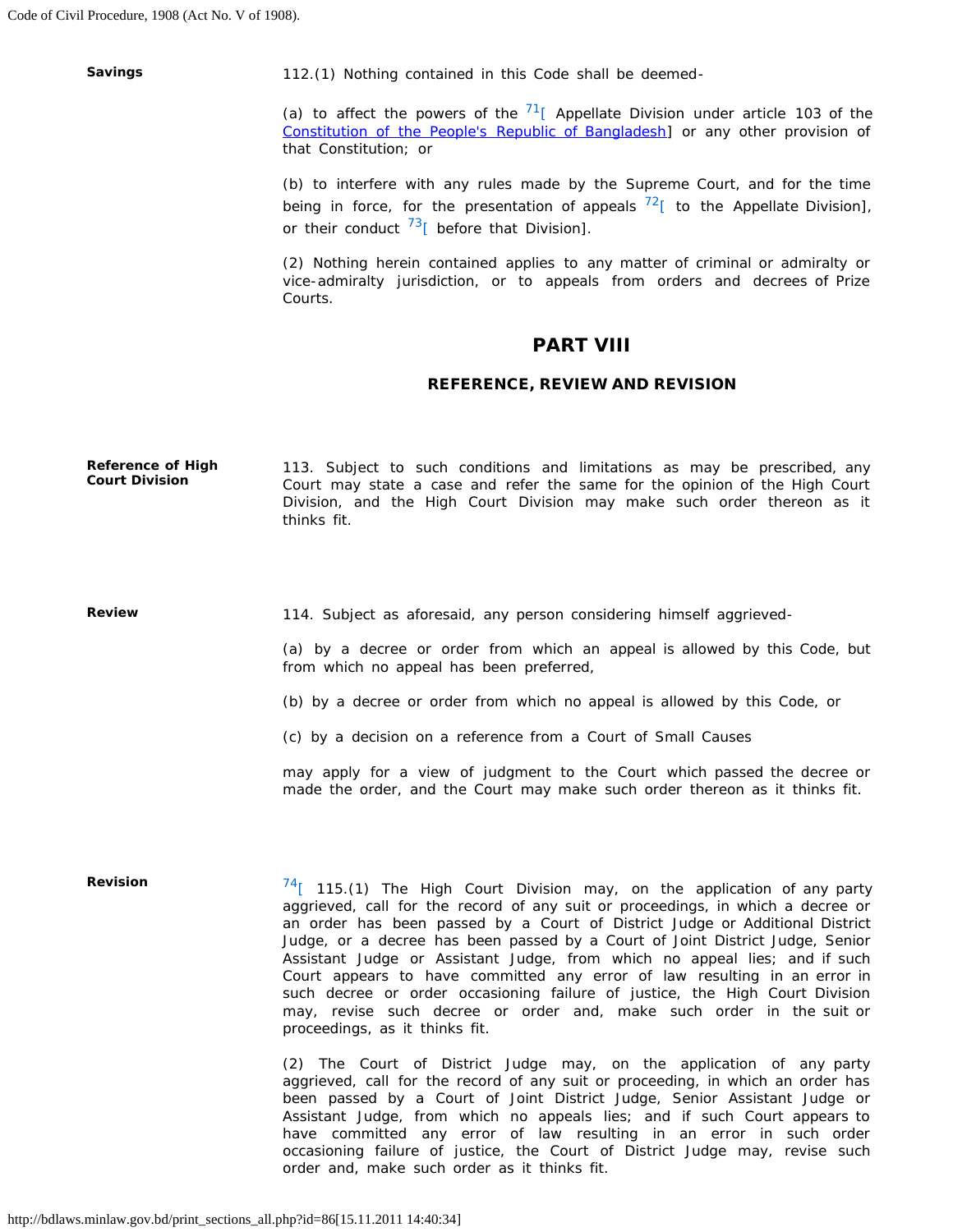(3) A Court of Additional District Judge shall have all the powers of the District Judge under sub-section (2) in respect of revision case which may be transferred to it by the District Judge.

 (4) An application to the High Court Division for revision of an order of the District Judge or, Additional District Judge, as the case may be, made under sub-section (2) or (3) shall lie, where the High Court Division grants leave for revision on an (4) An application to the High Court Division for revision of an order of the District Judge or, Additional District Judge, as the case may be, made under sub-section (2) or (3) shall lie, where the High Court Division grants leave for revision on an error of an important question of law resulting in erroneous decision occasioning failure of justice, and the High Court Division may make such order in the suit or proceeding as it thinks fit.

 (5) Notwithstanding the substitution of this section, any proceeding commenced and pending under section 115 prior to such substitution shall be disposed of in such manner as if section 115 has not been substituted.]

# PART IX

# SPECIAL PROVISIONS RELATING TO HIGH COURT DIVISION

| Part to apply only to |  |  |  |  | 116. This Part applies only to High Court Division. |  |
|-----------------------|--|--|--|--|-----------------------------------------------------|--|
| certain High Court    |  |  |  |  |                                                     |  |
| <b>Division</b>       |  |  |  |  |                                                     |  |

 117. Save as provided in this Part or in Part X or in rules, the provisions of **Application of Code to High Court Division**  this Code shall apply to High Court Division.

 118. Where any High Court Division considers it necessary that a decree passed in the exercise of its original civil jurisdiction should be executed before the amount of the costs incurred in the suit can be ascertained by taxation, the Court may order that the decree shall be executed forthwith, **Execution of decree before ascertainment of costs**  except as to so much thereof as relates to the costs;

> and, as to so much thereof as relates to the costs, that the decree may be executed as soon as the amount of the costs shall be ascertained by taxation.

 119. Nothing in this Code shall be deemed to authorise any person on behalf of another to address the Court in the exercise of its original civil jurisdiction, or to examine witnesses, except where the Court shall have in the exercise of with the power of the High Court Division to make rules concerning advocates  $^{75}$ [ \* \*\*]. **Unauthorised persons not to Address Court**  the power conferred by its charter authorised him so to do, or to interfere

 **Provisions not** 120.(1) The following provisions shall not apply to the High Court Division in **applicable to High**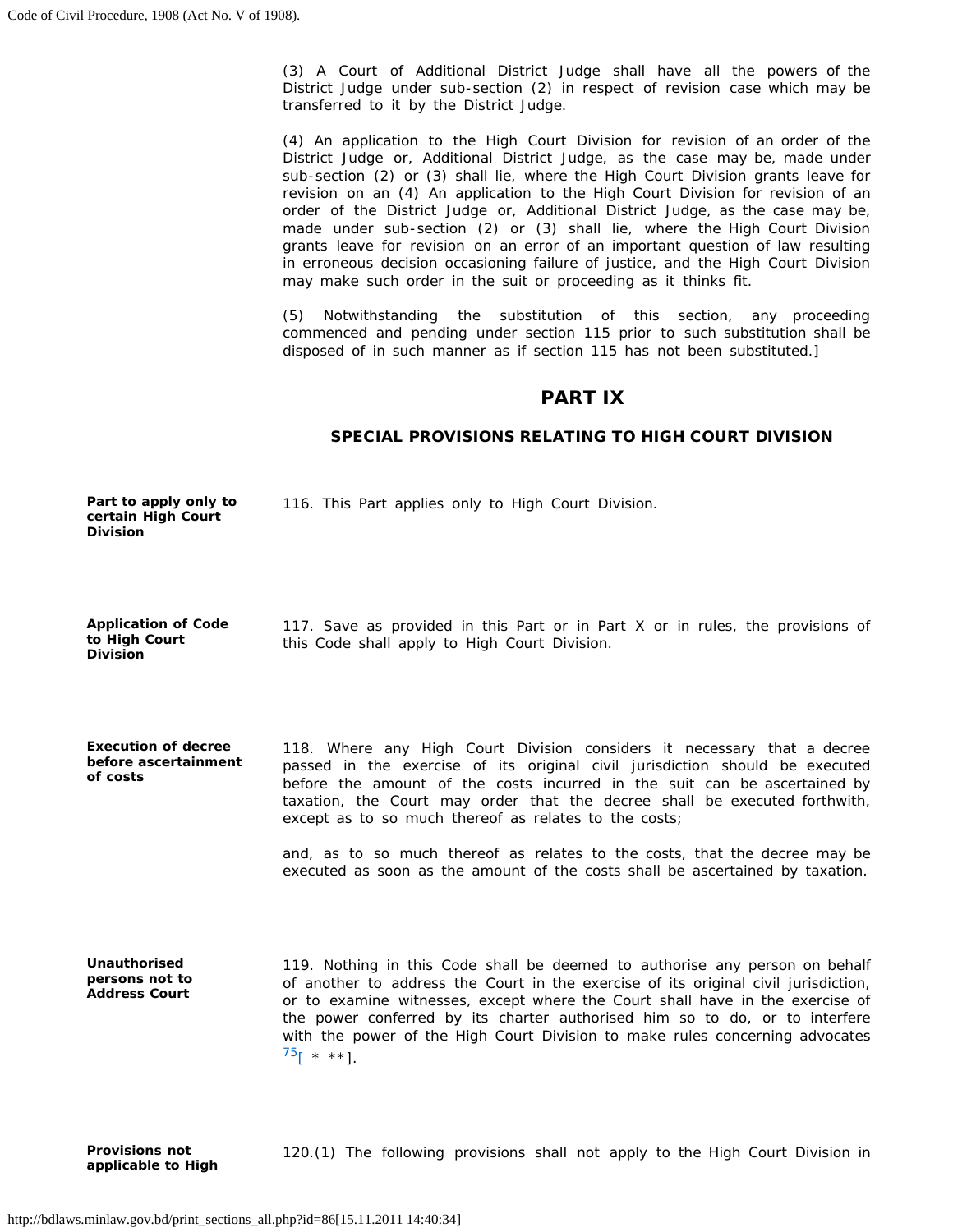Code of Civil Procedure, 1908 (Act No. V of 1908).

**Court Division in original civil jurisdiction** 

the exercise of its original civil jurisdiction, namely, sections 16, 17 and 20.

# PART X

### RULES

 121. The rules in the First Schedule shall have effect as if enacted in the body of this Code until annulled or altered in accordance with the provisions **Effect of rules in First Schedule**  of this Part.

 $76$ [ 122. The Supreme Court may, from time to time after previous Superintendence and may by such rules annul, alter or add to all or any of **Power of Supreme Court to make rules**  publication, make rules regulating the procedure of each Division of the Supreme Court and the procedure of Civil Courts subject to its the rules in the First Schedule.]

**Constitution of Rule Committees**  123.(1) A Committee, to be called the Rule Committee, shall be constituted  $77$ [ for the purpose] referred to in section 122.

 $\frac{78}{1}$  (2) Such Committee shall consist of the following persons, namely:

 (a) three Judges of the Supreme Court, one of whom at least has served as a District Judge for three years;

- (b) two advocates parctising in that Court; and
- (c) a Judge of a Civil Court subordinate to the High Court Division.]

(3) The members of  $\frac{79}{7}$  $\frac{79}{7}$  $\frac{79}{7}$  \* \* \*] such Committee shall be appointed by the Chief Justice, who shall also nominate one of their number to be president:

Provided that, if the Chief Justice elects to be himself a member of  $80^{\circ}$  the Committee], the number of other Judges appointed to be members shall be two, and the Chief Justice shall be the President of the Committee.

(4) Each member of  $8^1$ [ such committee] shall hold office for such period as may be prescribed by the Chief Justice in this behalf; and whenever any member retires, resigns, dies  $8^{2}$ [ \* \* \*] or becomes incapable of acting as a member of the Committee, the said Chief Justice may appoint another person to be a member in his stead.

(5) There shall be a Secretary to  $83$ <sup>[ \* \*</sup> \*] such Committee, who shall be appointed by the Chief Justice and shall receive such remuneration as may be provided in this behalf by the Government.

124.  $84$ [ The] Rule Committee shall make a report to the  $85$ [ Supreme Court] **Committee to report 124.**  $84$ [ The] Rule Committee shall make a report to the  $85$ [ Supreme Court] **to Supreme Court**  $86$ [ \* \*\*] on any proposal to annul, alter or add to the rules in the First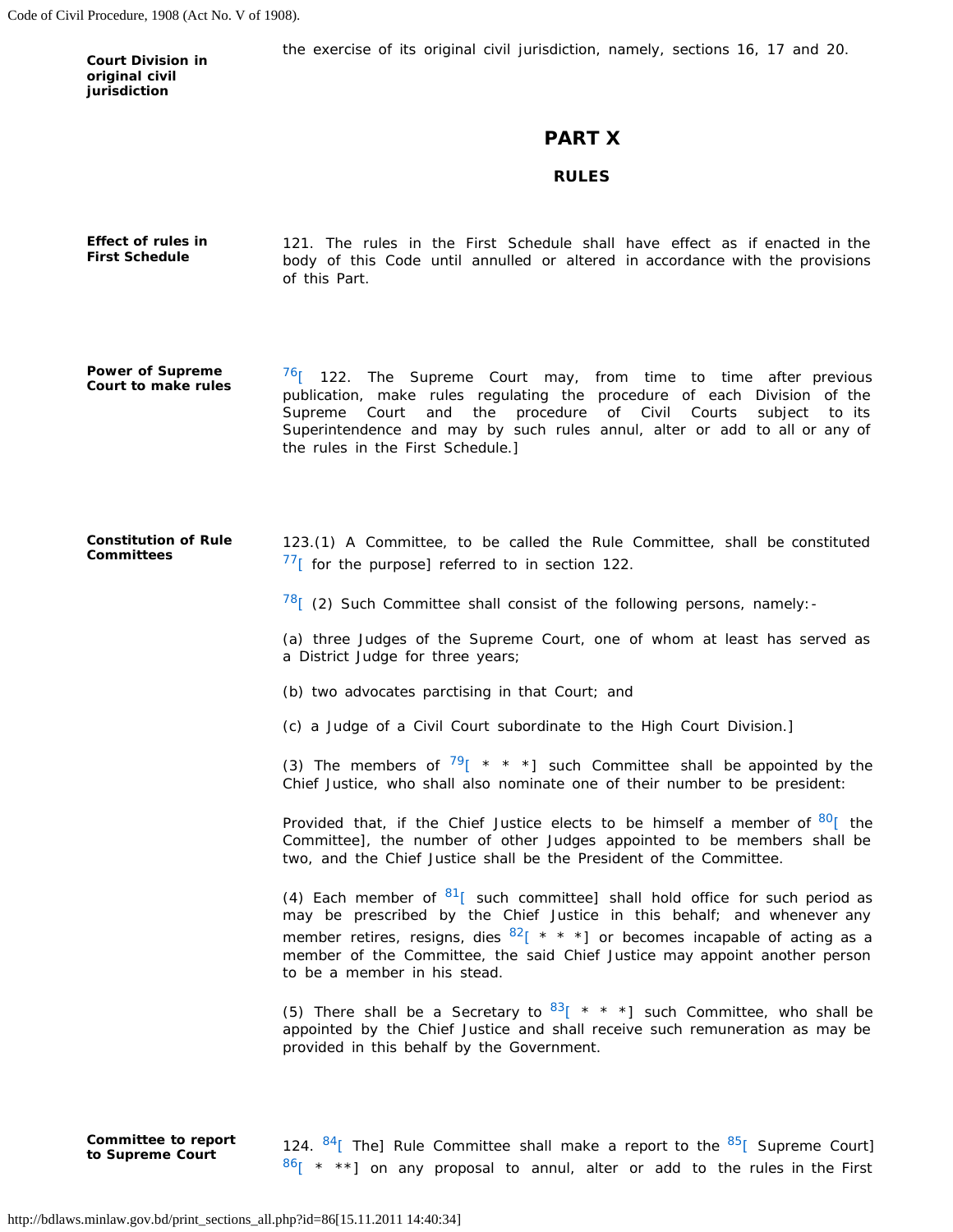Schedule or to make new rules, and before making any rules under section 122 the [Supreme Court] shall take such report into consideration.

 **[Omitted]** 125. [Omitted by section 3 and 2nd Schedule of the Central Laws (Statute Reform) Ordinance, 1960 (Ordinance No. XXI of 1960).]

**Rules to be subject** a  $\frac{87}{5}$  126. Rules made under the foregoing provisions shall be subject to the **to approval comproval** of the President.].

 **Publication of rules** 127. Rules so made and approved shall be published in the official Gazette, and shall from the date of publication or from such other date as may be specified have the same force and effect  $88$ <sup>[ \*</sup> \* \*] as if they had been contained in the First Schedule.

 **Matters for which** 128.(1) Such rules shall be not inconsistent with the provisions in the body of **rules may provide** this Code, but, subject thereto, may provide for any matters relating to the procedure of Civil Courts.

> (2) In particular, and without prejudice to the generality of the powers conferred by sub-section (1), such rules may provide for all or any of the following matters, namely;-

> (a) the service of summonses, notices and other processes by post or in any other manner either generally or in any specified areas, and the proof of such service;

> (b) the maintenance and custody, while under attachment, of live-stock and other movable property, the fees payable for such maintenance and custody, the sale of such live-stock and property, and the proceeds of such sale;

> (c) procedure in suits by way of counterclaim, and the valuation of such suits for the purposes of jurisdiction;

> (d) procedure in garnishee and charging orders either in addition to, or in substitution for, the attachment and sale of debts;

> (e) procedure where the defendant claims to be entitled to contribution or indemnity over against any person whether a party to the suit or not;

(f) summary procedure

(i) in suits in which the plaintiff seeks only to recover a debt or liquidated demand in money payable by the defendant, with or without interest, arising-

on a contract express or implied; or

on an enactment where the sum sought to be recovered is a fixed sum of money or in the nature of a debt other than a penalty; or

on a guarantee, where the claim against the principal is in respect of a debt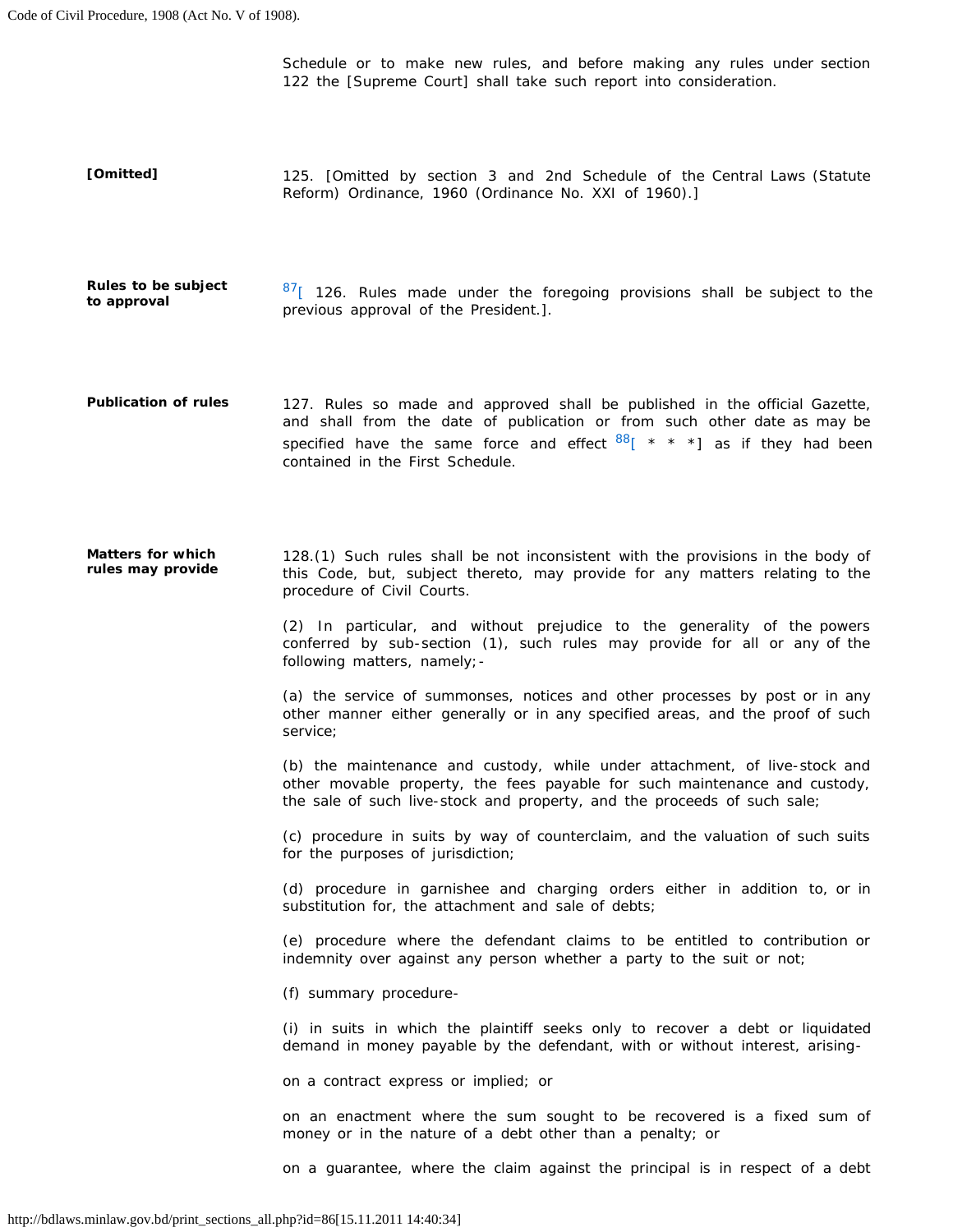|           | or a liquidated demand only; or                                                                                                                                                                                                                                                                                                          |
|-----------|------------------------------------------------------------------------------------------------------------------------------------------------------------------------------------------------------------------------------------------------------------------------------------------------------------------------------------------|
|           | on a trust; or                                                                                                                                                                                                                                                                                                                           |
|           | $\blacksquare$                                                                                                                                                                                                                                                                                                                           |
|           | (ii) in? suits ?for? the ?recovery of immovable property, with or without a<br>claim for rent or mesne profits, by a landlord against a tenant whose term<br>has expired or has been duly determined by notice to quit, or has become<br>liable to forfeiture for non-payment of rent, or against persons claiming under<br>such tenant; |
|           | (g) procedure by way of originating summons;                                                                                                                                                                                                                                                                                             |
|           | (h) consolidation of suits, appeals and other proceedings;                                                                                                                                                                                                                                                                               |
|           | (i) delegation to any Registrar, Prothonotary or master or other official of the<br>Court of any judicial, quasi-judicial and non-judicial duties; and                                                                                                                                                                                   |
|           | (j) all forms, registers, books, entries and accounts which may be necessary<br>or desirable for the transaction of the business of Civil Courts.                                                                                                                                                                                        |
| [Omitted] | 129. [Omitted by section 3 and 2nd Schedule of the Bangladesh Laws<br>(Revision And Declaration) Act, 1973 (Act No. VIII of 1973).]                                                                                                                                                                                                      |

- **[Omitted]** 130. [Omitted by Article 2 and Schedule of the Central Laws (Adaptation) Order, 1961.]
- **[Omitted]** 131. [Omitted by section 3 and 2nd Schedule of the Bangladesh Laws [\(Revision And Declaration\) Act,](http://bdlaws.minlaw.gov.bd/pdf_part.php?id=430) 1973 (Act No. VIII of 1973).]

# PART XI

## **MISCELLANEOUS**

| <b>Exemption of certain</b><br>women from<br>personal appearance | 132.(1) Women who, according to the customs and manners of the country,<br>ought not to be compelled to appear in public shall be exempt from personal<br>appearance in Court.                                                   |
|------------------------------------------------------------------|----------------------------------------------------------------------------------------------------------------------------------------------------------------------------------------------------------------------------------|
|                                                                  | (2) Nothing herein contained shall be deemed to exempt such women from<br>arrest in execution of civil process in any case in which the arrest of women<br>is not prohibited by this Code.                                       |
| <b>Exemption of other</b><br>persons                             | 133.(1) The Government may, by notification in the official Gazette, exempt<br>from personal appearance in Court any person whose rank, in the opinion of<br>$89$ [ the Government], entitles him to the privilege of exemption. |
|                                                                  | (2) The names and residences of the persons so exempted shall, from time to                                                                                                                                                      |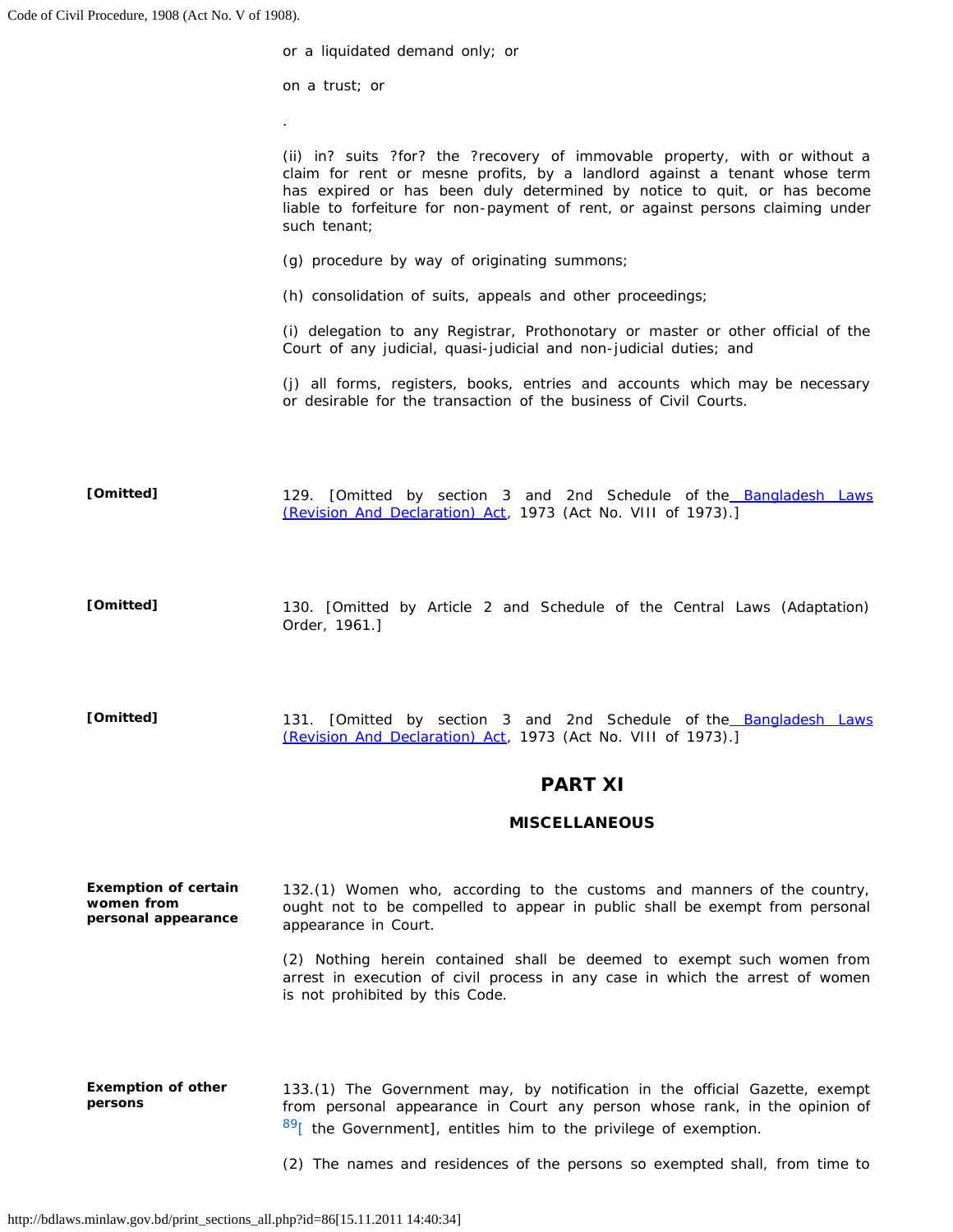time, be forwarded to the High Court Division by the Government and a list reside within the local limits of the jurisdiction of each Court subordinate to of such persons shall be kept in such Court, and a list of such persons as the High Court Division shall be kept in such subordinate Court.

 (3) Where any person so exempted claims the privilege of such exemption, and it is consequently necessary to examine him by commission, he shall pay the costs of that commission, unless the party requiring his evidence pays such costs.

 134. The provisions of sections 55, 57 and 59 shall apply, so far as may be, **Arrest other than in execution of decree**  to all persons arrested under this Code.

**Exemption from arrest under civil process** 

 135.(1) No Judge, Magistrate or other judicial officer shall be liable to arrest under civil process while going to, presiding in, or returning from, his Court.

 (2) Where any matter is pending before a tribunal having jurisdiction therein, or believing in good faith that it has such jurisdiction, the parties thereto, their pleaders, mukhtars, revenue-agents and recognised agents, and their under civil process other than process issued by such tribunal for contempt of Court while going to or attending such tribunal for the purpose of such witnesses acting in obedience to a summons, shall be exempt from arrest matter, and while returning from such tribunal.

 (3) Nothing in sub-section (2) shall enable a judgment-debtor to claim exemption from arrest under an order for immediate execution or where such judgment-debtor attends to show cause why he should not be committed to prison in execution of a decree.

**Exemption of members of legislative bodies from arrest and detention under civil process** 

 $90$ [ 135A.(1) No person shall be liable to arrest or detention in prison under civil process-

(a) if he is a member of  $91$  Parliament] during the continuance of any meeting of  $92$ [ Parliament];

(b) if he is a member of any committee of  $93$ [ Parliament], during the continuance of any meeting of such committee;

and during the fourteen days before and after such meeting or sitting.

 (2) A person released from detention under sub-section (1) shall, subject to detention to which he would have been liable if he had not been released the provisions of the said sub-section, be liable to re-arrest and to the further under the provisions of sub-section (1).]

 **Procedure where** 136.(1) Where an application is made that any person shall be arrested or that any property shall be attached under any provision of this Code not is situate outside the local limits of the jurisdiction of the Court to which the application is made, the Court may, in its discretion, issue a warrant of arrest person to be that any property shall be attached under any provision of this Code not relating to the execution of decrees, and such person resides or such property to be attached is situate outside the local limits of the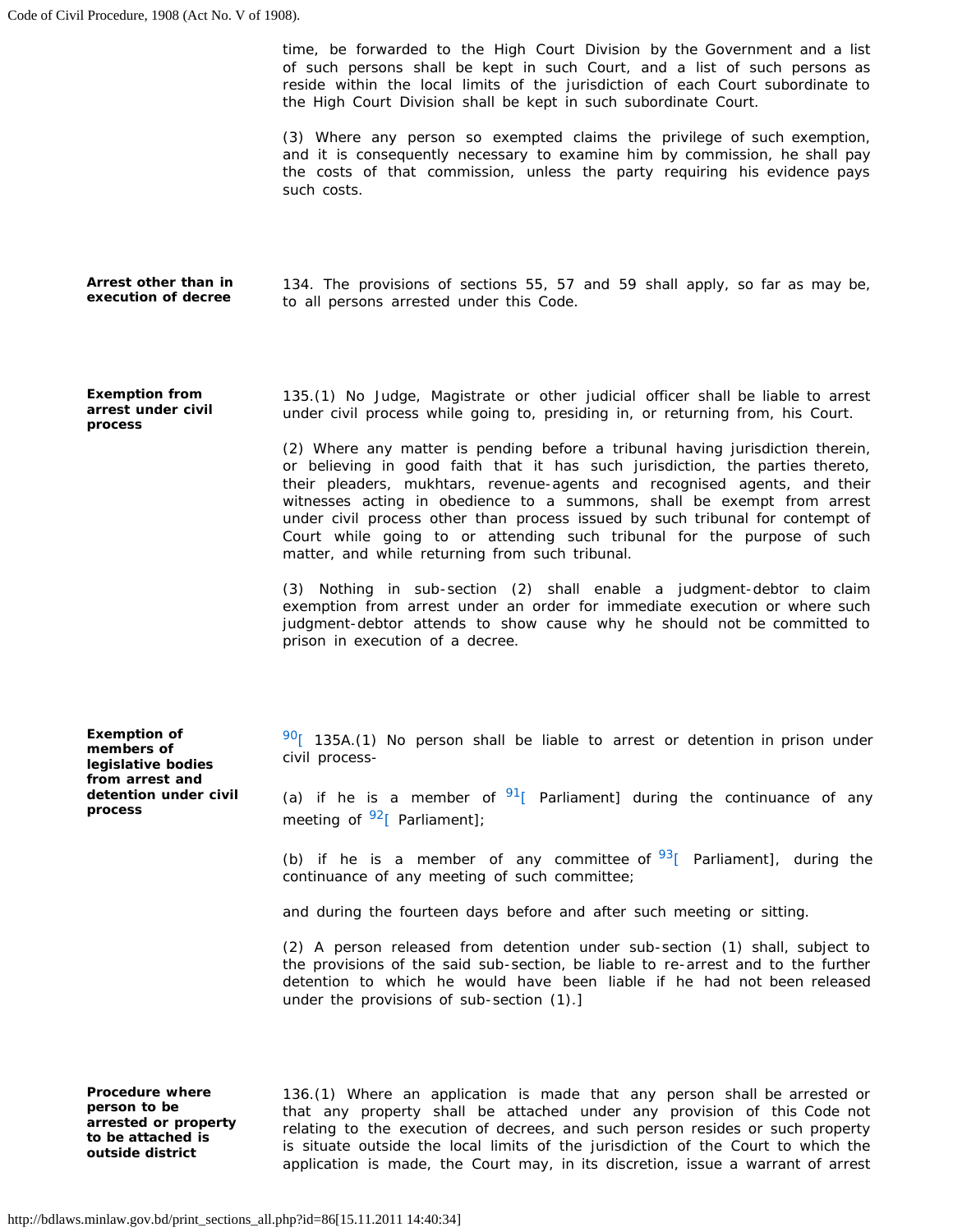local limits of whose jurisdiction such person or property resides or is situate a copy of the warrant or order, together with the probable amount of the or make an order of attachment, and send to the District Court within the costs of the arrest or attachment.

 (2) The District Court shall, on receipt of such copy and amount, cause the subordinate to itself, and shall inform the Court which issued or made such arrest or attachment to be made by its own officers, or by a Court warrant or order of the arrest or attachment.

 (3) The Court making an arrest under this section shall send the person arrested to the Court by which the warrant of arrest was issued, unless he shows cause to the satisfaction of the former Court why he should not be sent to the latter Court, or unless he furnishes sufficient security for his appearance before the latter Court or for satisfying any decree that may be passed against him by that Court, in either of which cases the Court making the arrest shall release him.

 137.(1) The language which, on the commencement of this Code, is the **Language of subordinate Courts**  language of any Court subordinate to the High Court Division shall continue to be the language of such subordinate Court until the Government otherwise directs.

> Court and in what character applications to and proceedings in such Courts (2) The Government may declare what shall be the language of any such shall be written.

> (3) Where this Code requires or allows anything other than the recording of evidence to be done in writing in any such Court, such writing may be in translation into the language of the Court shall, at his request, be supplied to him; and the Court shall make such order as it thinks fit in respect of the English; but if any party or his pleader is unacquainted with English a payment of the costs of such translation.

 138.(1) The High Court Division may, by notification in the official Gazette, allowed shall be taken down by him in the English language and in manner **Power of High Court Division to require evidence to be recorded in English**  direct with respect to any Judge specified in the notification, or falling under a description set forth therein, that evidence in cases in which an appeal is prescribed.

> (2) Where a Judge is prevented by any sufficient reason from complying with a direction under sub-section (1), he shall record the reason and cause the evidence to be taken down in writing from his dictation in open Court.

**Oath on affidavit by whom to be administered**  139. In the case of any affidavit under this Code (a) any Court or Magistrate, or

> (b) any officer or other person whom  $94$ [ the Supreme Court] may appoint in this behalf, or

> (c) any officer appointed by any other Court which the Government has generally or specially empowered in this behalf,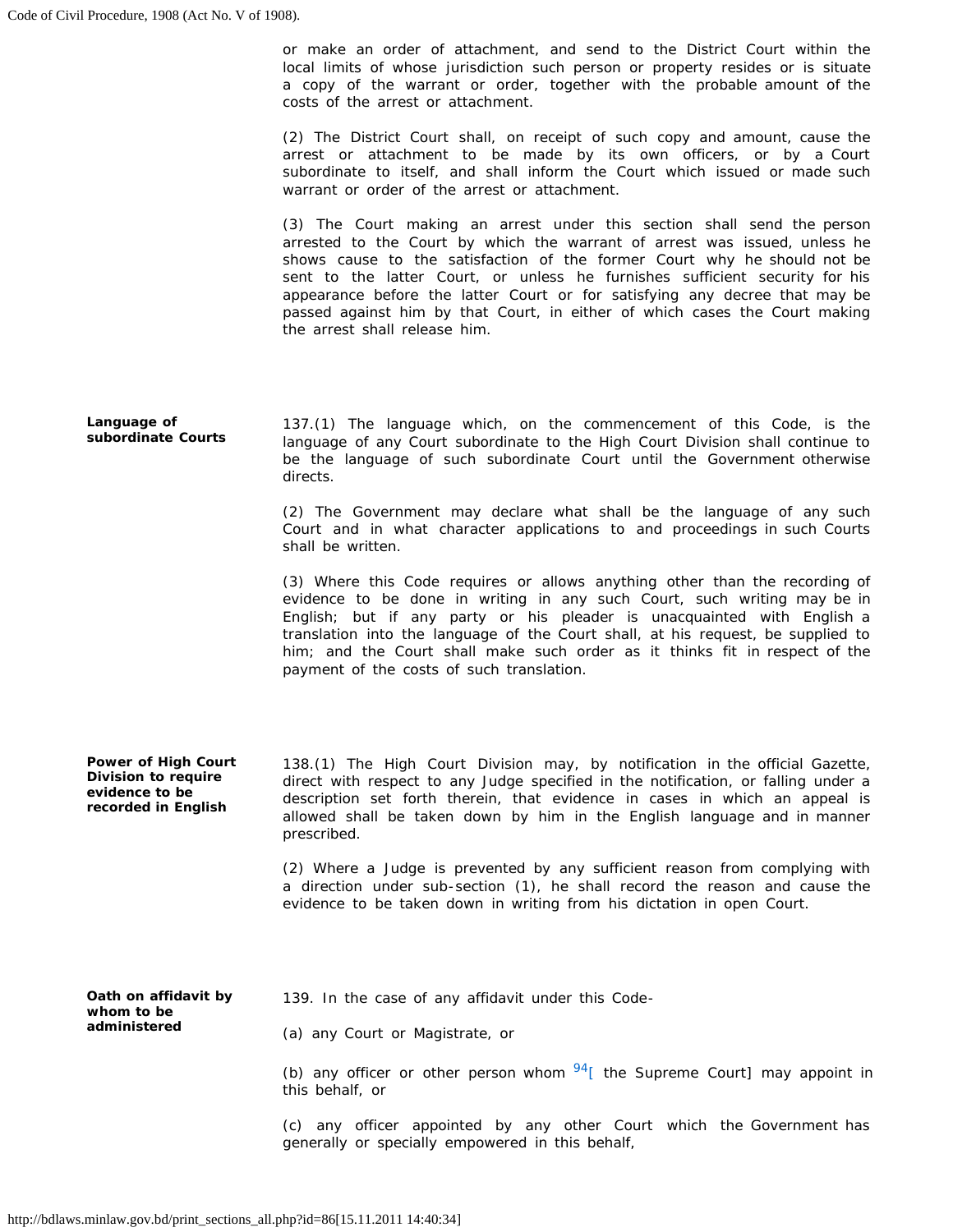may administer the oath to the deponent.

 collision, the Court, whether it be exercising its original or its appellate jurisdiction, may, if it thinks fit, and shall upon request of either party to such cause, summon to its assistance, in such manner as it may direct or as may be prescribed, two competent assessors; and such assessors shall attend **Assessors in causes of salvage, etc**  140.(1) In any Admiralty or Vice-Admiralty cause of salvage, towage or and assist accordingly.

> (2) Every such assessor shall receive such fees for his attendance, to be paid by such of the parties as the Court may direct or as may be prescribed.

 141. The procedure provided in this Code in regard to suits shall be followed, as far as it can be made applicable, in all proceedings in any Court of civil **Miscellaneous proceedings**  jurisdiction.

 142. All orders and notices served on or given to any person under the **Orders and notices to be in writing**  provisions of this Code shall be in writing.

 143. Postage, where chargeable on a notice, summons or letter issued under this Code and forwarded by post, and the fee for registering the same, shall **Postage**  be paid within a time to be fixed before the communication is made:

> Provided that the Government may remit such postage, or fee, or both, or may prescribed a scale of court-fees to be levied in lieu thereof.

 144.(1) Where and in so far as a decree is varied or reversed, the Court of first instance shall, on the application of any party entitled to any benefit by way of restitution or otherwise, cause such restitution to be made as will, so far as may be, place the parties in the position which they would have occupied but for such decree or such part thereof as has been varied or reversed; and, for this purpose, the Court may make any orders, including orders for the refund of costs and for the payment of interest, damages, compensation and mesne profits, which are properly consequential on such **Application for restitution**  variation or reversal.

> (2) No suit shall be instituted for the purpose of obtaining any restitution or other relief which could be obtained by application under sub-section (1).

| <b>Enforcement of</b><br>liability of surety | 145. Where any person has become liable as surety-                         |
|----------------------------------------------|----------------------------------------------------------------------------|
|                                              | (a) for the performance of any decree or any part thereof, or              |
|                                              | (b) for the restitution of any property taken in execution of a decree, or |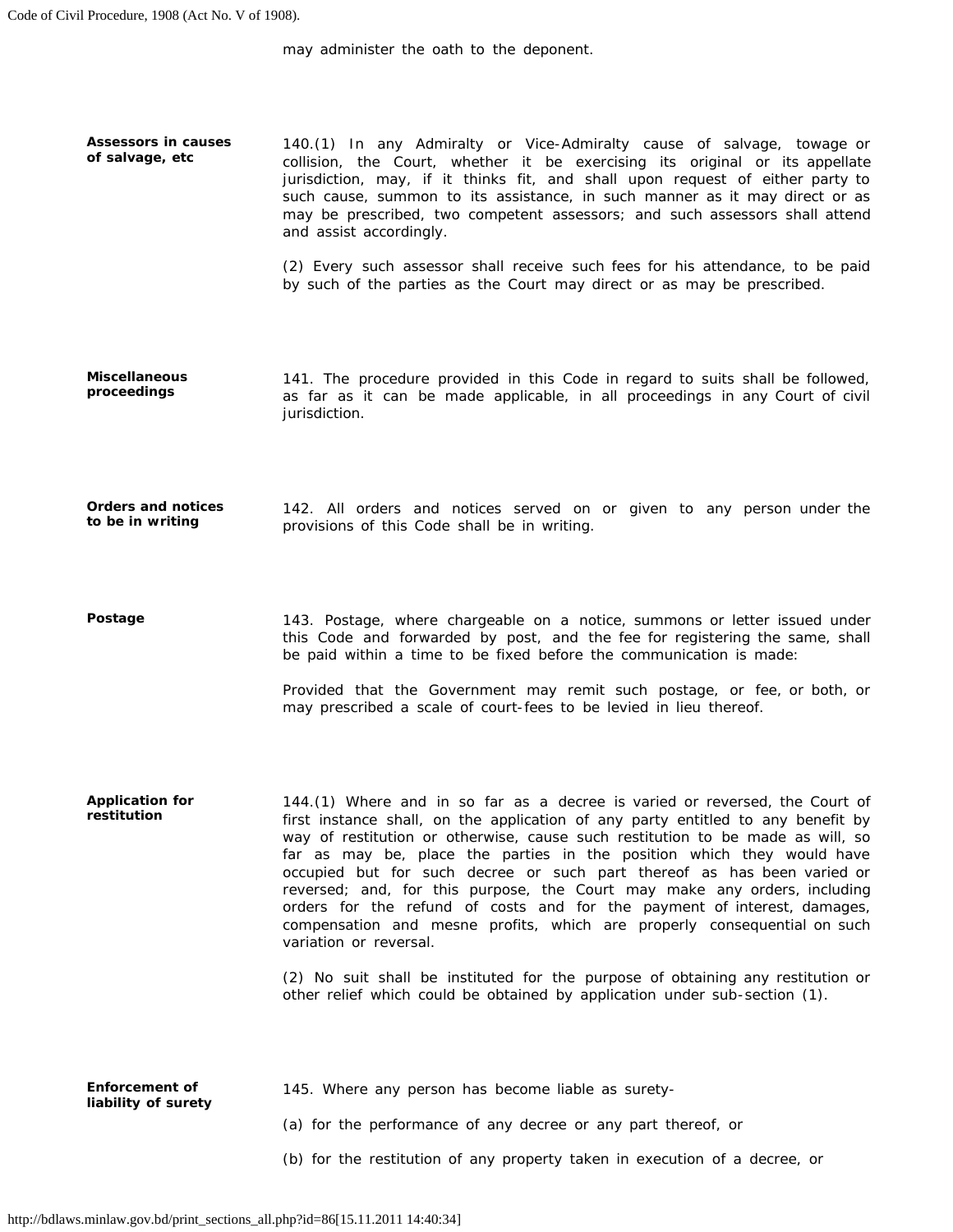(c) for the payment of any money, or for the fulfilment of any condition imposed on any person, under an order of the Court in any suit or in any proceedings consequent thereon,

 the decree or order may be executed against him, to the extent to which he has rendered himself personally liable, in the manner herein provided for the execution of decrees, and such person shall, for the purposes of appeal, be deemed a party within the meaning of section 47:

 Provided that such notice as the Court in each case thinks sufficient has been given to the surety.

- 146. Save as otherwise provided by this Code or by any law for the time being in force, where any proceeding may be taken or application made by or against any person, then the proceeding may be taken or the application may **Proceedings by or against representatives**  be made by or against any person claiming under him.
- 147. In all suits to which any person under disability is a party, any consent or agreement, as to any proceeding shall, if given or made with the express leave of the Court by the next friend or guardian for the suit, have the same force and effect as if such person, were under no disability and had given **Consent or agreement by persons under disability**  such consent or made such agreement.
- 148. Where any period is fixed or granted by the Court for the doing of any act prescribed or allowed by this Code, the Court may, in its discretion, from time to time, enlarge such period, even though the period originally fixed or **Enlargement of time**  granted may have expired.
- 149. Where the whole or any part of any fee prescribed for any document by the law for the time being in force relating to court-fees has not been paid, the Court may, in its discretion, at any stage, allow the person, by whom such fee is payable, to pay the whole or part, as the case may be, of such court-fee; and upon such payment the document, in respect of which such fee is payable, shall have the same force and effect as if such fee had been paid **Power to make up deficiency of courtfees**  in the first instance.
- transferred to any other Court, the Court to which the business is so transferred shall have the same powers and shall perform the same duties as **Transfer of business**  150. Save as otherwise provided, where the business of any Court is those respectively conferred and imposed by or under this Code upon the Court from which the business was so transferred.

**Saving of inherent** 151. Nothing in this Code shall be deemed to limit or otherwise affect the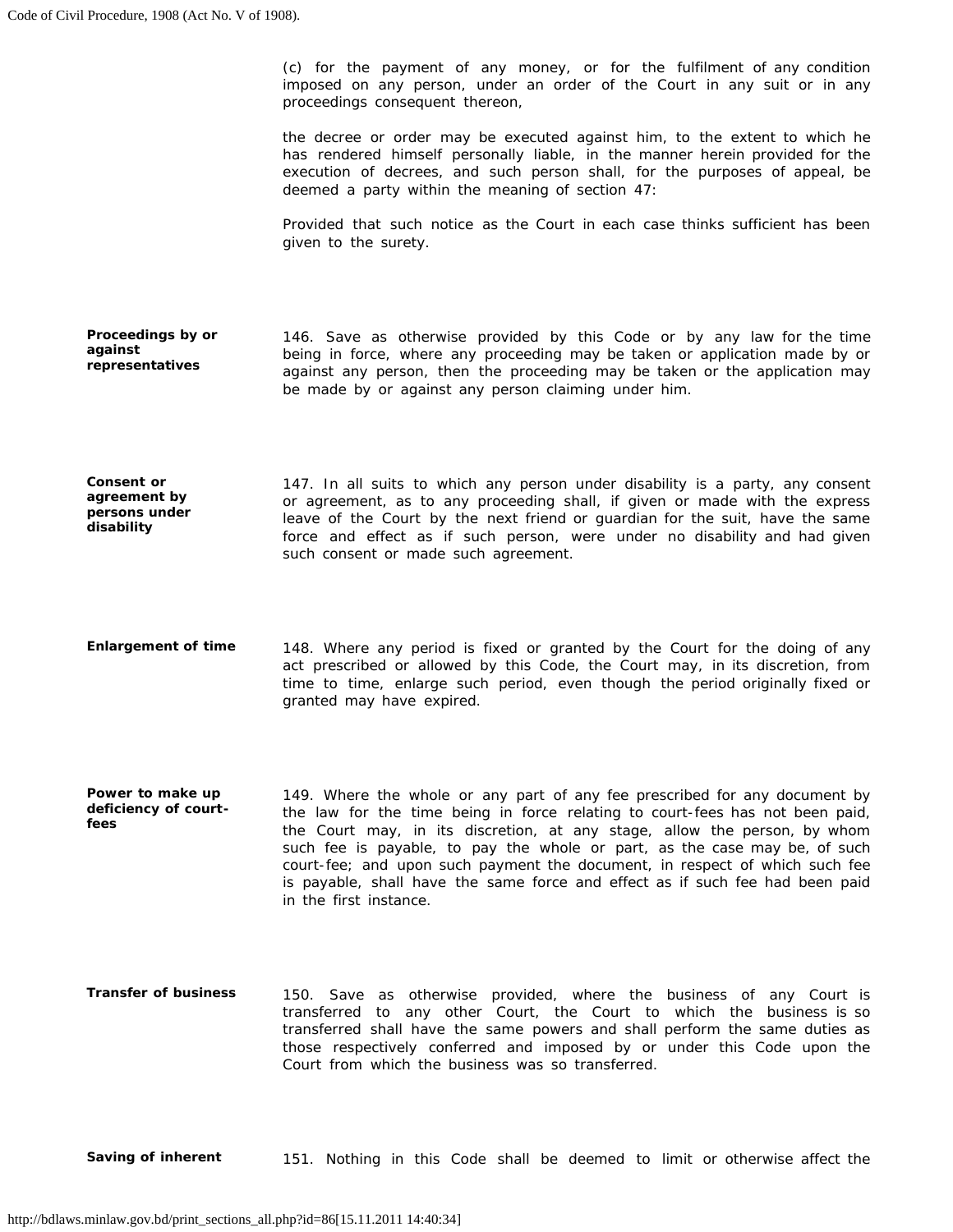| powers of Court                                 | inherent power of the Court to make such orders as may be necessary for<br>the ends of justice or to prevent abuse of the process of the Court.                                                                                                                                                              |
|-------------------------------------------------|--------------------------------------------------------------------------------------------------------------------------------------------------------------------------------------------------------------------------------------------------------------------------------------------------------------|
| Amendment of<br>judgments, decrees<br>or orders | 152. Clerical or arithmetical mistakes in judgments, decrees or orders or<br>errors arising therein from any accidental slip or omission may at any time be<br>corrected by the Court either of its own motion or on the application of any<br>of the parties.                                               |
| General power to<br>amend                       | 153. The Court may at any time, and on such terms as to costs or otherwise<br>as it thinks fit, amend any defect or error in any proceeding in a suit; and all<br>necessary amendments shall be made for the purpose of determining the real<br>question or issue raised by or depending on such proceeding. |
| Saving of present<br>right of appeal            | 154. Nothing in this Code shall affect any present right of appeal which shall<br>have accrued to any party at its commencement.                                                                                                                                                                             |
| Amendment of<br>certain Acts                    | 155. The enactments mentioned in the Fourth Schedule are hereby amended<br>to the extent specified in the fourth column thereof.                                                                                                                                                                             |
| [Repealed]                                      | 156. [Omitted by section 3 and 2nd Schedule of the Second Repealing and<br>Amending Act, 1914 (Act No. XVII of 1914).]                                                                                                                                                                                       |
| [Omitted]                                       | 157-158. [Omitted by section 3 and 2nd Schedule of the Bangladesh Laws<br>(Revision And Declaration) Act, 1973 (Act No. VIII of 1973).]                                                                                                                                                                      |

<sup>&</sup>lt;sup>1</sup> Throughout this Act, unless otherwise provided, the words `Bangladesh`, `High Court Division`, `the High Court Division`, `Government` and `Taka` were substituted, for the words `Pakistan`, `High Court` or `High Courts` or `any High Court` or `such High Court`, `a High Court`, `Central Government` or `Provincial Government` or `Central Government or the Provincial Government` or `Appropriate Government` or `Central Government or a Provincial Government` and `Rupees` or `Rs.` respectively by section 3 and 2nd Schedule of the [Bangladesh Laws \(Revision And Declaration\) Act](http://bdlaws.minlaw.gov.bd/pdf_part.php?id=430), 1973 (Act No. VIII of 1973)

<sup>&</sup>lt;sup>2</sup> The words and figure `section 47 or` were omitted by the [Code of Civil Procedure](http://bdlaws.minlaw.gov.bd/pdf_part.php?id=86) (Amendment) Ordinance, 1983 (Ordinance No. XLVIII of 1983)

 $3$  The commas and words `, and includes an advocate, a vakil and an attorney of a High Court` were omitted by section 3 and 2nd Schedule of the [Bangladesh Laws \(Revision And Declaration\) Act](http://bdlaws.minlaw.gov.bd/pdf_part.php?id=430), 1973 (Act No. VIII of 1973)

<sup>&</sup>lt;sup>4</sup> The words `The Republic` were substituted, for the words `Pakistan` by section 3 and 2nd Schedule of the Bangladesh Laws (Revision And [Declaration\) Act](http://bdlaws.minlaw.gov.bd/pdf_part.php?id=430), 1973 (Act No. VIII of 1973)

<sup>&</sup>lt;sup>5</sup> The word `Republic` was substituted, for the word `State` by section 3 and 2nd Schedule of the [Bangladesh Laws \(Revision And Declaration\) Act](http://bdlaws.minlaw.gov.bd/pdf_part.php?id=430), 1973 (Act No. VIII of 1973).

<sup>&</sup>lt;sup>6</sup> The word `Republic` was substituted, for the word `Government` by section 3 and 2nd Schedule of the Bangladesh Laws (Revision And [Declaration\) Act](http://bdlaws.minlaw.gov.bd/pdf_part.php?id=430), 1973 (Act No. VIII of 1973)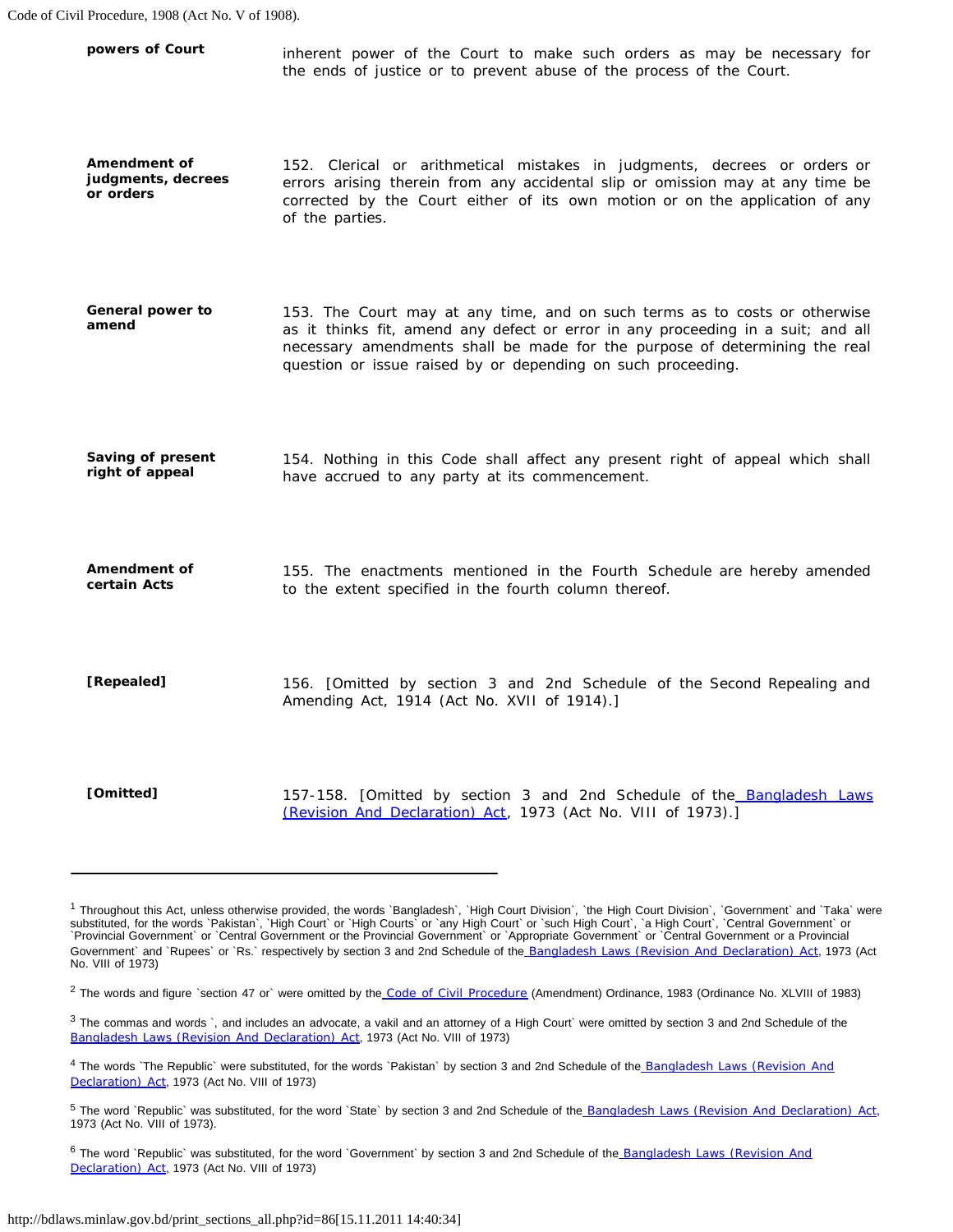<sup>7</sup> The words `or local` were omitted by section 3 and 2nd Schedule of the [Bangladesh Laws \(Revision And Declaration\) Act](http://bdlaws.minlaw.gov.bd/pdf_part.php?id=430), 1973 (Act No. VIII of 1973)

8 The word `local` was omitted by section 3 and 2nd Schedule of the [Bangladesh Laws \(Revision And Declaration\) Act](http://bdlaws.minlaw.gov.bd/pdf_part.php?id=430), 1973 (Act No. VIII of 1973)

9 The word `Provincial` was omitted by section 3 and 2nd Schedule of the [Bangladesh Laws \(Revision And Declaration\) Act](http://bdlaws.minlaw.gov.bd/pdf_part.php?id=430), 1973 (Act No. VIII of 1973)

<sup>10</sup> The word `Chittagong` was substituted, for the word `Karachi` by section 3 and 2nd Schedule of the [Bangladesh Laws \(Revision And Declaration\)](http://bdlaws.minlaw.gov.bd/pdf_part.php?id=430) [Act](http://bdlaws.minlaw.gov.bd/pdf_part.php?id=430), 1973 (Act No. VIII of 1973)

<sup>11</sup> The word `Chittagong` was substituted, for the word `Karachi` by section 3 and 2nd Schedule of the [Bangladesh Laws \(Revision And Declaration\)](http://bdlaws.minlaw.gov.bd/pdf_part.php?id=430) [Act](http://bdlaws.minlaw.gov.bd/pdf_part.php?id=430), 1973 (Act No. VIII of 1973)

<sup>12</sup> The word `Chittagong` was substituted, for the word `Karachi` by section 3 and 2nd Schedule of the [Bangladesh Laws \(Revision And Declaration\)](http://bdlaws.minlaw.gov.bd/pdf_part.php?id=430) [Act](http://bdlaws.minlaw.gov.bd/pdf_part.php?id=430), 1973 (Act No. VIII of 1973)

<sup>13</sup> The word `Chittagong` was substituted, for the word `Karachi` by section 3 and 2nd Schedule of the [Bangladesh Laws \(Revision And Declaration\)](http://bdlaws.minlaw.gov.bd/pdf_part.php?id=430) [Act](http://bdlaws.minlaw.gov.bd/pdf_part.php?id=430), 1973 (Act No. VIII of 1973)

<sup>14</sup> The word `Chittagong` was substituted, for the word `Karachi` by section 3 and 2nd Schedule of the [Bangladesh Laws \(Revision And Declaration\)](http://bdlaws.minlaw.gov.bd/pdf_part.php?id=430) [Act](http://bdlaws.minlaw.gov.bd/pdf_part.php?id=430), 1973 (Act No. VIII of 1973).

<sup>15</sup> The words `Bangladesh Biman` were substituted, for the words `Pakistan International Airways` by section 3 and 2nd Schedule of the [Bangladesh](http://bdlaws.minlaw.gov.bd/pdf_part.php?id=430) [Laws \(Revision And Declaration\) Act](http://bdlaws.minlaw.gov.bd/pdf_part.php?id=430), 1973 (Act No. VIII of 1973)

<sup>16</sup> The word `Chittagong` was substituted, for the word `Karachi` by section 3 and 2nd Schedule of the [Bangladesh Laws \(Revision And Declaration\)](http://bdlaws.minlaw.gov.bd/pdf_part.php?id=430) [Act](http://bdlaws.minlaw.gov.bd/pdf_part.php?id=430), 1973 (Act No. VIII of 1973)

<sup>17</sup> The words `Cox`s Bazar` were substituted, for the word `Muree` by section 3 and 2nd Schedule of the [Bangladesh Laws \(Revision And](http://bdlaws.minlaw.gov.bd/pdf_part.php?id=430) [Declaration\) Act](http://bdlaws.minlaw.gov.bd/pdf_part.php?id=430), 1973 (Act No. VIII of 1973)

<sup>18</sup> The word `Chittagong` was substituted, for the word `Karachi` by section 3 and 2nd Schedule of the [Bangladesh Laws \(Revision And Declaration\)](http://bdlaws.minlaw.gov.bd/pdf_part.php?id=430) [Act](http://bdlaws.minlaw.gov.bd/pdf_part.php?id=430), 1973 (Act No. VIII of 1973)

<sup>19</sup> The word `Khulna` was substituted, for the word `Bahawalpur` by section 3 and 2nd Schedule of the [Bangladesh Laws \(Revision And Declaration\)](http://bdlaws.minlaw.gov.bd/pdf_part.php?id=430) [Act](http://bdlaws.minlaw.gov.bd/pdf_part.php?id=430), 1973 (Act No. VIII of 1973)

<sup>20</sup> The words `at Khulna` was substituted, for the word `Bahawalpur` by section 3 and 2nd Schedule of the [Bangladesh Laws \(Revision And](http://bdlaws.minlaw.gov.bd/pdf_part.php?id=430) [Declaration\) Act](http://bdlaws.minlaw.gov.bd/pdf_part.php?id=430), 1973 (Act No. VIII of 1973)

<sup>21</sup> The word `Chittagong` was substituted, for the word `Karachi` by section 3 and 2nd Schedule of the [Bangladesh Laws \(Revision And Declaration\)](http://bdlaws.minlaw.gov.bd/pdf_part.php?id=430) [Act](http://bdlaws.minlaw.gov.bd/pdf_part.php?id=430), 1973 (Act No. VIII of 1973)

<sup>22</sup> The words `but to the same High Court` were omitted by section 3 and 2nd Schedule of the [Bangladesh Laws \(Revision And Declaration\) Act](http://bdlaws.minlaw.gov.bd/pdf_part.php?id=430), 1973 (Act No. VIII of 1973)

<sup>23</sup> The word `said` was omitted by section 3 and 2nd Schedule of the [Bangladesh Laws \(Revision And Declaration\) Act](http://bdlaws.minlaw.gov.bd/pdf_part.php?id=430), 1973 (Act No. VIII of 1973)

<sup>24</sup> Section 24A was inserted by section 7 of the [Code of Civil Procedure](http://bdlaws.minlaw.gov.bd/pdf_part.php?id=86) (Amendment) Ordinance, 1962 (Ordinance No. XLIV of 1962)

<sup>25</sup> The word `Government` was substituted, for the words `Courts issuing such summons of processes have been established or continued by the authority of the Central Government or that the Provincial Government of the Province in which such summonses or processes are to be served` by section 3 and 2nd Schedule of the [Bangladesh Laws \(Revision And Declaration\) Act](http://bdlaws.minlaw.gov.bd/pdf_part.php?id=430), 1973 (Act No. VIII of 1973)

<sup>26</sup> Section 35A was substituted, by section 2 of the [Code of Civil Procedure](http://bdlaws.minlaw.gov.bd/pdf_part.php?id=86) (Third Amendment) Act, 2003 (Act No. XL of 2003)

<sup>27</sup> Section 35B was inserted by section 3 of the [Code of Civil Procedure](http://bdlaws.minlaw.gov.bd/pdf_part.php?id=86) (Third Amendment) Act, 2003 (Act No. XL of 2003)

<sup>28</sup> The words and comma `or by any Court established or continued by the authority of the Central Government in any Acceding State,` were omitted by section 3 and 2nd Schedule of the [Bangladesh Laws \(Revision And Declaration\) Act](http://bdlaws.minlaw.gov.bd/pdf_part.php?id=430), 1973 (Act No. VIII of 1973)

<sup>29</sup> Section 44A was inserted by section 2 of the [Code of Civil Procedure](http://bdlaws.minlaw.gov.bd/pdf_part.php?id=86) (Amendment) Act, 1937 (Act No. VIII of 1937)

<sup>30</sup> The words 'the United Kingdom or' were omitted by section 4 of the [Code of Civil Procedure](http://bdlaws.minlaw.gov.bd/pdf_part.php?id=86) (Third Amendment), 2003 (Act No. XL of 2003)

<sup>31</sup> Explanation 1 was omitted by section 4 of the [Code of Civil Procedure](http://bdlaws.minlaw.gov.bd/pdf_part.php?id=86) (Third Amendment) Act, 2003 (Act No. XL of 2003)

<sup>32</sup> The word `any` was substituted, for the words `the United Kingdom and such other` by section 4 of the [Code of Civil Procedure](http://bdlaws.minlaw.gov.bd/pdf_part.php?id=86) (Third Amendment) Act, 2003 (Act No. XL of 2003)

33 Clause (a) of explanation 3 was omitted by section 4 of the [Code of Civil Procedure](http://bdlaws.minlaw.gov.bd/pdf_part.php?id=86) (Third Amendment) Act, 2003 (Act No. XL of 2003)

<sup>34</sup> The word `Republic` was substituted, for the word `State` by section 3 and 2nd Schedule of the [Bangladesh Laws \(Revision And Declaration\)](http://bdlaws.minlaw.gov.bd/pdf_part.php?id=430) [Act](http://bdlaws.minlaw.gov.bd/pdf_part.php?id=430), 1973 (Act No. VIII of 1973)

35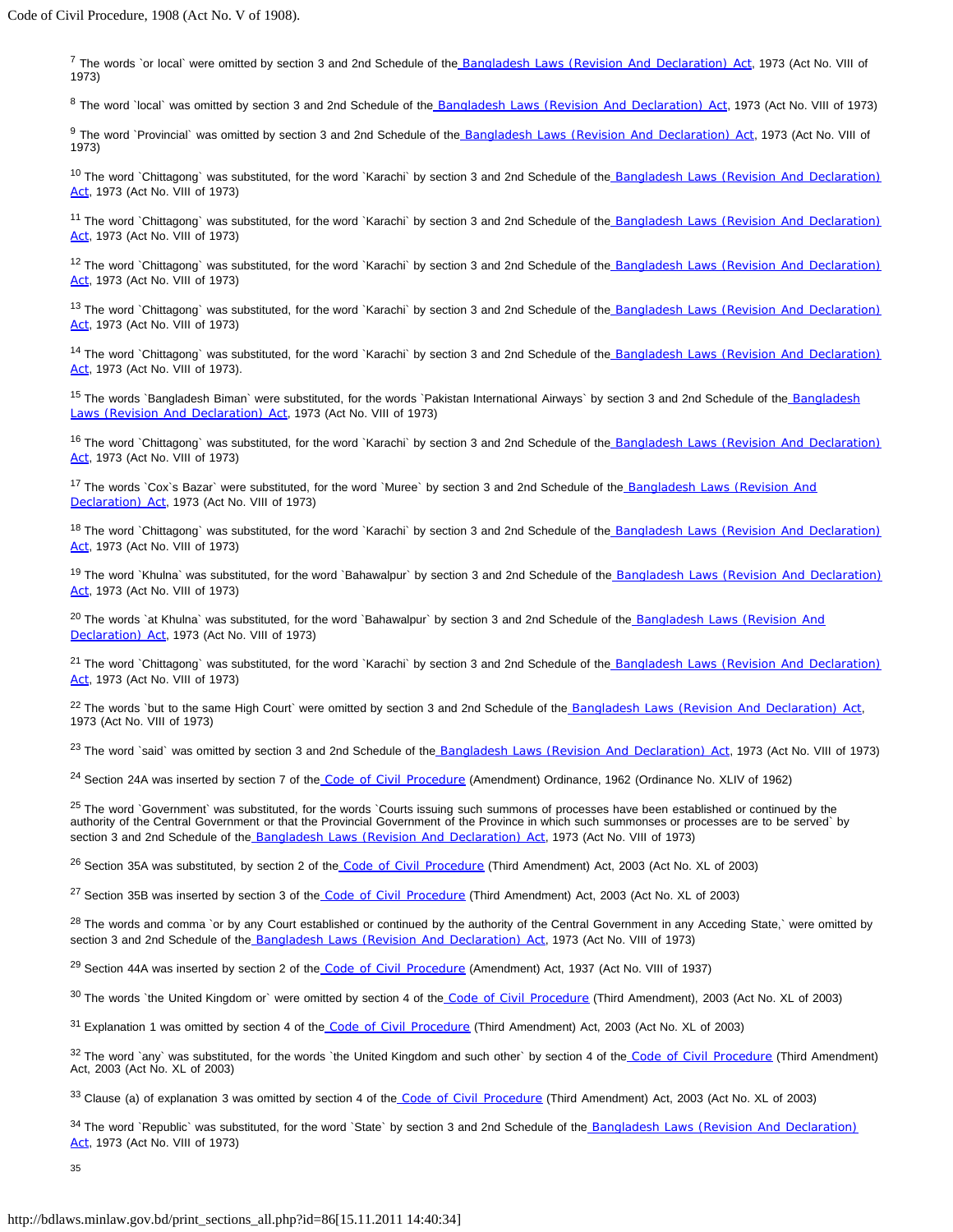The words 'the Railway' were substituted, for the words 'a railway' by section 3 and 2nd Schedule of the Bangladesh Laws (Revision And [Declaration\) Act](http://bdlaws.minlaw.gov.bd/pdf_part.php?id=430), 1973 (Act No. VIII of 1973)

36 The words, commas and figures `Army Act, 1952, [Navy Ordinance](http://bdlaws.minlaw.gov.bd/pdf_part.php?id=310), 1961, or the [Air Force Act](http://bdlaws.minlaw.gov.bd/pdf_part.php?id=256), 1953,` were substituted, for the words, commas, figures and brackets `Pakistan [Army Act](http://bdlaws.minlaw.gov.bd/pdf_part.php?id=248), 1952, applies, or of persons other than commissioned officers to whom the Naval Discipline Act as modified by the Pakistan Navy (Discipline) Act, 1934,` by section 3 and 2nd Schedule of the [Bangladesh Laws \(Revision And Declaration\) Act](http://bdlaws.minlaw.gov.bd/pdf_part.php?id=430), 1973 (Act No. VIII of 1973)

<sup>37</sup> The word `Republic` was substituted, for the word `State` by section 3 and 2nd Schedule of the Bangladesh Laws (Revision And Declaration) [Act](http://bdlaws.minlaw.gov.bd/pdf_part.php?id=430), 1973 (Act No. VIII of 1973)

<sup>38</sup> The words `the Railway` were substituted, for the words `a railway` by section 3 and 2nd Schedule of the Bangladesh Laws (Revision And [Declaration\) Act](http://bdlaws.minlaw.gov.bd/pdf_part.php?id=430), 1973 (Act No. VIII of 1973).

<sup>39</sup> The word `Republic` was substituted, for the word `State` by section 3 and 2nd Schedule the [Bangladesh Laws \(Revision And Declaration\) Act](http://bdlaws.minlaw.gov.bd/pdf_part.php?id=430), 1973 (Act No. VIII of 1973)

<sup>40</sup> The words `the Railway` were substituted, for the words `a railway` by section 3 and 2nd Schedule of the Bangladesh Laws (Revision And [Declaration\) Act](http://bdlaws.minlaw.gov.bd/pdf_part.php?id=430), 1973 (Act No. VIII of 1973)

<sup>41</sup> Explanation 3 was omitted by section 3 and 2nd Schedule of the [Bangladesh Laws \(Revision And Declaration\) Act](http://bdlaws.minlaw.gov.bd/pdf_part.php?id=430), 1973 (Act No. VIII of 1973)

<sup>42</sup> Clause (b) was omitted by section 3 and 2nd Schedule of the [Bangladesh Laws \(Revision And Declaration\) Act](http://bdlaws.minlaw.gov.bd/pdf_part.php?id=430), 1973 (Act No. VIII of 1973)

<sup>43</sup> The words `shall be Bangladesh` were substituted, for the words `shall be` by section 3 and 2nd Schedule of the Bangladesh Laws (Revision And [Declaration\) Act](http://bdlaws.minlaw.gov.bd/pdf_part.php?id=430), 1973 (Act No. VIII of 1973)

<sup>44</sup> The words `shall be Bangladesh` were substituted, for the words `shall be` by section 3 and 2nd Schedule of the Bangladesh Laws (Revision And [Declaration\) Act](http://bdlaws.minlaw.gov.bd/pdf_part.php?id=430), 1973 (Act No. VIII of 1973)

<sup>45</sup> Clause (a) and (b) were omitted by section 3 and 2nd Schedule of the [Bangladesh Laws \(Revision And Declaration\) Act](http://bdlaws.minlaw.gov.bd/pdf_part.php?id=430), 1973 (Act No. VIII of 1973)

<sup>46</sup> Clauses (a) was omitted by section 3 and 2nd Schedule of the [Bangladesh Laws \(Revision And Declaration\) Act](http://bdlaws.minlaw.gov.bd/pdf_part.php?id=430), 1973 (Act No. VIII of 1973)

<sup>47</sup> The words `the Railway` were substituted, for the words `a railway` by section 3 and 2nd Schedule of the Bangladesh Laws (Revision And [Declaration\) Act](http://bdlaws.minlaw.gov.bd/pdf_part.php?id=430), 1973 (Act No. VIII of 1973).

<sup>48</sup> The words 'the Government' were substituted, for the words 'that Government' by section 3 and 2nd Schedule of the Bangladesh Laws (Revision [And Declaration\) Act](http://bdlaws.minlaw.gov.bd/pdf_part.php?id=430), 1973 (Act No. VIII of 1973)

<sup>49</sup> The words `the Railway` were substituted, for the words `a railway` by section 3 and 2nd Schedule of the Bangladesh Laws (Revision And [Declaration\) Act](http://bdlaws.minlaw.gov.bd/pdf_part.php?id=430), 1973 (Act No. VIII of 1973)

50 The word `concerned` was omitted by section 3 and 2nd Schedule of the [Bangladesh Laws \(Revision And Declaration\) Act](http://bdlaws.minlaw.gov.bd/pdf_part.php?id=430), 1973 (Act No. VIII of 1973)

<sup>51</sup> The word `Bangladesh` was substituted, for the words `the Provinces` by section 3 and 2nd Schedule of the Bangladesh Laws (Revision And [Declaration\) Act](http://bdlaws.minlaw.gov.bd/pdf_part.php?id=430), 1973 (Act No. VIII of 1973)

52 The word `Bangladesh` was substituted, for the words `the Provinces` by section 3 and 2nd Schedule of the Bangladesh Laws (Revision And [Declaration\) Act](http://bdlaws.minlaw.gov.bd/pdf_part.php?id=430), 1973 (Act No. VIII of 1973)

53 The word `Bangladesh` was substituted, for the words `the Provinces` by section 3 and 2nd Schedule of the Bangladesh Laws (Revision And [Declaration\) Act](http://bdlaws.minlaw.gov.bd/pdf_part.php?id=430), 1973 (Act No. VIII of 1973)

54 Sections 86 and 86A were substituted, for the original section 86 by section 2 of the [Code of Civil Procedure](http://bdlaws.minlaw.gov.bd/pdf_part.php?id=86) (Amendment) Ordinance, 1970 (Ordinance No. VI of 1970)

55 Sections 89A and 89B were inserted by section 3 of the [Code of Civil Procedure](http://bdlaws.minlaw.gov.bd/pdf_part.php?id=86) (Amendment) Act, 2003 (Act No. IV of 2003)

56 Section 89C was inserted by section 2 of the [Code of Civil Procedure](http://bdlaws.minlaw.gov.bd/pdf_part.php?id=86) (Amendment) Act, 2006 (Act No. VIII of 2006)

57 The words `Attorney General` were substituted, for the words `Advocate General` by section 3 and 2nd Schedule of the Bangladesh Laws (Revision [And Declaration\) Act](http://bdlaws.minlaw.gov.bd/pdf_part.php?id=430), 1973 (Act No. VIII of 1973)

<sup>58</sup> The words `Attorney General` were substituted, for the words `Advocate General` by section 3 and 2nd Schedule of the Bangladesh Laws (Revision [And Declaration\) Act](http://bdlaws.minlaw.gov.bd/pdf_part.php?id=430), 1973 (Act No. VIII of 1973)

<sup>59</sup> The words `Attorney General` were substituted, for the words `Advocate General` by section 3 and 2nd Schedule of the Bangladesh Laws (Revision [And Declaration\) Act](http://bdlaws.minlaw.gov.bd/pdf_part.php?id=430), 1973 (Act No. VIII of 1973)

<sup>60</sup> The words `Attorney General` were substituted, for the words `Advocate General` by section 3 and 2nd Schedule of the Bangladesh Laws (Revision [And Declaration\) Act](http://bdlaws.minlaw.gov.bd/pdf_part.php?id=430), 1973 (Act No. VIII of 1973)

<sup>61</sup> The words 'ten thousand' were substituted, for the words 'one thousand' by section 5 of the [Code of Civil Procedure](http://bdlaws.minlaw.gov.bd/pdf_part.php?id=86) (Third Amendment) Act, 2003 (Act No. XL of 2003)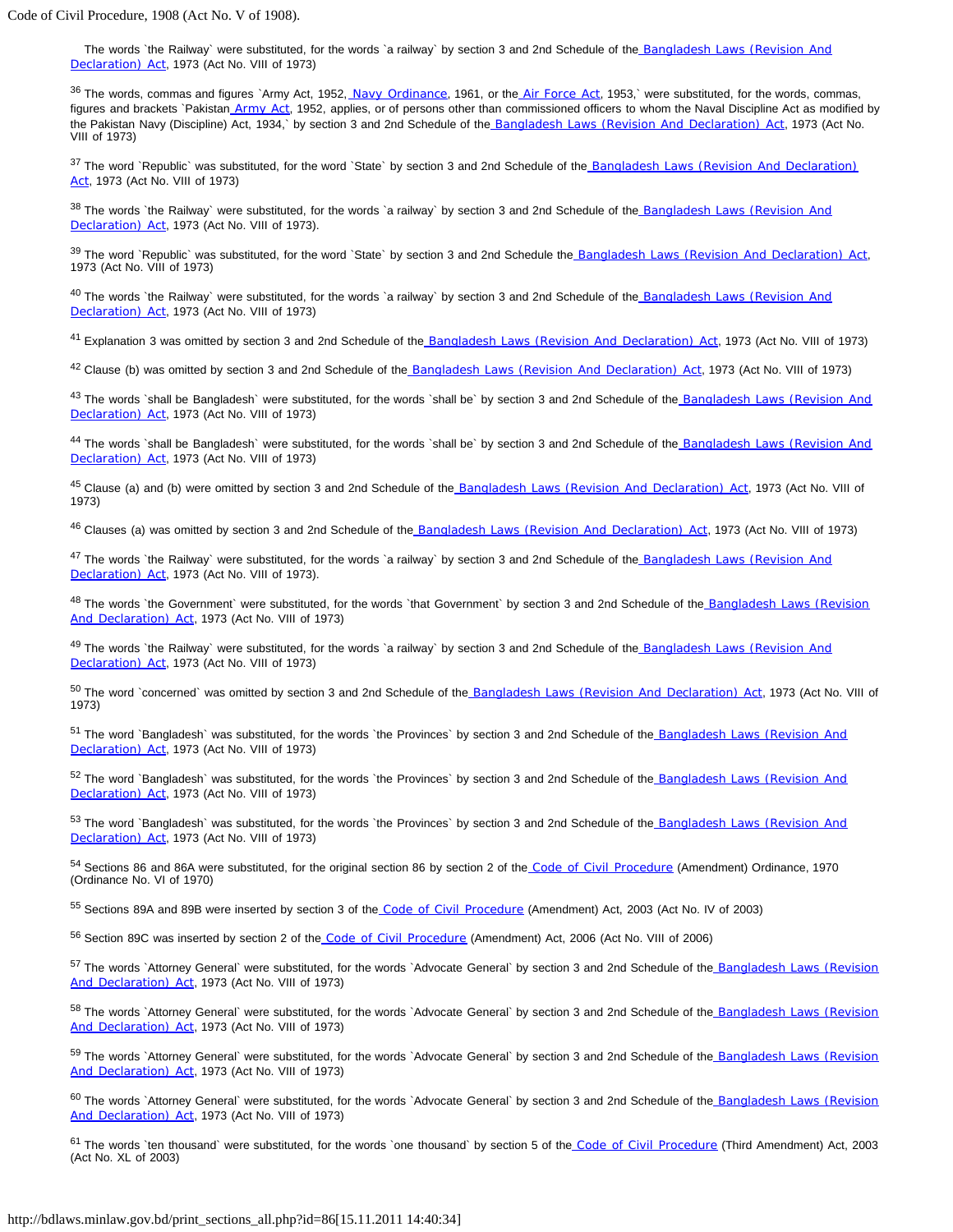$62$  Clause (a) to (f) were omitted by section 49 and 3rd Schedule of the Arbitration Act, 1940 (Act No. X of 1940)

63 Clause (ff) was inserted by section 3 of the Civil Procedure (Amendment) Act, 1922 (Act No. IX of 1922)

64 The words 'or local' were omitted by section 3 and 2nd Schedule of the [Bangladesh Laws \(Revision And Declaration\) Act](http://bdlaws.minlaw.gov.bd/pdf_part.php?id=430), 1973 (Act No. VIII of 1973)

65 The Heading `Appeals to the Appellate Division` was substituted, for the former Heading `Appeals to the Supreme Court` by section 3 and 2nd Schedule of the [Bangladesh Laws \(Revision And Declaration\) Act](http://bdlaws.minlaw.gov.bd/pdf_part.php?id=430), 1973 (Act No. VIII of 1973)

66 The words `Appellate Division` were substituted, for the words `Supreme Court` by section 3 and 2nd Schedule of the Bangladesh Laws (Revision [And Declaration\) Act](http://bdlaws.minlaw.gov.bd/pdf_part.php?id=430), 1973 (Act No. VIII of 1973)

67 The words `Appellate Division` were substituted, for the words `Supreme Court` by section 3 and 2nd Schedule of the Bangladesh Laws (Revision [And Declaration\) Act](http://bdlaws.minlaw.gov.bd/pdf_part.php?id=430), 1973 (Act No. VIII of 1973)

68 The words `Appellate Division` were substituted, for the words `Supreme Court` by section 3 and 2nd Schedule of the Bangladesh Laws (Revision [And Declaration\) Act](http://bdlaws.minlaw.gov.bd/pdf_part.php?id=430), 1973 (Act No. VIII of 1973)

69 The words `Appellate Division` were substituted, for the words `Supreme Court` by section 3 and 2nd Schedule of the Bangladesh Laws (Revision [And Declaration\) Act](http://bdlaws.minlaw.gov.bd/pdf_part.php?id=430), 1973 (Act No. VIII of 1973)

<sup>70</sup> Clause (b) was omitted by the Schedule of the [Law Reforms Ordinance](http://bdlaws.minlaw.gov.bd/pdf_part.php?id=579), 1978 (Ordinance No. XLIX of 1978)

<sup>71</sup> The words and figure `Appellate Division under article 103 of the Constitution of the People`s Republic of Bangladesh` were substituted, for the words and figure `Supreme Court under Article 158 of the Constitution` by section 3 and 2nd Schedule of the Bangladesh Laws (Revision And Declaration) [Act](http://bdlaws.minlaw.gov.bd/pdf_part.php?id=430), 1973 (Act No. VIII of 1973)

<sup>72</sup> The words 'to the Appellate Division' were substituted, for the words 'to that Court' by section 3 and 2nd Schedule of the Bangladesh Laws [\(Revision And Declaration\) Act](http://bdlaws.minlaw.gov.bd/pdf_part.php?id=430), 1973 (Act No. VIII of 1973)

<sup>73</sup> The words `before that Division` were substituted, for the words `before that Court` by section 3 and 2nd Schedule of the [Bangladesh Laws](http://bdlaws.minlaw.gov.bd/pdf_part.php?id=430) [\(Revision And Declaration\) Act](http://bdlaws.minlaw.gov.bd/pdf_part.php?id=430), 1973 (Act No. VIII of 1973).

<sup>74</sup> Section 115 was substituted, by section 6 of the [Code of Civil Procedure](http://bdlaws.minlaw.gov.bd/pdf_part.php?id=86) (Third Amendment) Act, 2003 (Act No. XL of 2003)

<sup>75</sup> The comma and words `, vakils and attorneys` were omitted by section 3 and 2nd Schedule of the **Bangladesh Laws (Revision And Declaration)** [Act](http://bdlaws.minlaw.gov.bd/pdf_part.php?id=430), 1973 (Act No. VIII of 1973)

<sup>76</sup> Section 122 was substituted, for the original section 122 by section 3 and 2nd Schedule of the [Bangladesh Laws \(Revision And Declaration\) Act](http://bdlaws.minlaw.gov.bd/pdf_part.php?id=430), 1973 (Act No. VIII of 1973)

<sup>77</sup> The words `for the purpose` were substituted, for the words `at the town which is the usual place of siting of each of the High Courts` by section 3 and 2nd Schedule of the [Bangladesh Laws \(Revision And Declaration\) Act](http://bdlaws.minlaw.gov.bd/pdf_part.php?id=430), 1973 (Act No. VIII of 1973)

<sup>78</sup> Sub-section (2) was substituted, by section 3 and 2nd Schedule of the [Bangladesh Laws \(Revision And Declaration\) Act](http://bdlaws.minlaw.gov.bd/pdf_part.php?id=430), 1973 (Act No. VIII of 1973)

<sup>79</sup> The word `each` was omitted by section 3 and 2nd Schedule of the [Bangladesh Laws \(Revision And Declaration\) Act](http://bdlaws.minlaw.gov.bd/pdf_part.php?id=430), 1973 (Act No. VIII of 1973)

80 The words `the Committee` were substituted, for the words `a Committee` by section 3 and 2nd Schedule of the Bangladesh Laws (Revision And [Declaration\) Act](http://bdlaws.minlaw.gov.bd/pdf_part.php?id=430), 1973 (Act No. VIII of 1973).

81 The words `such Committee` were substituted, for the words `any such Committee` by section 3 and 2nd Schedule of the [Bangladesh Laws](http://bdlaws.minlaw.gov.bd/pdf_part.php?id=430) [\(Revision And Declaration\) Act](http://bdlaws.minlaw.gov.bd/pdf_part.php?id=430), 1973 (Act No. VIII of 1973)

82 The words and comma `or ceases to reside in the Province in which the Committee was constituted,` were omitted by section 3 and 2nd Schedule of the [Bangladesh Laws \(Revision And Declaration\) Act](http://bdlaws.minlaw.gov.bd/pdf_part.php?id=430), 1973 (Act No. VIII of 1973)

83 The word `each` was omitted by section 3 and 2nd Schedule of the [Bangladesh Laws \(Revision And Declaration\) Act](http://bdlaws.minlaw.gov.bd/pdf_part.php?id=430), 1973 (Act No. VIII of 1973)

84 The word `The` was substituted, for the word `Every` by section 3 and 2nd Schedule of the [Bangladesh Laws \(Revision And Declaration\) Act](http://bdlaws.minlaw.gov.bd/pdf_part.php?id=430), 1973 (Act No. VIII of 1973)

85 The words `Supreme Court` were substituted, for the words `High Court` by section 3 and 2nd Schedule of the Bangladesh Laws (Revision And [Declaration\) Act](http://bdlaws.minlaw.gov.bd/pdf_part.php?id=430), 1973 (Act No. VIII of 1973)

86 The words `established at the town at which it is constituted` were omitted by section 3 and 2nd Schedule of the Bangladesh Laws (Revision And [Declaration\) Act](http://bdlaws.minlaw.gov.bd/pdf_part.php?id=430), 1973 (Act No. VIII of 1973)

87 The words `Supreme Court` were substituted, for the words `High Court` by section 3 and 2nd Schedule of the Bangladesh Laws (Revision And [Declaration\) Act](http://bdlaws.minlaw.gov.bd/pdf_part.php?id=430), 1973 (Act No. VIII of 1973)

88 The commas and words `, within the local limits of the jurisdiction of the High Court which made them,` were omitted by section 3 and 2nd Schedule of